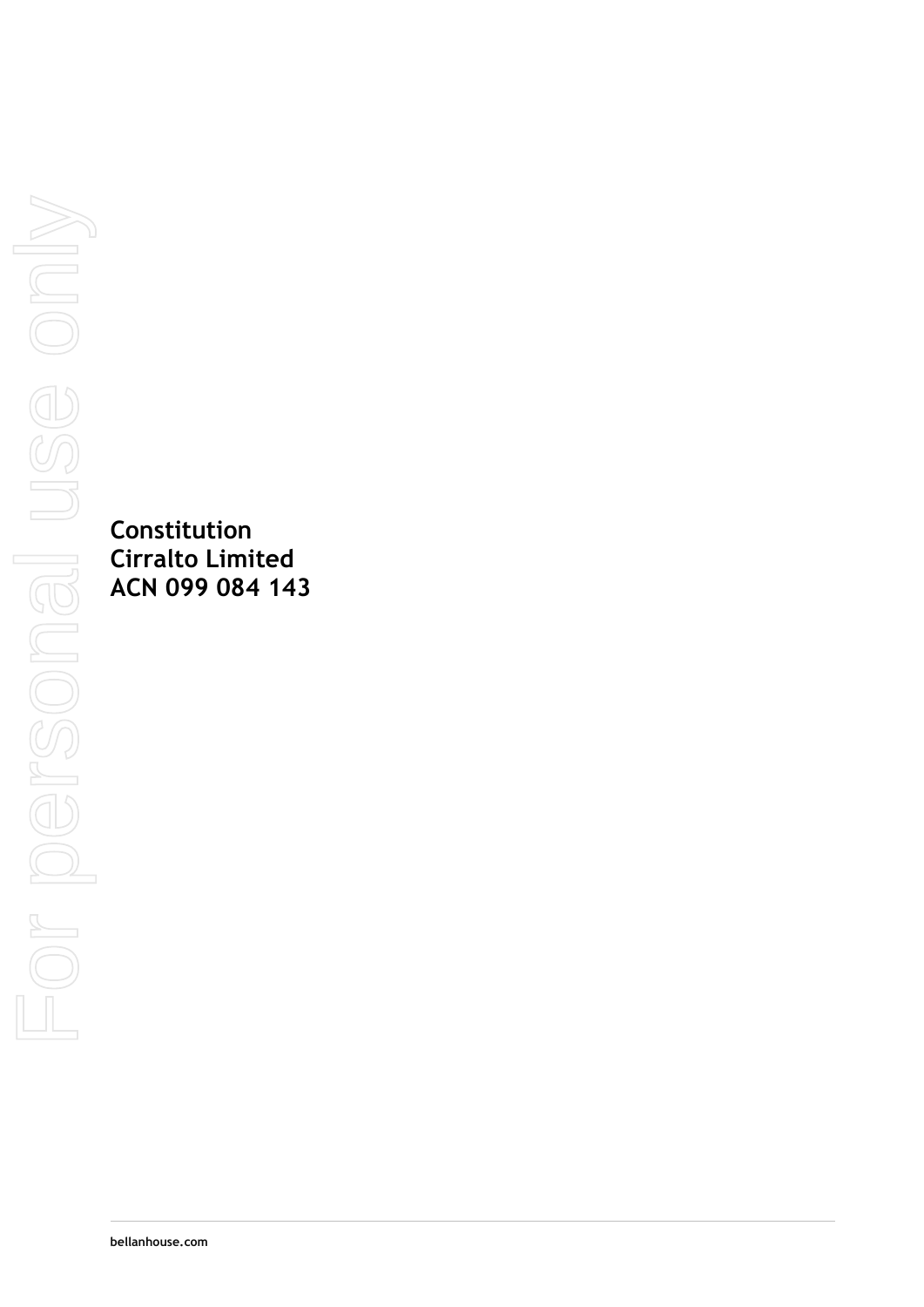|        | 1.4          |  |
|--------|--------------|--|
|        | 1.5          |  |
|        | 1.6          |  |
|        | 1.7          |  |
|        |              |  |
|        | 2.           |  |
|        | 2.1          |  |
|        | 2.2          |  |
|        | 2.3          |  |
|        | 2.4          |  |
|        | 2.5          |  |
|        |              |  |
|        | 3.           |  |
|        | 3.1          |  |
|        | 3.2          |  |
|        | 3.3          |  |
|        | 3.4          |  |
|        | 3.5          |  |
|        | 3.6          |  |
|        | 3.7          |  |
|        | 3.8          |  |
|        | 3.9          |  |
|        | 3.10         |  |
|        |              |  |
|        | 3.11         |  |
|        | 3.12         |  |
|        |              |  |
|        | $\mathbf{4}$ |  |
|        | 4.1          |  |
|        | 4.2          |  |
|        | 4.3          |  |
| $\Box$ | 4.4          |  |
|        | 4.5          |  |
|        | 4.6          |  |
|        | 4.7          |  |
|        | 4.8          |  |
|        | 4.9          |  |
|        |              |  |
|        | 5.           |  |
|        | 5.1          |  |
|        | 5.2          |  |
|        | 5.3          |  |
|        | 5.4          |  |
|        | 5.5          |  |
|        | 5.6          |  |
|        | 5.7          |  |
|        | 5.8          |  |
|        | 5.9          |  |
|        | 5.10         |  |

#### Clause

1.

 $1.1$ 

 $1.2$ 

 $1.3$ 

 $\overline{1}$ 

 $\mathbf{R}$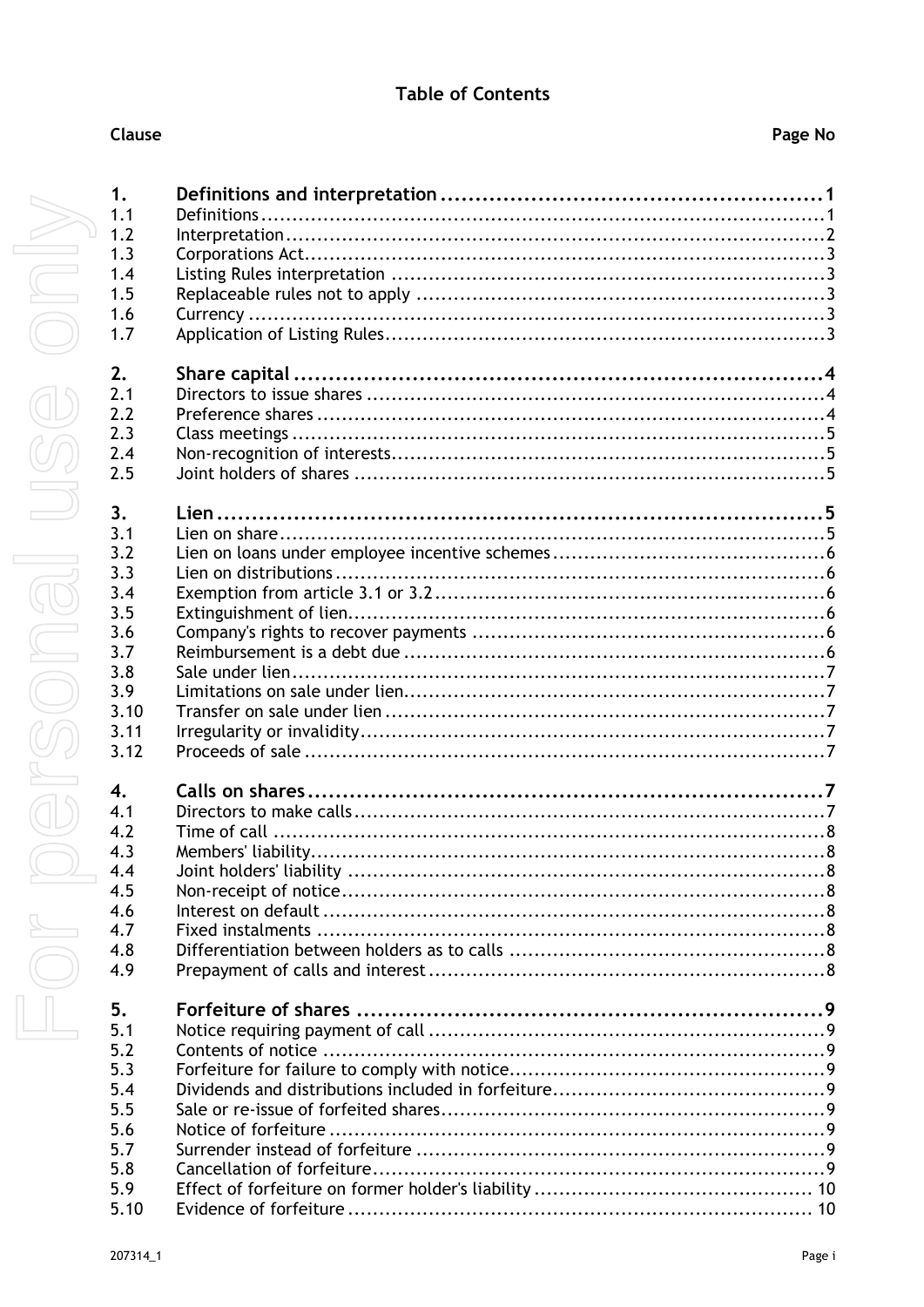| Clause      |                                                                  | Page No |
|-------------|------------------------------------------------------------------|---------|
| 5.11        |                                                                  |         |
| 5.12        |                                                                  |         |
| 5.13        |                                                                  |         |
| 6.          |                                                                  |         |
| 6.1         |                                                                  |         |
| 6.2         |                                                                  |         |
| 6.3         |                                                                  |         |
| 6.4         |                                                                  |         |
| 6.5         |                                                                  |         |
| 6.6         |                                                                  |         |
| 6.7         | Written notice to security holder of holding lock or refusal  11 |         |
| 6.8         |                                                                  |         |
| 6.9         |                                                                  |         |
| 6.10        |                                                                  |         |
| 6.11        |                                                                  |         |
| 6.12        |                                                                  |         |
| 6.13        |                                                                  |         |
| 6.14        |                                                                  |         |
| 7.          |                                                                  |         |
| 7.1         |                                                                  |         |
| 7.2         |                                                                  |         |
| 7.3         |                                                                  |         |
| 7.4         |                                                                  |         |
| 7.5<br>7.6  |                                                                  |         |
|             |                                                                  |         |
| 8.          |                                                                  |         |
| 8.1         |                                                                  |         |
| 8.2         |                                                                  |         |
| 8.3         |                                                                  |         |
| 8.4         |                                                                  |         |
| 8.5         |                                                                  |         |
| 8.6         |                                                                  |         |
| 8.7         |                                                                  |         |
| 8.8         |                                                                  |         |
| 8.9<br>8.10 |                                                                  |         |
| 8.11        |                                                                  |         |
| 8.12        | Proxy, attorney or Representative at postponed meeting  16       |         |
| 8.13        |                                                                  |         |
| 8.14        |                                                                  |         |
|             |                                                                  |         |
| 9.          |                                                                  |         |
| 9.1         |                                                                  |         |
| 9.2         |                                                                  |         |
| 9.3         |                                                                  |         |
| 9.4         |                                                                  |         |
| 9.5         |                                                                  |         |
| 9.6         |                                                                  |         |
| 9.7         |                                                                  |         |
| 9.8         |                                                                  |         |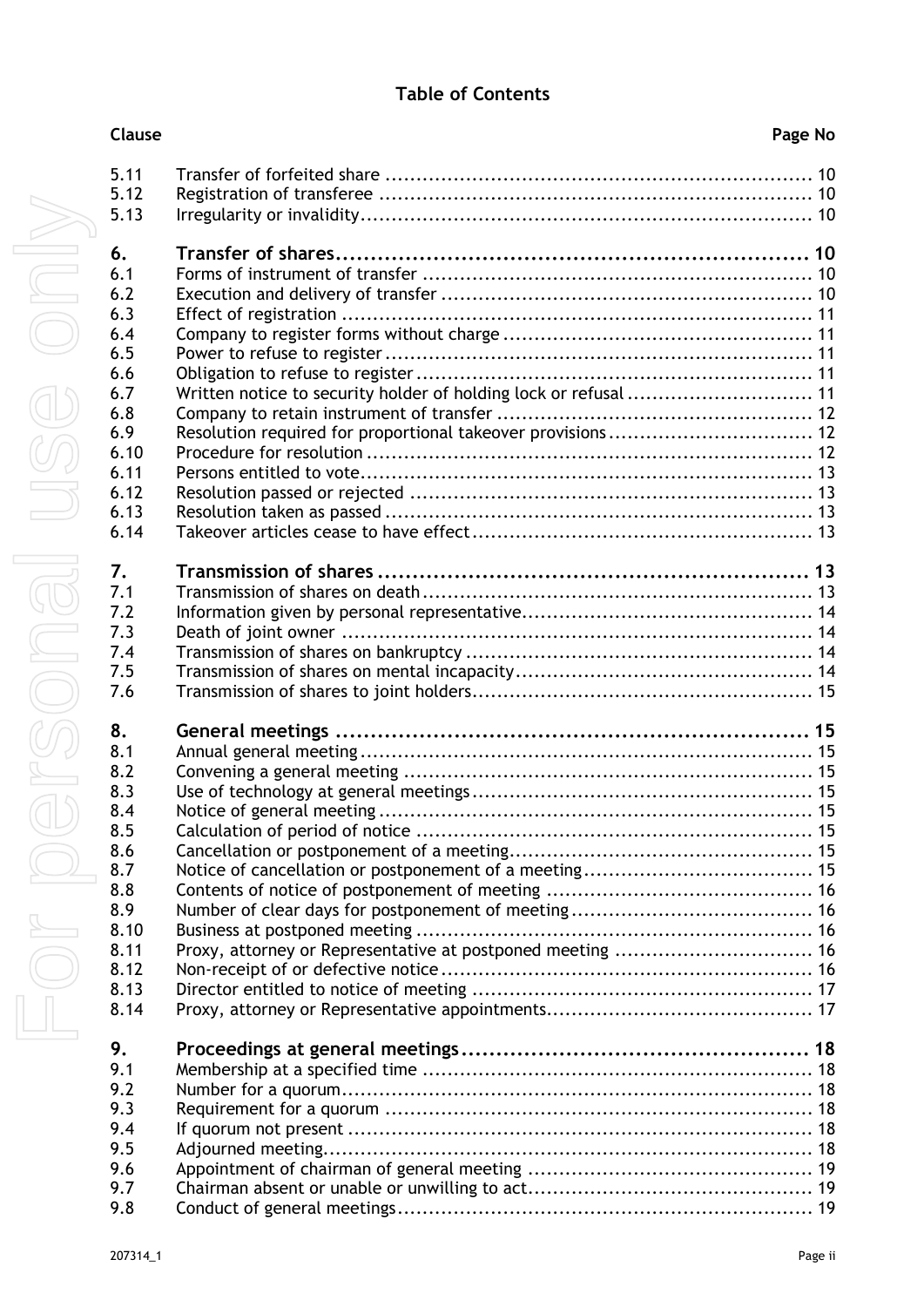| I<br>1<br>J<br>I<br>l | 9.9<br>9.10<br>9.11<br>9.12<br>9.13<br>9.14<br>9.15<br>9.16<br>9.17<br>9.18<br>9.19<br>9.20<br>9.21<br>9.22<br>9.23<br>9.24 |
|-----------------------|-----------------------------------------------------------------------------------------------------------------------------|
| I                     | 10.<br>10.1<br>10.2<br>10.3<br>10.4<br>10.5<br>10.6<br>10.7<br>10.8<br>10.9<br>10.1<br>10.1<br>10.1                         |
| Į                     | 11.<br>1.1<br>1<br>11.7<br>11.3<br>11.4<br>11.5<br>11.6<br>11.7<br>11.8<br>11.9<br>11.1<br>11.1<br>11.1                     |

| 9.9<br>9.10 |  |
|-------------|--|
| 9.11        |  |
| 9.12        |  |
| 9.13        |  |
| 9.14        |  |
| 9.15        |  |
| 9.16        |  |
| 9.17        |  |
| 9.18        |  |
| 9.19        |  |
| 9.20        |  |
| 9.21        |  |
| 9.22        |  |
|             |  |
| 9.23        |  |
| 9.24        |  |
| 10.         |  |
| 10.1        |  |
| 10.2        |  |
| 10.3        |  |
| 10.4        |  |
| 10.5        |  |
| 10.6        |  |
| 10.7        |  |
| 10.8        |  |
| 10.9        |  |
| 10.10       |  |
| 10.11       |  |
| 10.12       |  |
| 11.         |  |
| 11.1        |  |
| 11.2        |  |
| 11.3        |  |
| 11.4        |  |
| 11.5        |  |
| 11.6        |  |
| 11.7        |  |
| 11.8        |  |
| 11.9        |  |
| 11.10       |  |
| 11.11       |  |
| 11.12       |  |
| 11.13       |  |
|             |  |
| 12.         |  |
| 12.1        |  |
| 12.2        |  |
| 12.3        |  |
| 12.4        |  |
| 12.5        |  |
| 12.6        |  |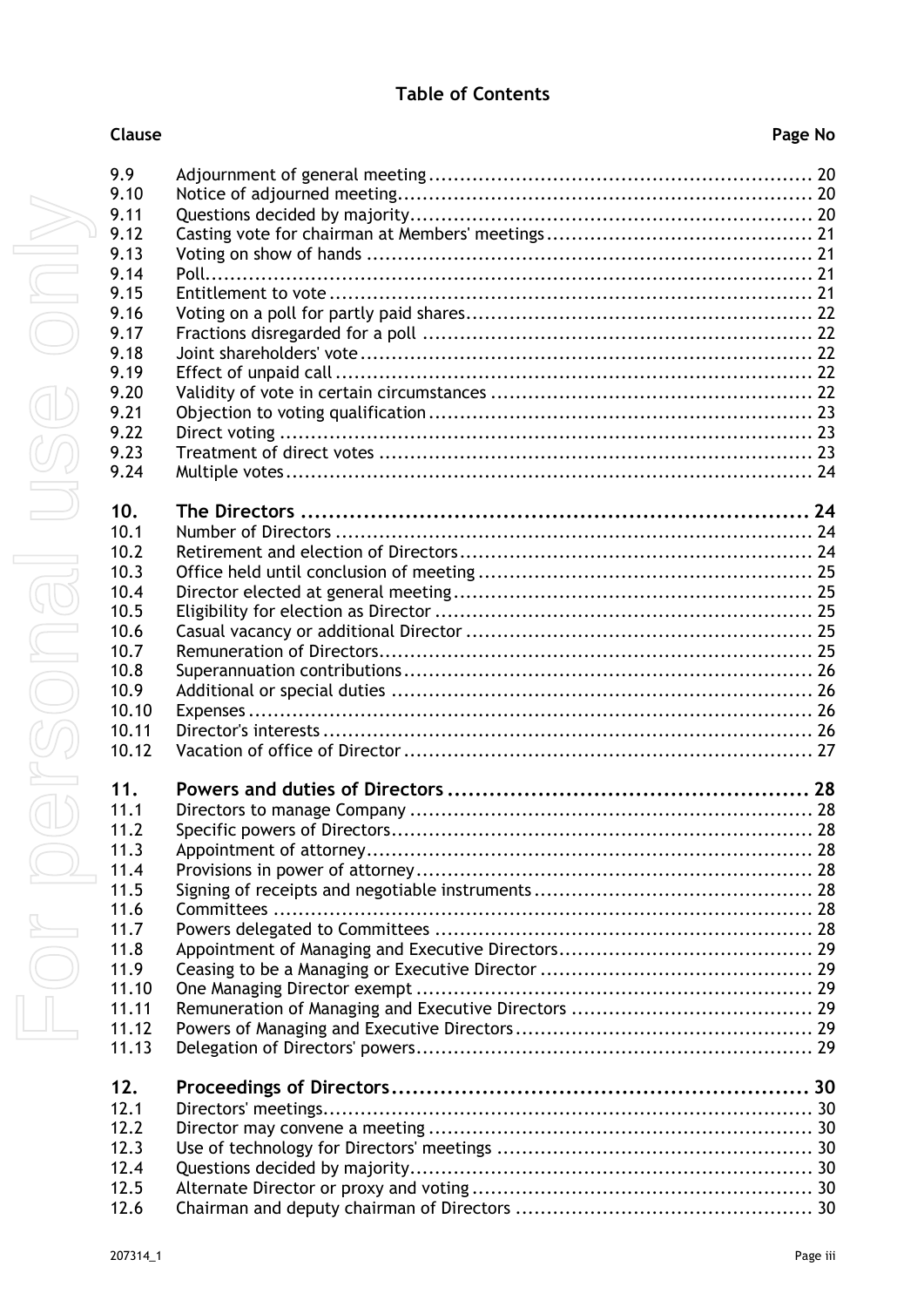| <b>Clause</b> | Page No |
|---------------|---------|
|               |         |

| 12.7           |  |
|----------------|--|
| 12.8           |  |
| 12.9           |  |
| 12.10          |  |
| 12.11          |  |
| 12.12          |  |
| 12.13          |  |
| 12.14          |  |
| 12.15          |  |
| 12.16          |  |
| 12.17          |  |
| 12.18          |  |
| 12.19          |  |
| 12.20          |  |
| 12.21          |  |
| 12.22<br>12.23 |  |
| 12.24          |  |
|                |  |
| 13.            |  |
| 13.1           |  |
| 13.2           |  |
| 13.3           |  |
|                |  |
| 14.            |  |
| 14.1           |  |
| 14.2           |  |
|                |  |
| 15.            |  |
| 15.1           |  |
| 15.2           |  |
| 16.            |  |
| 16.1           |  |
| 16.2           |  |
| 16.3           |  |
| 16.4           |  |
| 16.5           |  |
| 16.6           |  |
| 16.7           |  |
| 16.8           |  |
| 16.9           |  |
| 16.10          |  |
| 16.11          |  |
| 16.12          |  |
| 16.13          |  |
| 16.14          |  |
|                |  |
| 17.            |  |
| 17.1           |  |
| 17.2           |  |
| 17.3<br>17.4   |  |
|                |  |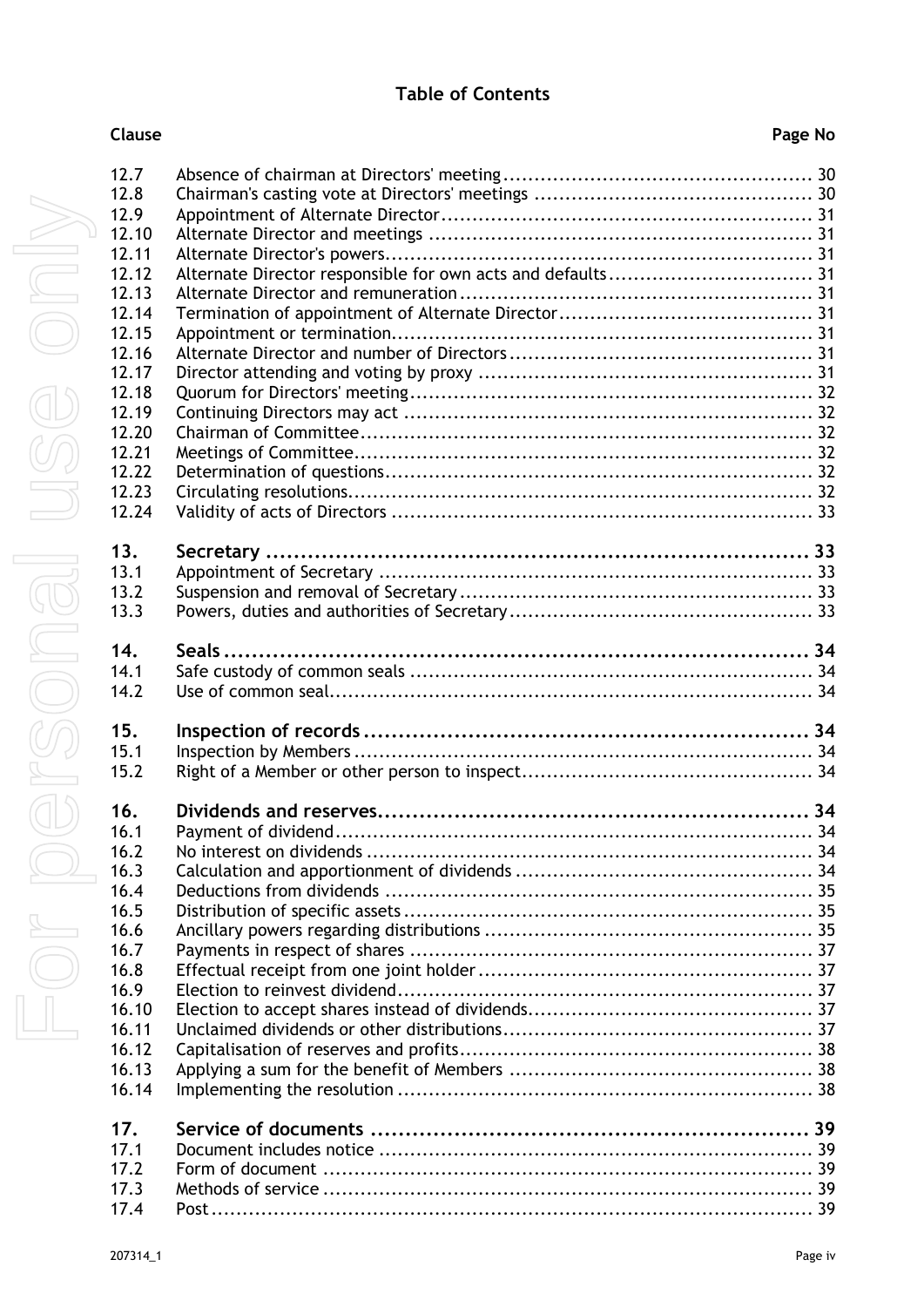| Clause                                                                                                                   | Page No |
|--------------------------------------------------------------------------------------------------------------------------|---------|
| 17.5<br>17.6<br>17.7<br>17.8<br>17.9                                                                                     |         |
| 18.<br>18.1<br>18.2<br>18.3                                                                                              |         |
| 19.<br>19.1<br>19.2<br>19.3                                                                                              |         |
| 20.<br>20.1<br>20.2<br>20.3<br>20.4<br>20.5<br>20.6<br>20.7<br>20.8<br>20.9<br>20.10<br>20.11<br>20.12<br>20.13<br>20.14 |         |
| 21.                                                                                                                      |         |
|                                                                                                                          |         |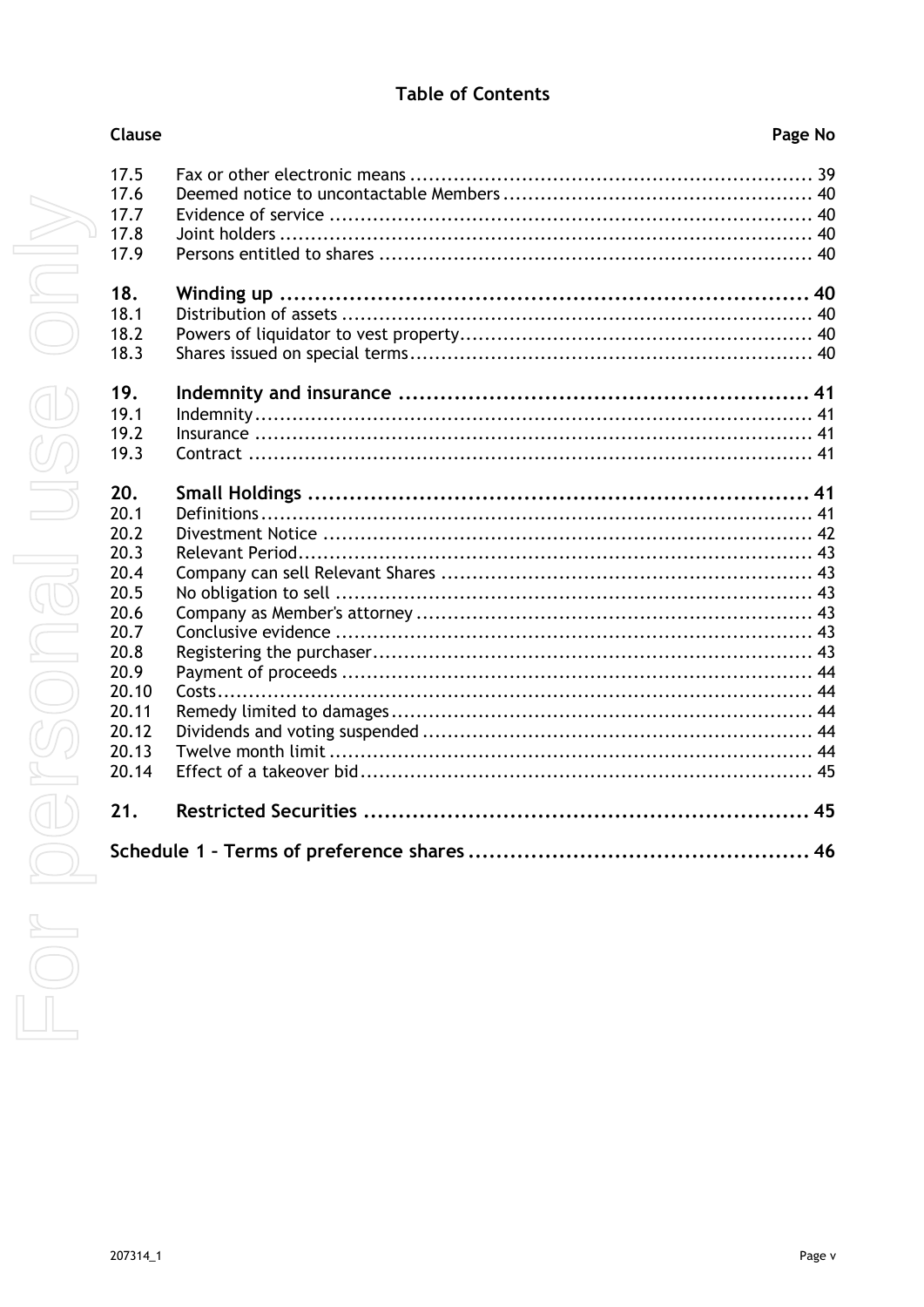# <span id="page-6-0"></span>**1. Definitions and interpretation**

#### <span id="page-6-1"></span>**1.1 Definitions**

In this Agreement the following terms shall bear the following meanings:

**Alternate Director** means a person appointed as an alternate director under article [12.9.](#page-36-0)

**ASX** means ASX Limited or Australian Securities Exchange as appropriate.

**Committee** means a committee of Directors constituted under article [11.6.](#page-33-6)

**Company** means Cirralto Limited (ACN 099 084 143), as that name may be changed from time to time.

**Constitution** means this constitution, and a reference to an article is a reference to an article of this constitution.

**Corporations Act** means the *Corporations Act 2001* (Cth).

**CS Facility** has the same meaning as prescribed CS facility in the Corporations Act.

**CS Facility Operator** means the operator of a CS Facility.

**Director** means a person holding office as a director of the Company, and where appropriate includes an Alternate Director.

**Directors** means all or some of the Directors acting as a board.

**Executive Director** means a person appointed as an executive director under article [11.8.](#page-34-0)

**Issuer Sponsored Holding** means a holding on an electronic sub-register maintained by the Company in accordance with the Listing Rules.

**Listing Rules** means the Listing Rules of ASX and any other rules of ASX which are applicable to the Company while the Company is admitted to the Official List, each as amended or replaced from time to time, except to the extent of any express written waiver by ASX.

**Managing Director** means a person appointed as a managing director under article [11.8.](#page-34-0)

**Member** means a person entered in the Register as a holder of shares in the capital of the Company.

**Official List** has the meaning given to it in the Listing Rules.

**Operating Rules** means the operating rules of a CS Facility regulating the settlement, clearing and registration of uncertificated shares as amended, varied or waived (whether in respect of the Company or generally) from time to time.

**Prescribed Interest Rate** means the rate determined by the Directors for the particular purpose or generally under this Constitution, including any revised rate or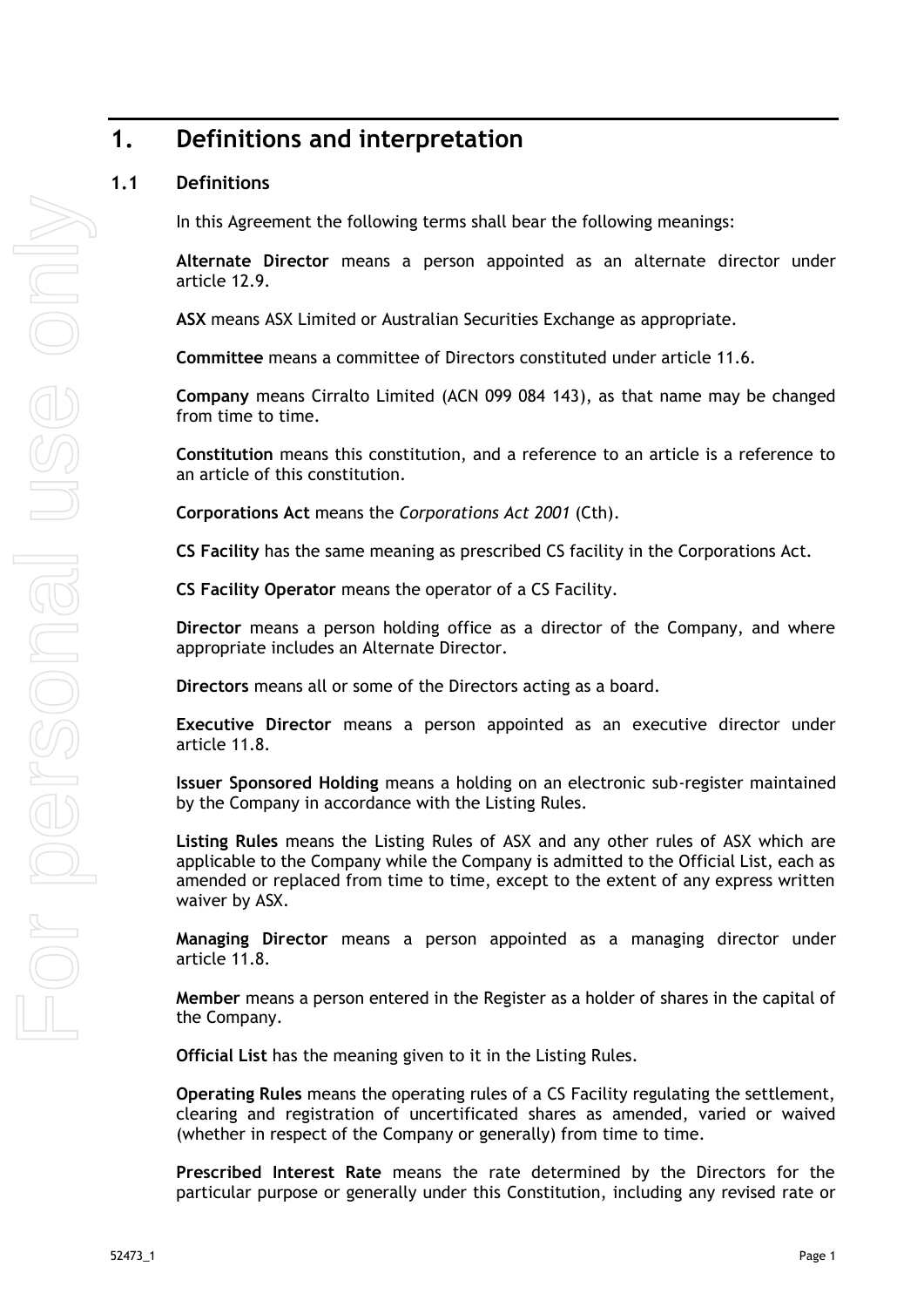new determination, and in the absence of a determination means a rate of 12% per annum*.*

**Register** means the register of Members of the Company under the Corporations Act and, if appropriate, includes a branch register.

**Registered Office** means the registered office of the Company.

**Representative** means a person appointed to represent a corporate Member at a general meeting of the Company in accordance with the Corporations Act.

**Restriction Agreement** means a restriction agreement in a form set out in the Listing Rules or otherwise approved by ASX.

**Secretary** means a person appointed under article [13.1](#page-38-2) as a secretary of the Company and where appropriate includes an acting secretary and a person appointed by the Directors to perform all or any of the duties of a secretary of the Company.

#### <span id="page-7-0"></span>**1.2 Interpretation**

Headings are for convenience only and do not affect interpretation. Unless the contrary intention appears, in this Constitution:

- (a) the singular includes the plural and vice versa;
- (b) words importing any gender include all other genders;
- (c) a reference to a document includes any variation or replacement of it;
- (d) the meaning of general words is not limited by specific examples introduced by "including", "for example", "such as" or similar expressions;
- (e) a reference to "person" includes an individual, a body corporate, a partnership, a joint venture, an unincorporated association and an authority or any other entity or organisation;
- (f) a reference to dollars, \$ or A\$ is a reference to the currency of Australia;
- (g) a reference to "law" includes common law, principles of equity and legislation (including regulations);
- (h) a reference to any legislation includes regulations under it and any consolidations, amendments, re-enactments or replacement of any of them;
- (i) a reference to "regulations" includes instruments of a legislative character under legislation (such as regulations, rules, by-laws, ordinances and proclamations);
- (j) a reference to a group of persons is a reference to any 2 or more of them jointly and to each of them individually;
- (k) a power, an authority or a discretion given to a Director, the Directors, the Company in general meeting or a Member may be exercised at any time and from time to time;
- (l) a reference to "writing" or "written" includes printing, typing and other modes of reproducing words in a visible form including any representation of words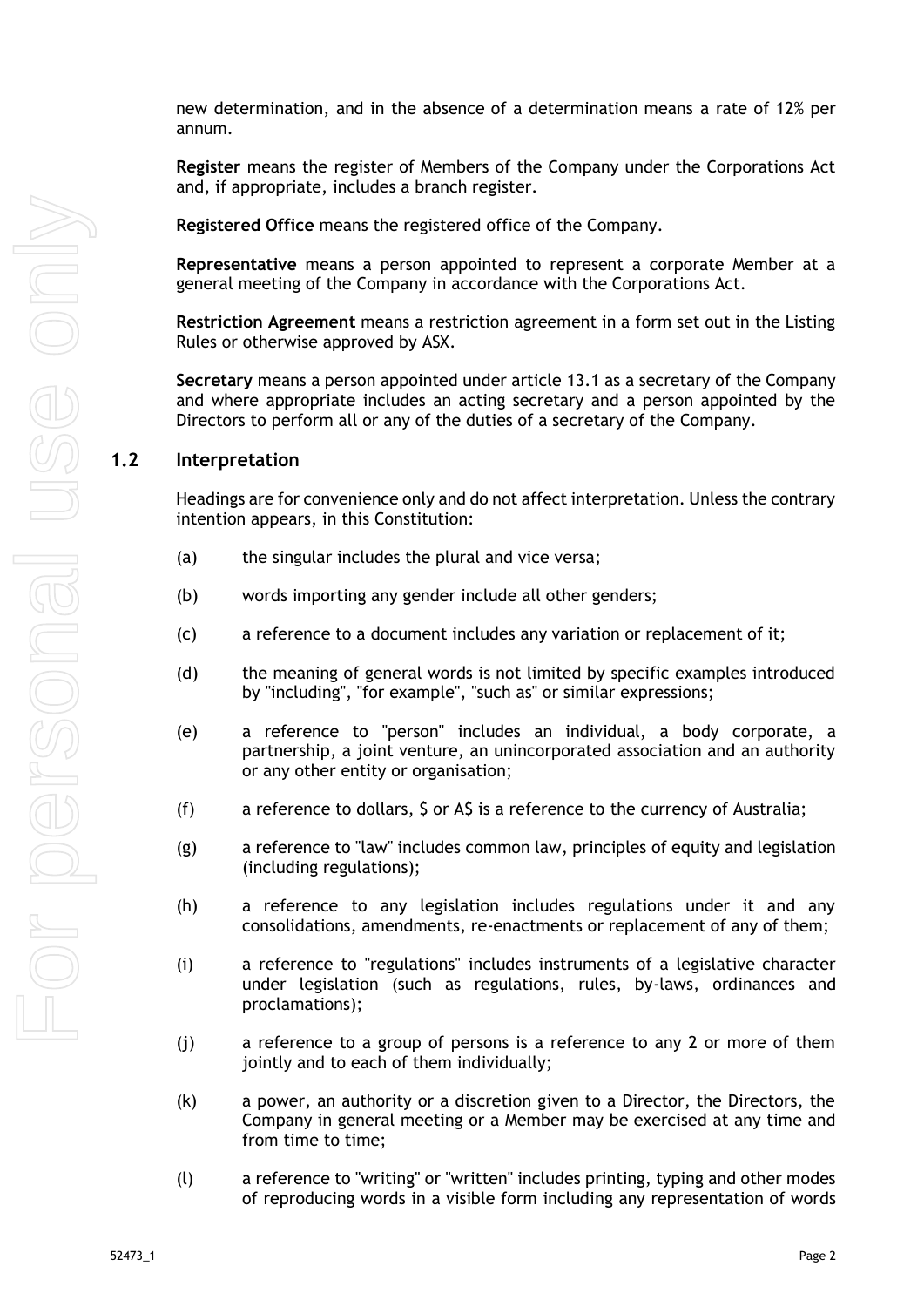in a physical document or in an electronic communication or form or otherwise;

- (m) a chairman appointed under this Constitution may be referred to as a chairperson, chairwoman or as chair, as appropriate; and
- (n) a reference to a person being "present" at a meeting includes participating using technology approved by the Directors in accordance with this Constitution.

### <span id="page-8-0"></span>**1.3 Corporations Act**

In this Constitution unless the contrary intention appears:

- (a) a word or expression defined or used in the Corporations Act has the same meaning when used in this Constitution in a similar context; and
- (b) "section" means a section of the Corporations Act.

#### <span id="page-8-1"></span>**1.4 Listing Rules interpretation**

In this Constitution, unless the contrary intention appears the expressions "Trading Platform", "takeover bid" and "Issuer Sponsored subregister" have the same meaning as in the Listing Rules.

#### <span id="page-8-2"></span>**1.5 Replaceable rules not to apply**

The provisions of the Corporations Act that apply as replaceable rules are displaced by this Constitution and do not apply to the Company.

#### <span id="page-8-3"></span>**1.6 Currency**

The Directors may:

- (a) differentiate between Members as to the currency in which any amount payable to a Member is paid (whether by way of or on account of dividends, repayment of capital, participation in surplus property of the Company or otherwise);
- (b) determine to pay a distribution in a currency other than Australian dollars and the amount payable will be converted from Australian dollars in any manner, at any time and at any exchange rate as the Directors think fit; and
- (c) in deciding the currency in which a payment is to be made to a Member, have regard to the registered address of the Member, the register on which a Member's shares are registered and any other matters as the Directors consider appropriate.

Payment in another currency of an amount converted under this article is as between the Company and a Member adequate and proper payment of the amount payable.

#### <span id="page-8-4"></span>**1.7 Application of Listing Rules**

In this Constitution, a reference to the Listing Rules only applies while the Company is on the official list of ASX.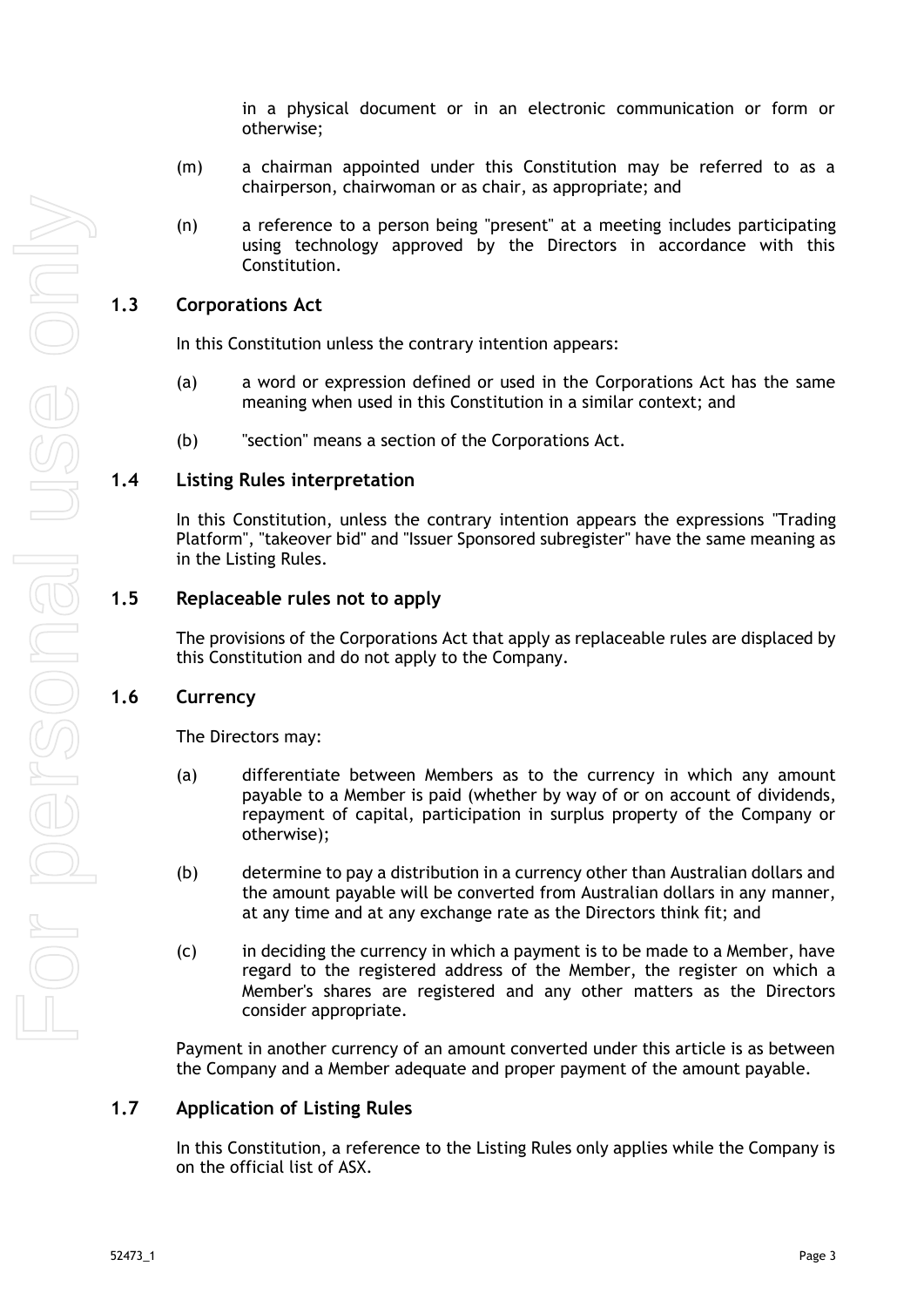While the Company is on the official list of ASX:

- (a) despite anything contained in this Constitution, if the Listing Rules prohibit an act being done, the act must not be done;
- (b) nothing contained in this Constitution prevents an act being done that the Listing Rules require to be done;
- (c) if the Listing Rules require an act to be done or not to be done, authority is given for that act to be done or not to be done as the case may be;
- (d) if the Listing Rules require this Constitution to contain a provision and it does not contain such a provision, this Constitution is taken to contain that provision;
- (e) if the Listing Rules require this Constitution not to contain a provision and it contains such a provision, this Constitution is taken not to contain that provision; and
- (f) if any provision of this Constitution is or becomes inconsistent with the Listing Rules, this Constitution is taken not to contain that provision to the extent of the inconsistency.

# <span id="page-9-0"></span>**2. Share capital**

## <span id="page-9-1"></span>**2.1 Directors to issue shares**

The issue of shares in the Company is under the control of the Directors who may:

- (a) issue, allot and cancel or otherwise dispose of shares in the Company;
- (b) grant options over unissued shares in the Company;
- (c) reclassify or convert shares; and
- (d) settle the manner in which fractions of a share, however arising, are to be dealt with,

subject to the Corporations Act, the Listing Rules and any special rights conferred on the holders of any shares or class of shares.

## <span id="page-9-2"></span>**2.2 Preference shares**

The Company may issue preference shares and issued shares may be converted into preference shares provided that the rights of the holders of the preference shares with respect to the repayment of capital, participation in surplus assets and profits, cumulative or non-cumulative dividends, voting and priority of payment of capital and dividends in relation to other shares or other classes of preference shares are:

- (a) as set out in schedule 1; or
- (b) as approved by a resolution of the Company in accordance with the

The rights of holders of preference shares issued by the Company other than pursuant to schedule 1, but in accordance with the Corporations Act, are determined by the terms of issue of those preference shares and the relevant resolution of the Company, and are not determined by or affected by the rights set out in schedule 1.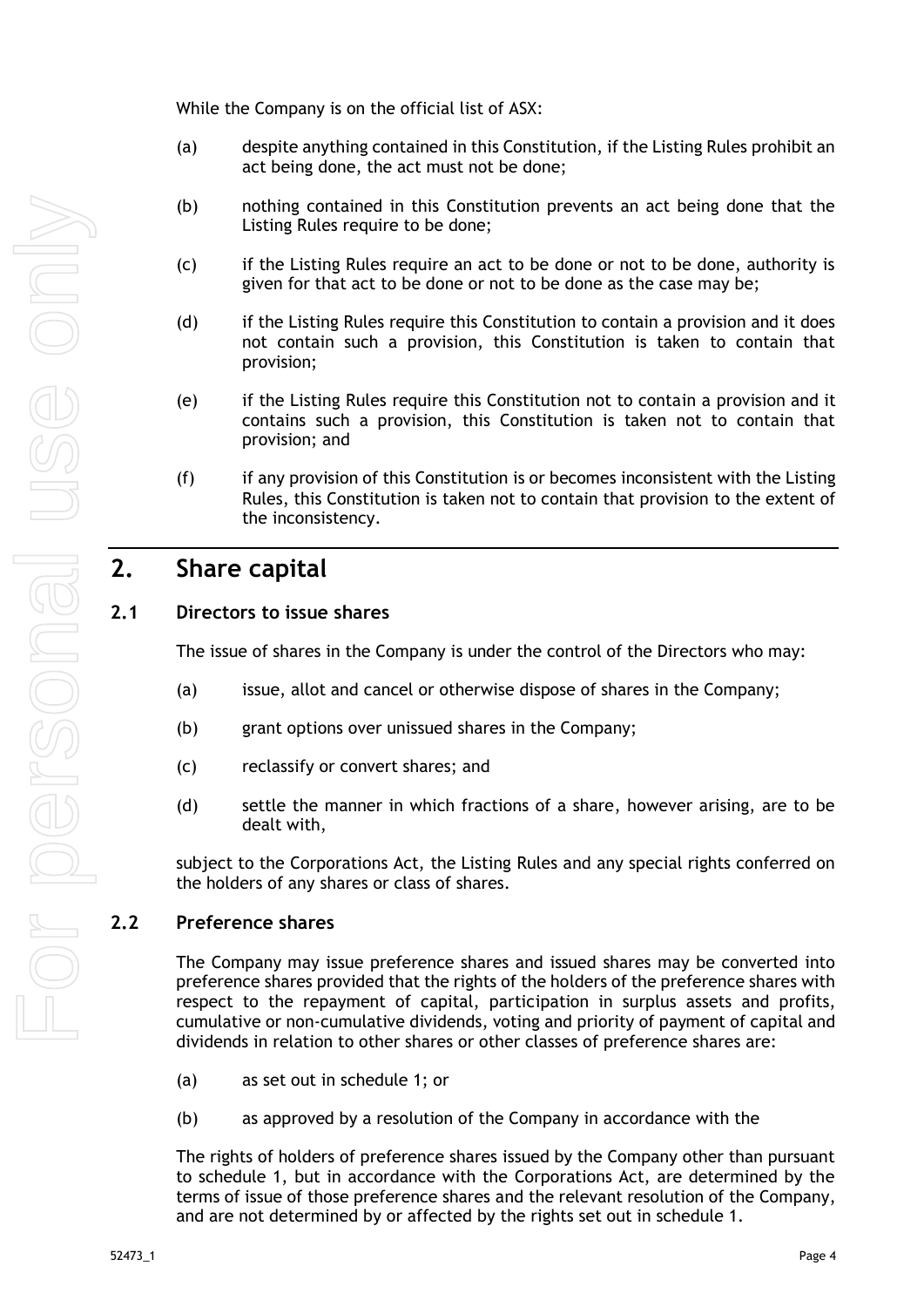Subject to the Corporations Act and the Listing Rules, the Company may issue preference shares which are, or at the option of the Company are, liable to be redeemed or to be converted into other shares on such conditions and in such a manner as the Directors decide under the terms of issue of the preference shares.

Subject to the Corporations Act and the Listing Rules, the Company may issue any combination of fully paid, partly paid or unpaid preference shares.

Despite this article 2.2 and [Schedule](#page-51-0) [1,](#page-51-0) the Company may not issue a preference share that confers on the holder rights that are inconsistent with those specified in the Listing Rules, except to the extent of any waiver or modification of the Listing Rules by ASX.

#### <span id="page-10-0"></span>**2.3 Class meetings**

The provisions of this Constitution relating to general meetings apply so far as they are capable of application and with any necessary changes to every separate meeting of the holders of a class of shares except that:

- (a) a quorum is constituted by at least 2 persons who, between them, hold or represent one-third of the issued shares of the class (unless only one person holds all of the shares of the class, in which case that person constitutes a quorum); and
- (b) any holder of shares of the class, present in person or by proxy, or attorney or Representative, may demand a poll.

#### <span id="page-10-1"></span>**2.4 Non-recognition of interests**

Except as required by law, the Company is not required to recognise:

- (a) a person as holding a share on any trust; or
- (b) any other interest in any share or any other right in respect of a share except an absolute right of ownership in the registered holder,

whether or not it has notice of the trust, interest or right.

#### <span id="page-10-2"></span>**2.5 Joint holders of shares**

Where 2 or more persons are registered as the joint holders of shares then they are taken to hold the shares as joint tenants with rights of survivorship.

However, the Company is not bound:

- (a) to register more than 3 persons as joint holders of a share; or
- (b) to issue more than one certificate or holding statement for shares jointly held.

## <span id="page-10-3"></span>**3. Lien**

#### <span id="page-10-4"></span>**3.1 Lien on share**

To the extent permitted by law, the Company has a first and paramount lien on every share for: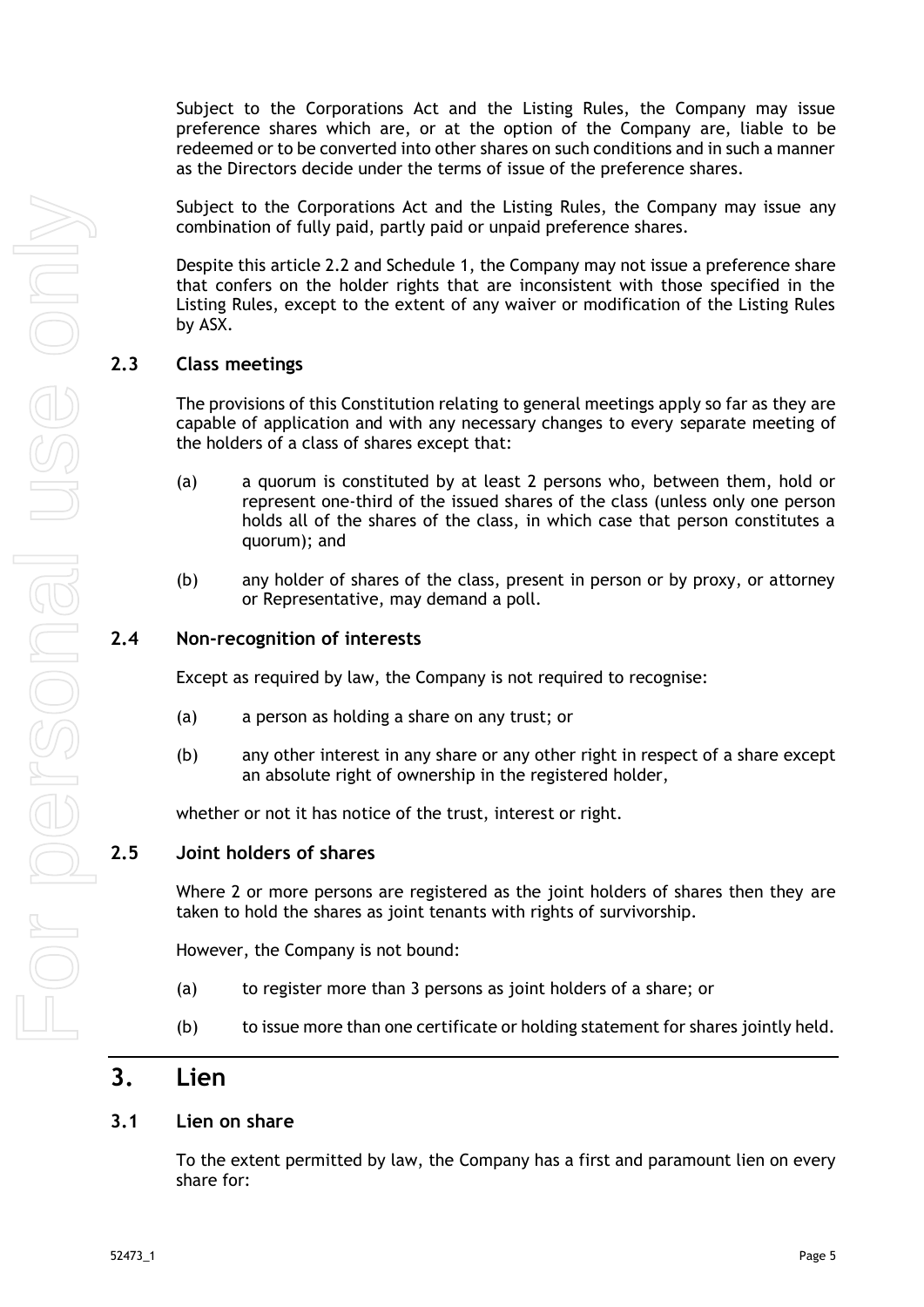- (a) all due and unpaid calls and instalments in respect of that share;
- (b) all money which the Company is required by law to pay, and has paid, in respect of that share;
- (c) interest at the Prescribed Interest Rate on the amount due from the date it becomes due until payment; and
- (d) reasonable expenses of the Company in respect of the default on payment.

#### <span id="page-11-0"></span>**3.2 Lien on loans under employee incentive schemes**

The Company also has a first and paramount lien on each share registered in the name of the Member for all money payable to the Company by the Member under loans made under an employee incentive scheme.

#### <span id="page-11-1"></span>**3.3 Lien on distributions**

A lien on a share under article [3.1](#page-10-4) or [3.2](#page-11-0) extends to all distributions for that share, including dividends.

### <span id="page-11-2"></span>**3.4 Exemption from article 3.1 or 3.2**

The Directors may at any time exempt a share wholly or in part from the provisions of article [3.1](#page-10-4) or [3.2.](#page-11-0)

#### <span id="page-11-3"></span>**3.5 Extinguishment of lien**

The Company's lien on a share is extinguished if a transfer of the share is registered without the Company giving notice of the lien to the transferee.

#### <span id="page-11-4"></span>**3.6 Company's rights to recover payments**

A Member must reimburse the Company on demand in writing for all payments the Company makes to a government or taxing authority in respect of the Member, the death of a Member or the Member's shares or any distributions on the Member's shares, including dividends, where the Company is either:

- (a) required by law to make the relevant payment; or
- (b) advised by a lawyer qualified to practice in the jurisdiction of the relevant government or taxing authority that the Company is required by law to make the relevant payment.

The Company is not obliged to advise the Member in advance of its intention to make the payment.

### <span id="page-11-5"></span>**3.7 Reimbursement is a debt due**

The obligation of the Member to reimburse the Company is a debt due to the Company as if it were a call on all the Member's shares, duly made at the time when the written demand for reimbursement is given by the Company to the Member. The provisions of this Constitution relating to non-payment of calls, including payment of interest and sale of the Member's shares under lien, apply to the debt.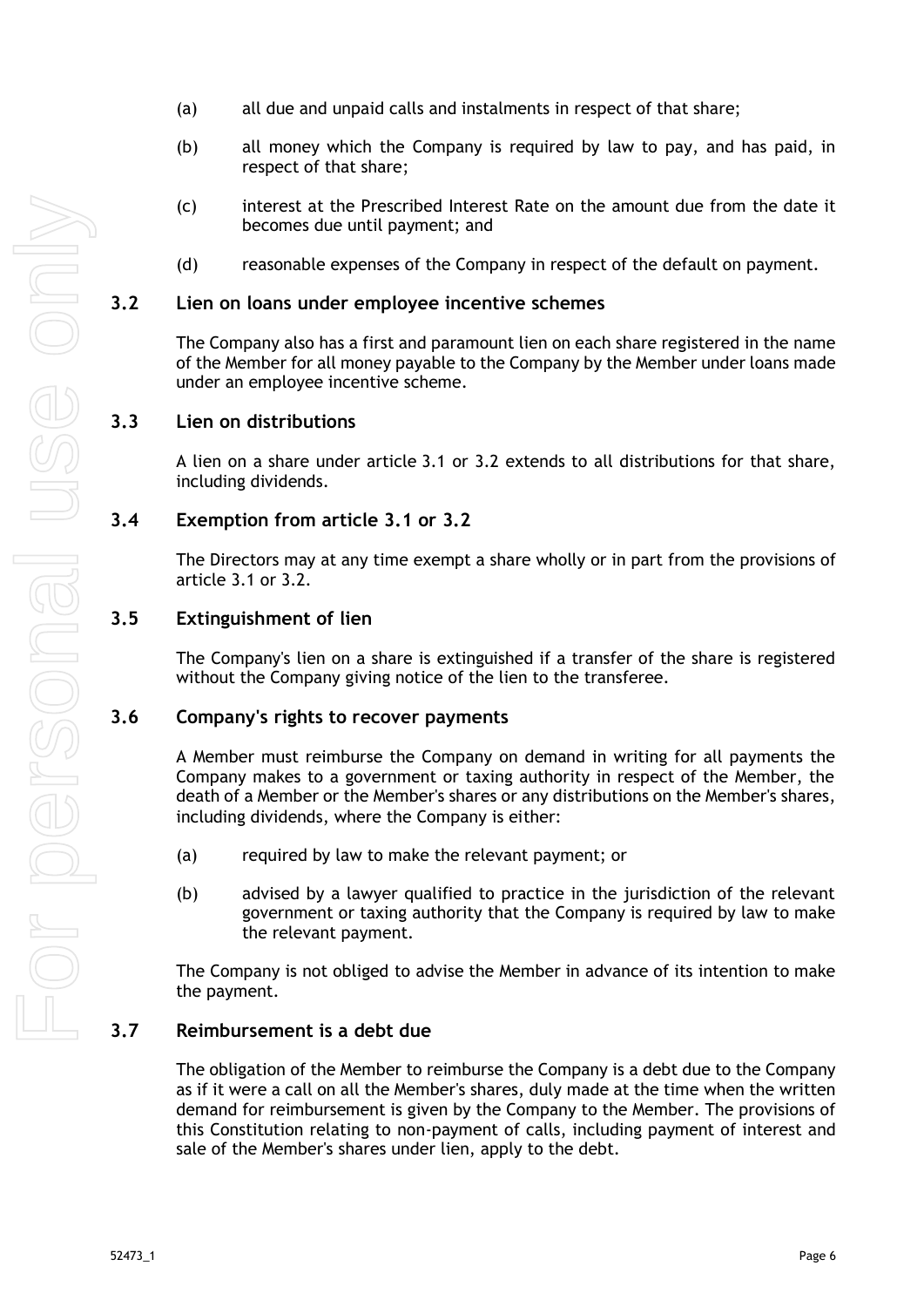## <span id="page-12-0"></span>**3.8 Sale under lien**

Subject to article [3.9,](#page-12-1) the Company may sell, in any manner the Directors think fit, any share on which the Company has a lien.

## <span id="page-12-1"></span>**3.9 Limitations on sale under lien**

A share on which the Company has a lien may not be sold by the Company unless:

- (a) an amount in respect of which the lien exists is presently payable; and
- (b) the Company has, not less than 14 days before the date of sale, given to the registered holder of the share or the person entitled to the share by reason of the death or bankruptcy of the registered holder, a notice setting out, and demanding payment of, the amount which is presently payable in respect of which the lien exists.

## <span id="page-12-2"></span>**3.10 Transfer on sale under lien**

For the purpose of giving effect to a sale under article [3.8,](#page-12-0) the Company may receive the consideration, if any, given for the share so sold and may execute a transfer of the share sold in favour of the purchaser of the share, or do all such other things as may be necessary or appropriate for it to do to effect the transfer. The purchaser is not bound to see to the application of the purchase money.

## <span id="page-12-3"></span>**3.11 Irregularity or invalidity**

The title of the purchaser to the share is not affected by any irregularity or invalidity in connection with the sale of the share under article [3.8.](#page-12-0)

## <span id="page-12-4"></span>**3.12 Proceeds of sale**

The proceeds of a sale under article [3.8](#page-12-0) must be applied by the Company in payment of the amount in respect of which the lien exists as is presently payable, and the residue, if any, must be paid to the person entitled to the share immediately before the sale. The payment of any residue to the person entitled to the share immediately before the sale is subject to the existence of any like lien on the share immediately before the sale for amounts not presently payable.

# <span id="page-12-5"></span>**4. Calls on shares**

## <span id="page-12-6"></span>**4.1 Directors to make calls**

The Directors may:

- (a) make calls on a Member in respect of any money unpaid on the shares of that Member, if the money is not by the terms of issue of those shares made payable at fixed times;
- (b) make a call payable by instalments; and
- (c) revoke or postpone a call.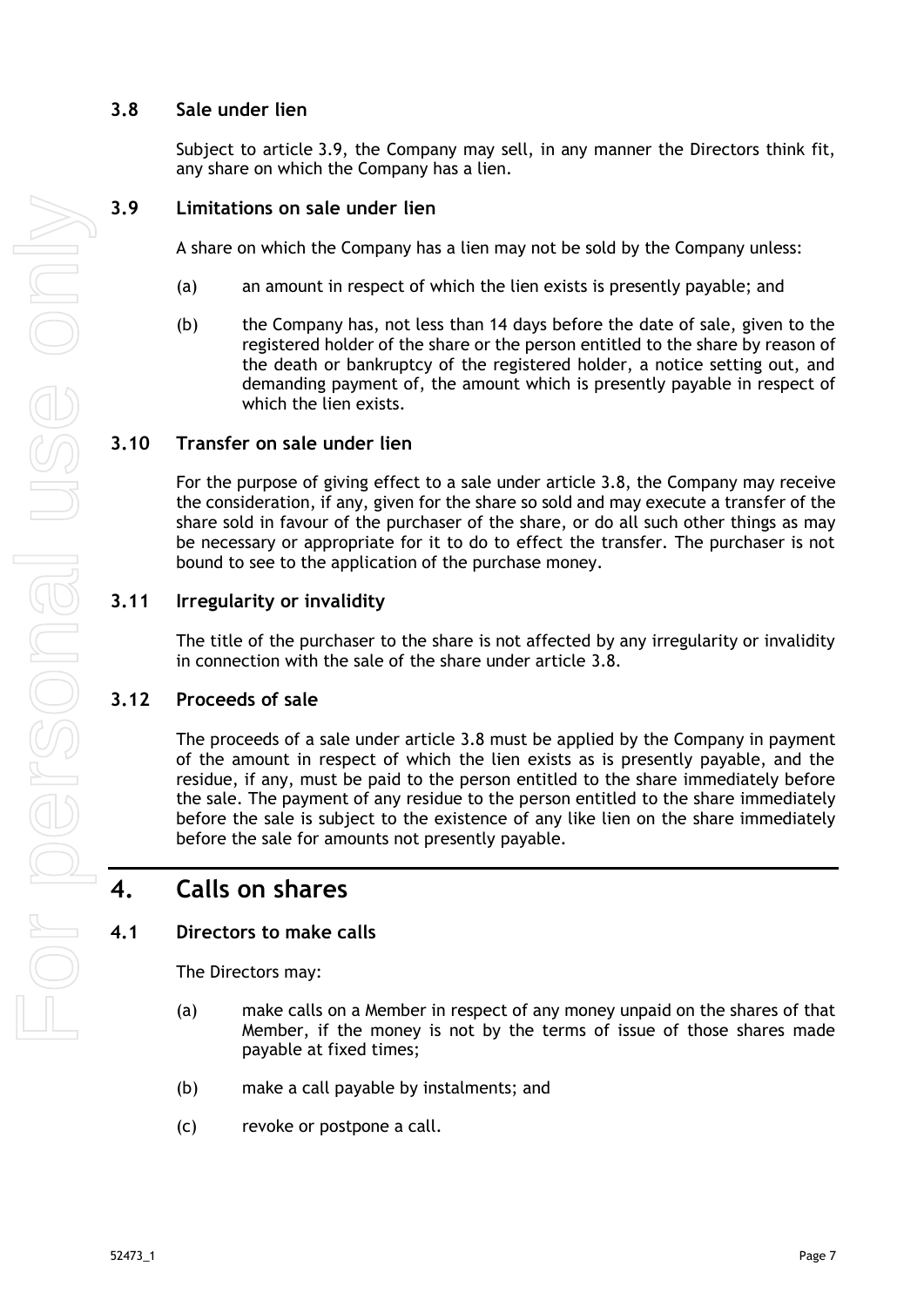## <span id="page-13-0"></span>**4.2 Time of call**

A call is taken to be made at the time when the resolution of the Directors authorising the call is passed.

### <span id="page-13-1"></span>**4.3 Members' liability**

On receiving not less than 10 business days' notice (or any other period required by the Listing Rules) specifying the time or times and place of payment, each Member must pay to the Company by the time or times, and at the place, specified in the notice the amount called on that Member's shares.

## <span id="page-13-2"></span>**4.4 Joint holders' liability**

The joint holders of a share are jointly and individually liable to pay all calls in respect of the share.

#### <span id="page-13-3"></span>**4.5 Non-receipt of notice**

The non-receipt of a notice of any call by, or the accidental omission to give notice of a call to, a Member does not invalidate the call.

#### <span id="page-13-4"></span>**4.6 Interest on default**

If a sum called in respect of a share is not paid before or on the day appointed for payment of the sum, the person from whom the sum is due must pay interest on the sum from the day it is due to the time of actual payment at the Prescribed Interest Rate. The Directors may waive payment of that interest wholly or in part.

#### <span id="page-13-5"></span>**4.7 Fixed instalments**

Subject to any notice requirements under the Listing Rules, if the terms of a share make a sum payable on issue of the share or at a fixed date, this is taken to be a call duly made and payable on the date on which by the terms of issue the sum becomes payable. In the case of non-payment, all the relevant provisions of this Constitution as to payment of interest and expenses, forfeiture or otherwise apply as if the sum had become payable by virtue of a call duly made and notified.

#### <span id="page-13-6"></span>**4.8 Differentiation between holders as to calls**

The Directors may, on the issue of shares, differentiate between the holders of the shares as to the amount of calls to be paid and the times of payment.

#### <span id="page-13-7"></span>**4.9 Prepayment of calls and interest**

The Directors may:

- (a) accept from a Member the whole or a part of the amount unpaid on a share even if no part of that amount has been called; and
- (b) authorise payment by the Company of interest on the whole or any part of an amount so accepted, until the amount becomes payable, at such rate, not exceeding the Prescribed Interest Rate, as is agreed between the Directors and the Member paying the sum.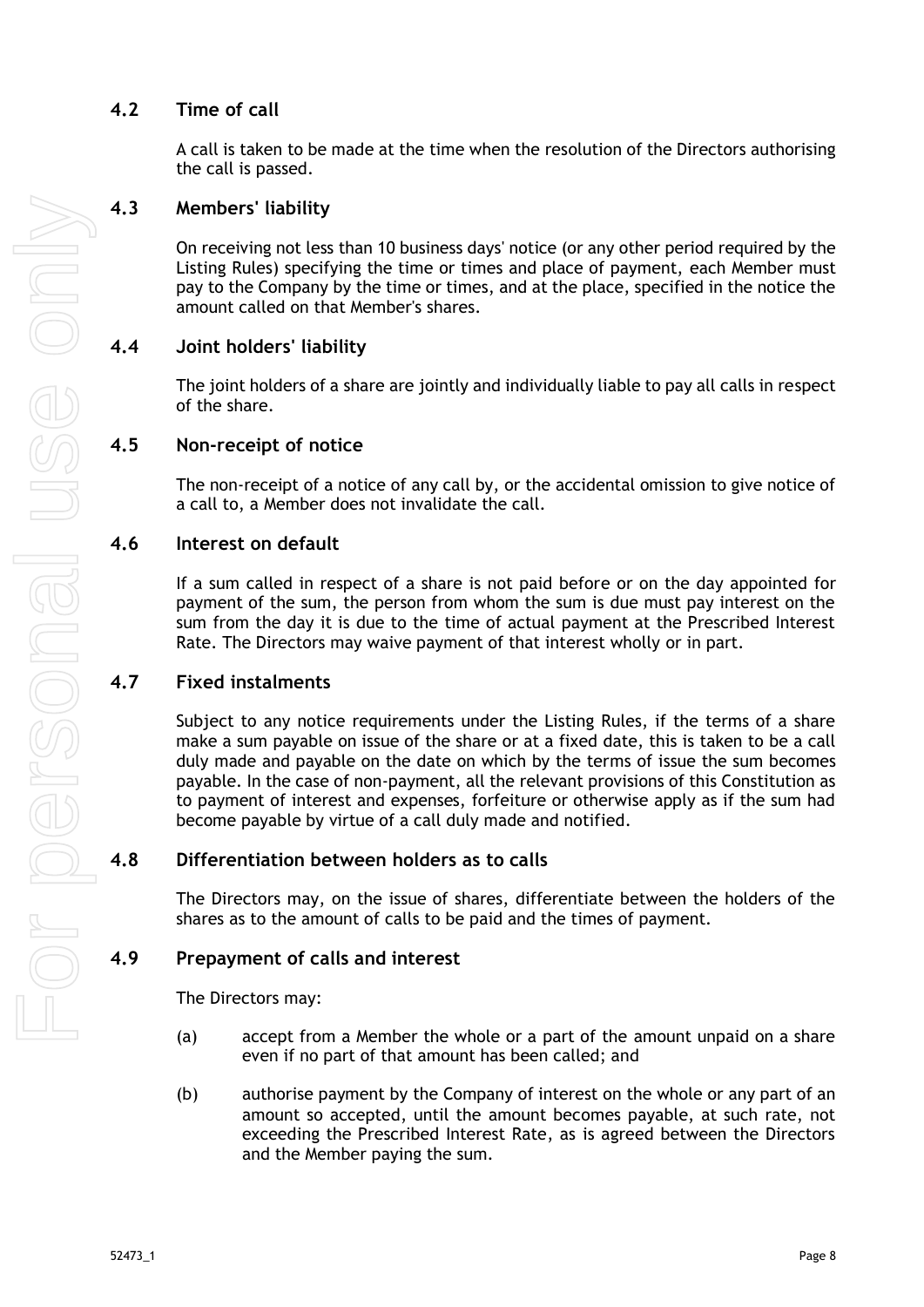# <span id="page-14-0"></span>**5. Forfeiture of shares**

## <span id="page-14-1"></span>**5.1 Notice requiring payment of call**

If a Member fails to pay a call, or instalment of a call, on the day appointed for payment of the call or instalment, the Directors may, at any time afterwards during such time as any part of the call or instalment remains unpaid, give a notice to the Member requiring payment of so much of the call or instalment as is unpaid, together with any interest that has accrued and all costs and expenses that may have been incurred by the Company by reason of that non-payment.

## <span id="page-14-2"></span>**5.2 Contents of notice**

The notice must name a further day, which is at least 14 days from the date of service of the notice, on or before which the payment required by the notice is to be made and must state that, in the event of non-payment at or before the time appointed, the shares in respect of which the call was made will be liable to be forfeited.

## <span id="page-14-3"></span>**5.3 Forfeiture for failure to comply with notice**

If a notice under article [5.1](#page-14-1) has not been complied with, the Directors may by resolution forfeit the relevant shares, at any time before the payment required by the notice has been made.

## <span id="page-14-4"></span>**5.4 Dividends and distributions included in forfeiture**

A forfeiture under article [5.3](#page-14-3) includes all dividends and other distributions to be made in respect of the forfeited shares which have not been paid or distributed before the forfeiture.

## <span id="page-14-5"></span>**5.5 Sale or re-issue of forfeited shares**

Subject to the Corporations Act, a share forfeited under article [5.3](#page-14-3) may be sold, reissued or otherwise disposed of to such person and on such terms as the Directors think fit.

## <span id="page-14-6"></span>**5.6 Notice of forfeiture**

If any share is forfeited under article [5.3,](#page-14-3) notice of the forfeiture must be given to the Member holding the share immediately before the forfeiture and an entry of the forfeiture and its date must be made in the Register. Any failure to give notice or enter the forfeiture in the Register does not invalidate the forfeiture.

## <span id="page-14-7"></span>**5.7 Surrender instead of forfeiture**

The Directors may accept the surrender of any share which they are entitled to forfeit on any terms they think fit and any share so surrendered is taken to be a forfeited share.

## <span id="page-14-8"></span>**5.8 Cancellation of forfeiture**

At any time before a sale, re-issue or disposal of a share under article [5.5,](#page-14-5) the forfeiture of that share may be cancelled on such terms as the Directors think fit.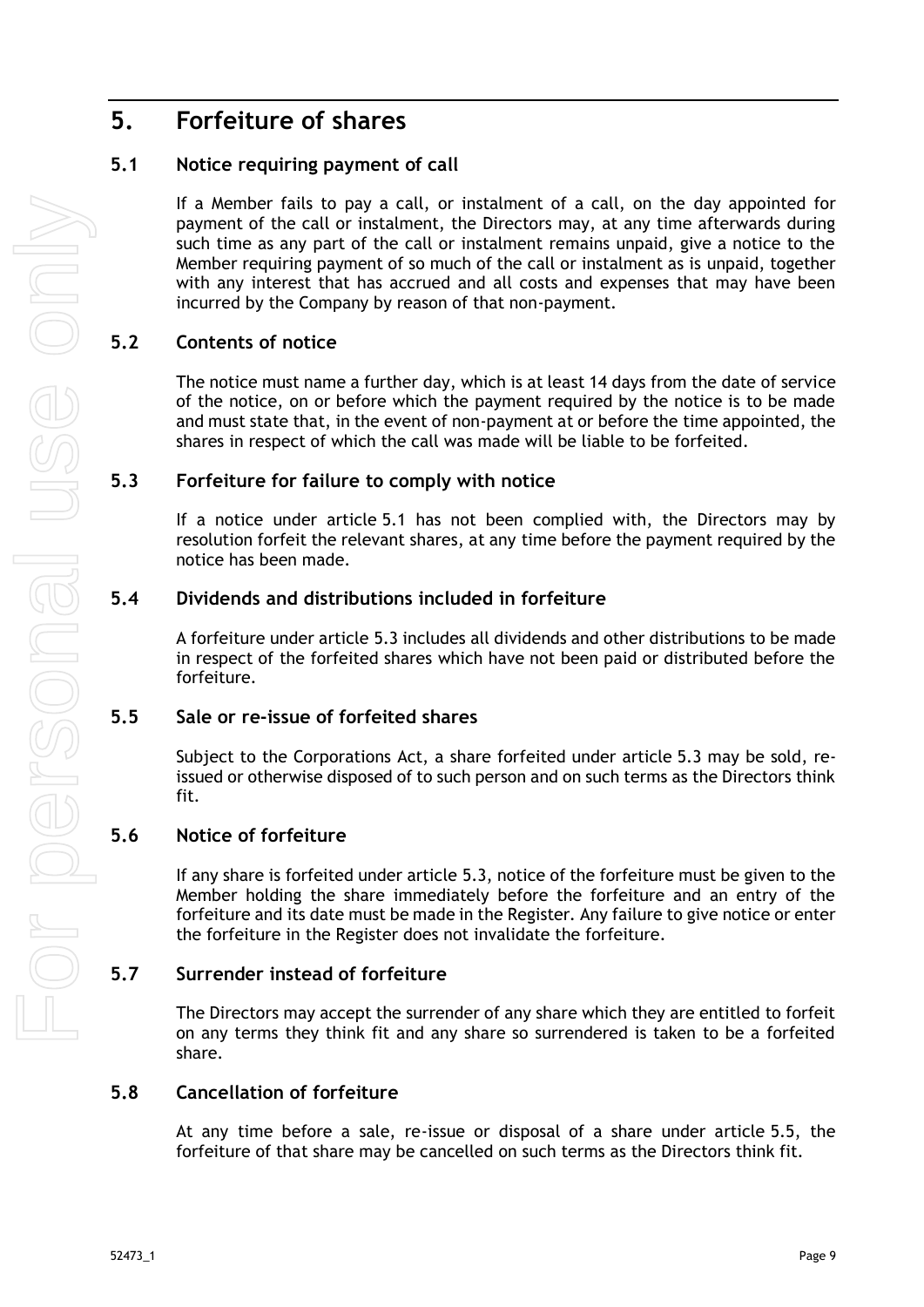## <span id="page-15-0"></span>**5.9 Effect of forfeiture on former holder's liability**

A person whose shares have been forfeited:

- (a) ceases to be a Member in respect of the forfeited shares;
- (b) waives all claims and demands against the Company in respect of the forfeited shares; and
- (c) remains liable to pay and will immediately pay to the Company all money that, at the date of forfeiture, was payable by that person to the Company in respect of the shares, plus interest at the Prescribed Interest Rate from the date of forfeiture and the reasonable expenses of the sale of the shares, until the Company receives payment in full of all money (including interest and expenses) so payable in respect of the shares.

## <span id="page-15-1"></span>**5.10 Evidence of forfeiture**

A written statement declaring that the person making the statement is a Director or a Secretary, and that a share has been forfeited in accordance with this Constitution on the date declared in the statement, is evidence of the facts in the statement as against all persons claiming to be entitled to the share.

## <span id="page-15-2"></span>**5.11 Transfer of forfeited share**

The Company may receive any consideration given for a forfeited share on any sale, re-issue or disposal of the share under article [5.5](#page-14-5) and may execute or effect a transfer of the share in favour of the person to whom the share is sold, re-issued or disposed.

## <span id="page-15-3"></span>**5.12 Registration of transferee**

On the execution of the transfer, the transferee must be registered as the holder of the share and is not bound to see to the application of any money paid as consideration.

## <span id="page-15-4"></span>**5.13 Irregularity or invalidity**

The title of the transferee to the share is not affected by any irregularity or invalidity in connection with the forfeiture, sale, re-issue or disposal of the share.

## <span id="page-15-5"></span>**6. Transfer of shares**

## <span id="page-15-6"></span>**6.1 Forms of instrument of transfer**

Subject to this Constitution and the Listing Rules, a share in the Company is transferable:

- (a) as provided by the Operating Rules of an applicable CS Facility; or
- <span id="page-15-8"></span>(b) by any other method of transfer which is required or permitted by the Corporations Act and ASX.

## <span id="page-15-7"></span>**6.2 Execution and delivery of transfer**

If a duly completed instrument of transfer:

(a) is used to transfer a share in accordance with article  $6.1(b)$ ; and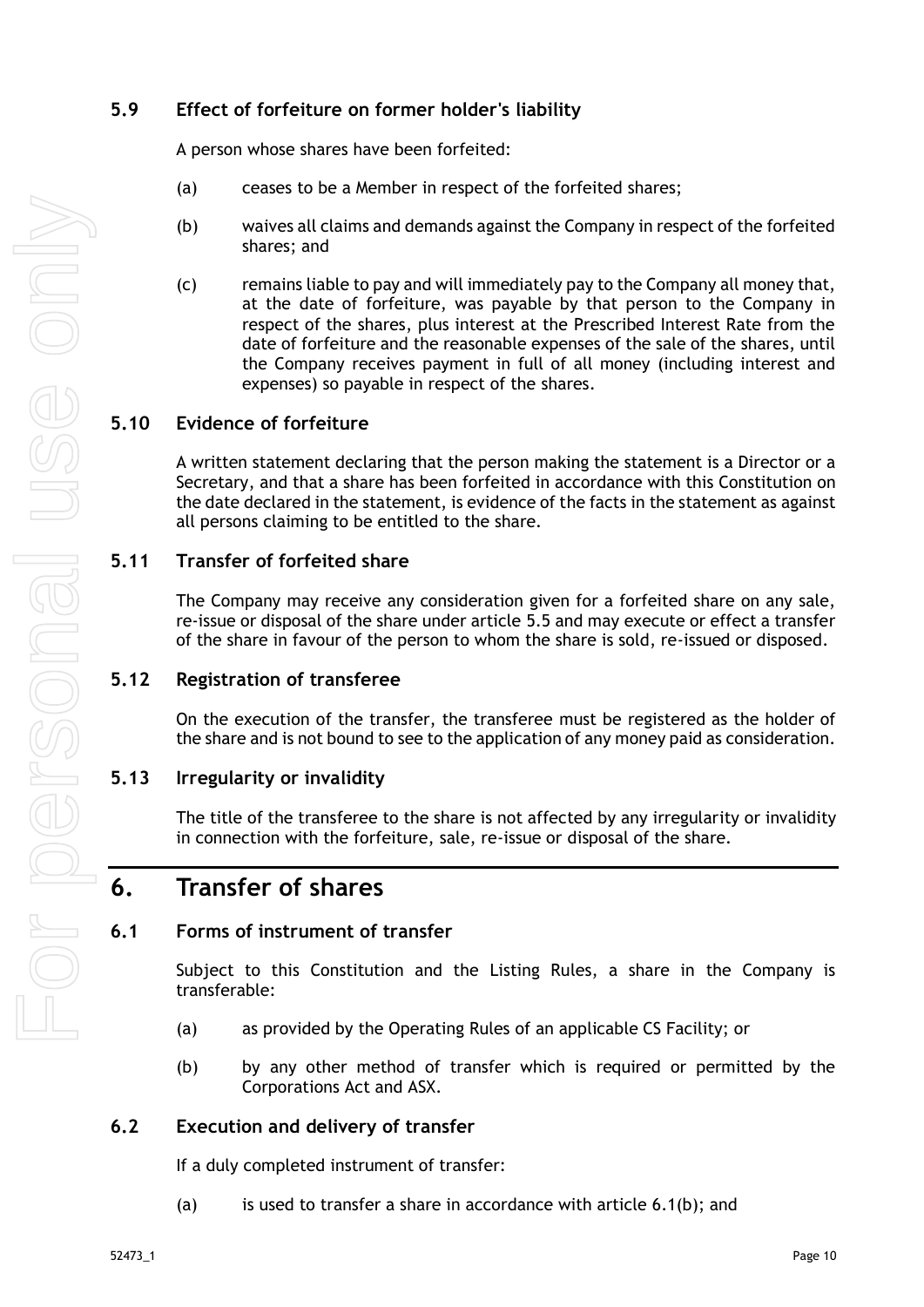(b) is left for registration at the share registry of the Company, accompanied by any information that the Directors properly require to show the right of the transferor to make the transfer, the Company must, subject to the powers vested in the Directors by this Constitution, register the transferee as the holder of the share.

## <span id="page-16-0"></span>**6.3 Effect of registration**

Except as provided by any applicable Operating Rules of a CS Facility, a transferor of a share remains the holder of the share transferred until the transfer is registered and the name of the transferee is entered in the Register in respect of the share.

## <span id="page-16-1"></span>**6.4 Company to register forms without charge**

The Company must register all registrable transfer forms, split certificates, renunciations and transfers, issue certificates and transmission receipts and mark or note transfer forms without imposing a charge except where a charge is permitted by the Listing Rules.

#### <span id="page-16-2"></span>**6.5 Power to refuse to register**

If permitted by the Listing Rules, the Directors may:

- (a) request any applicable CS Facility Operator to apply a holding lock to prevent a transfer of shares in the Company from being registered on the CS Facility's subregister; or
- (b) refuse to register a transfer of shares in the Company to which paragraph (a) does not apply.

## <span id="page-16-3"></span>**6.6 Obligation to refuse to register**

The Directors must:

- (a) request any applicable CS Facility Operator to apply a holding lock to prevent transfer of shares in the Company from being registered on the CS Facility's subregister; or
- (b) refuse to register any transfer of shares in the Company to which paragraph (a) does not apply,
- if:
- (c) the Listing Rules require the Company to do so; or
- (d) the transfer is in breach of the Listing Rules or a Restriction Agreement.

## <span id="page-16-4"></span>**6.7 Written notice to security holder of holding lock or refusal**

If in the exercise of their rights under articles [6.5](#page-16-2) and [6.6](#page-16-3) the Directors request application of a holding lock to prevent a transfer of shares in the Company or refuse to register a transfer of shares they must give written notice of the request or refusal to the holder of the shares, the transferee and any broker lodging the transfer. Failure to give notice does not invalidate the decision of the Directors.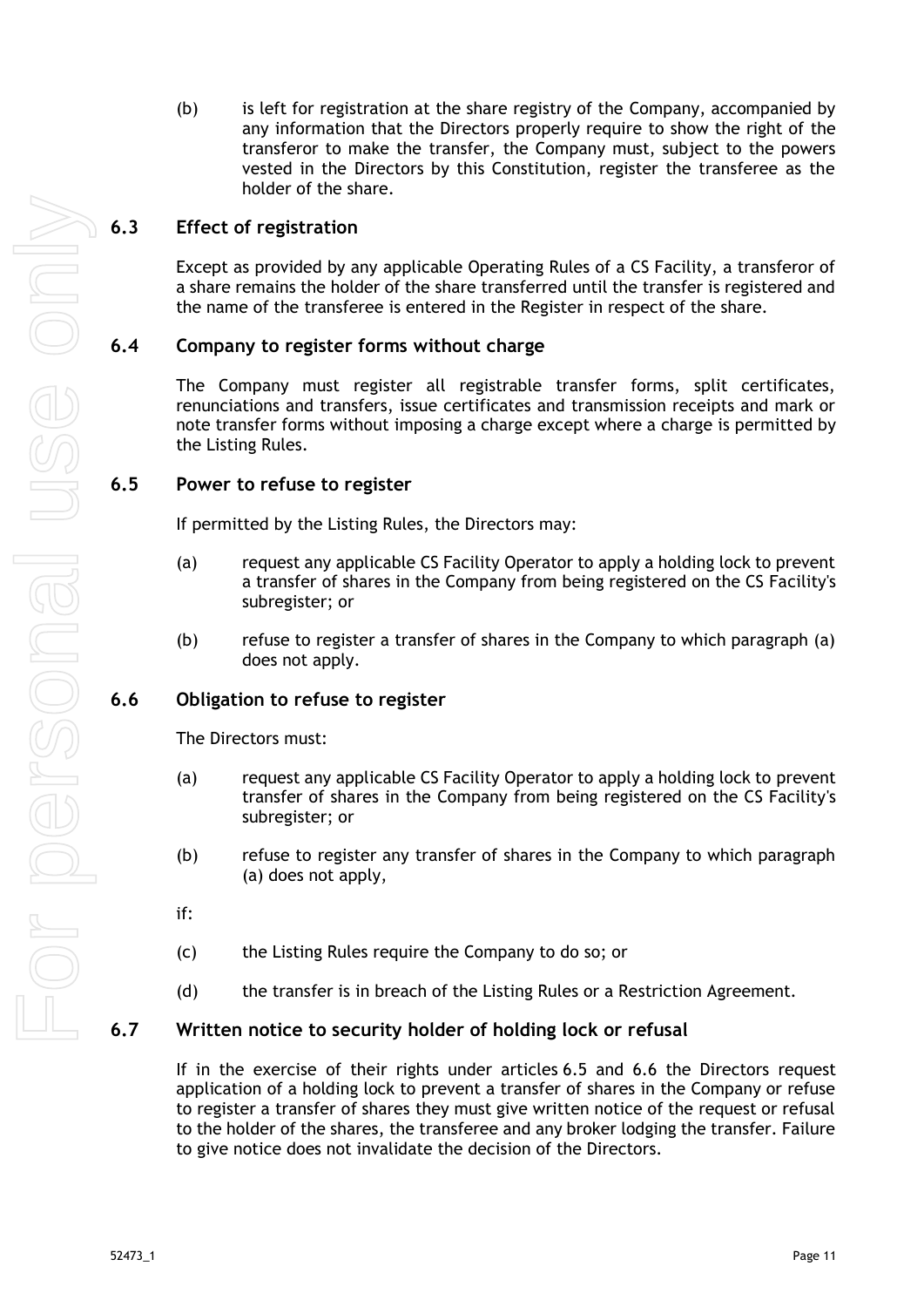## <span id="page-17-0"></span>**6.8 Company to retain instrument of transfer**

The Company must retain every instrument of transfer which is registered for the period required by any applicable law.

## <span id="page-17-1"></span>**6.9 Resolution required for proportional takeover provisions**

Despite articles [6.1,](#page-15-6) [6.2](#page-15-7) and [6.3,](#page-16-0) if offers are made under a proportional takeover bid for securities of the Company in accordance with the Corporations Act:

- (a) Articles [6.9](#page-17-1) to [6.13](#page-18-2) apply;
- (b) the registration of a transfer giving effect to a takeover contract resulting from acceptance of an offer made under the takeover bid is prohibited unless and until a resolution (an "approving resolution") to approve the bid is passed or taken to be passed in accordance with article [6.12](#page-18-1) or article [6.13;](#page-18-2) and
- (c) the Directors must ensure that an approving resolution is voted on in accordance with articles [6.10](#page-17-2) to [6.11](#page-18-0) before the 14th day before the last day of the bid period.

#### <span id="page-17-2"></span>**6.10 Procedure for resolution**

The Directors may determine whether the approving resolution is voted on:

- (a) at a meeting of persons entitled to vote on the resolution convened and conducted, subject to the provisions of article [6.11,](#page-18-0) as if it were a general meeting of the Company convened and conducted in accordance with this Constitution and the Corporations Act with such modifications as the Directors determine the circumstances require; or
- (b) by means of a postal ballot conducted in accordance with the following procedure:
	- (i) a notice of postal ballot and ballot paper must be sent to all persons entitled to vote on the resolution not less than 14 days before the date specified in the notice for closing of the postal ballot, or such lesser period as the Directors determine the circumstances require;
	- (ii) the non-receipt of a notice of postal ballot or ballot paper by, or the accidental omission to give a notice of postal ballot or ballot paper to, a person entitled to receive them does not invalidate the postal ballot or any resolution passed under the postal ballot;
	- (iii) the notice of postal ballot must contain the text of the resolution and the date for closing of the ballot and may contain any other information the Directors consider appropriate;
	- (iv) each ballot paper must specify the name of the person entitled to vote;
	- (v) a postal ballot is only valid if the ballot paper is duly completed and:
		- (A) if the person entitled to vote is an individual, signed by the individual or a duly authorised attorney; or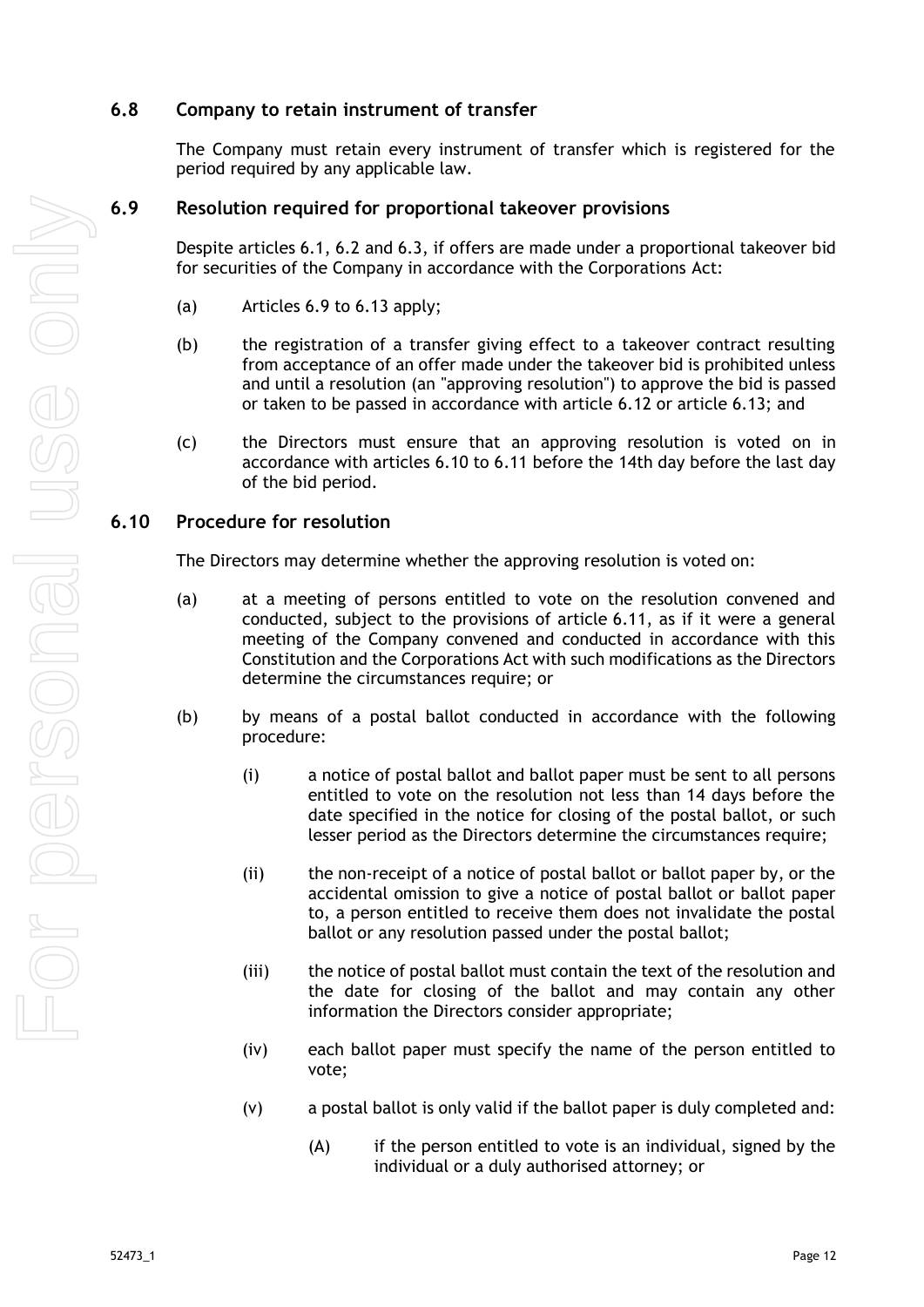- (B) if the person entitled to vote is a corporation, executed under seal or as permitted by the Corporations Act or under the hand of a duly authorised officer or duly authorised attorney;
- (vi) a postal ballot is only valid if the ballot paper and the power of attorney or other authority, if any, under which the ballot paper is signed or a copy of that power or authority certified as a true copy by statutory declaration is or are received by the Company before close of business on the date specified in the notice of postal ballot for closing of the postal ballot at the Registered Office or share registry of the Company or at such other place as is specified for that purpose in the notice of postal ballot; and
- (vii) a person may revoke a postal ballot vote by notice in writing which to be effective must be received by the Company before the close of business on the date for closing of the postal ballot.

#### <span id="page-18-0"></span>**6.11 Persons entitled to vote**

The only persons entitled to vote on the approving resolution are those persons who, as at the end of the day on which the first offer under the bid was made, held bid class securities. Each person who is entitled to vote is entitled to one vote for each bid class security held by that person at that time. Neither the bidder nor any associate of the bidder is entitled to vote on the resolution.

#### <span id="page-18-1"></span>**6.12 Resolution passed or rejected**

If the resolution is voted on in accordance with articles [6.9](#page-17-1) to [6.11,](#page-18-0) then it is taken to have been passed if the proportion that the number of votes in favour of the resolution bears to the total number of votes on the resolution is greater than one-half, and otherwise is to be taken to have been rejected.

#### <span id="page-18-2"></span>**6.13 Resolution taken as passed**

If a resolution to approve the bid has not been voted on as at the end of the day before the 14th day before the last day of the offer period, then a resolution to approve the bid is taken to have been passed in accordance with articles [6.10](#page-17-2) to [6.12.](#page-18-1)

#### <span id="page-18-3"></span>**6.14 Takeover articles cease to have effect**

Articles [6.9](#page-17-1) to [6.13](#page-18-2) cease to have effect on the day 3 years after the later of their adoption or last renewal.

## <span id="page-18-4"></span>**7. Transmission of shares**

### <span id="page-18-5"></span>**7.1 Transmission of shares on death**

If a Member who does not hold shares jointly dies, the Company will recognise only the personal representative of the Member as being entitled to the Member's interest in the shares.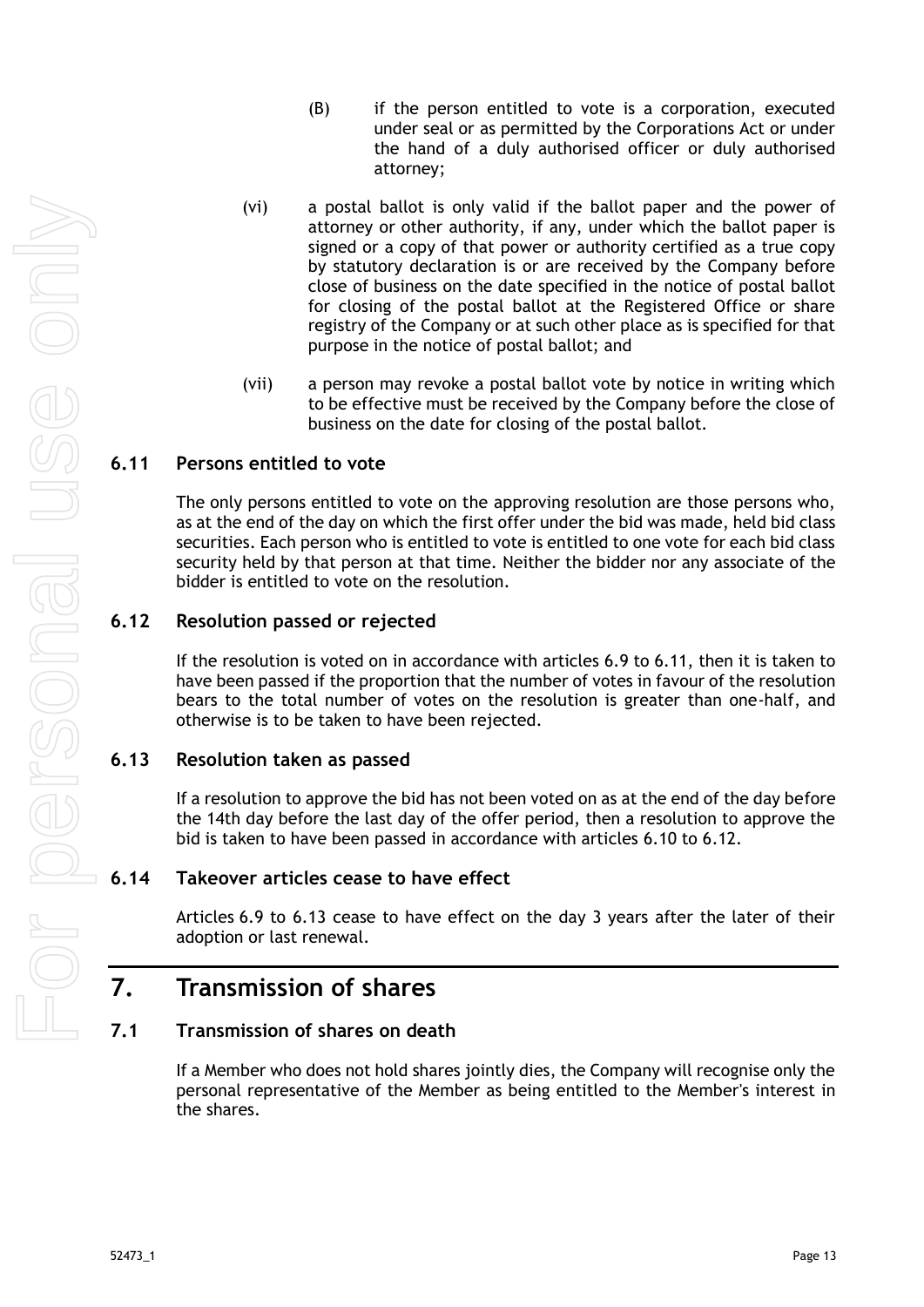## <span id="page-19-0"></span>**7.2 Information given by personal representative**

If the personal representative of the member who has died gives the Directors the information they reasonably require to establish the representative's entitlement to be registered as a holder of the shares:

- (a) the personal representative may:
	- (i) by giving a signed notice to the Company, elect to be registered (Cth).as the holder of the shares; or
	- (ii) by giving a completed transfer form to the Company, transfer the shares to another person; and
- (b) the personal representative is entitled, whether or not registered as the holder of the shares, to the same rights as the Member.

A transfer under this article is subject to the articles that apply to transfers generally.

#### <span id="page-19-1"></span>**7.3 Death of joint owner**

If a Member who holds shares jointly dies, the Company will recognise only the survivor as being entitled to the Member's interest in the shares. The estate of the Member is not released from any liability in respect of the shares.

#### <span id="page-19-2"></span>**7.4 Transmission of shares on bankruptcy**

If a person entitled to shares because of the bankruptcy of a Member gives the Directors the information they reasonably require to establish the person's entitlement to be registered as the holder of the shares, the person may:

- (a) by giving a signed notice to the Company, elect to be registered as the holder of the shares; or
- (b) by giving a completed transfer form to the Company, transfer the shares to another person.

A transfer under this article is subject to the articles that apply to transfers generally.

This article has effect subject to the *Bankruptcy Act 1966.*

#### <span id="page-19-3"></span>**7.5 Transmission of shares on mental incapacity**

If a person entitled to shares because of the mental incapacity of a Member gives the Directors the information they reasonably require to establish the person's entitlement to be registered as the holder of the shares:

- (a) the person may:
	- (i) by giving a signed notice to the Company, elect to be registered as the holder of the shares; or
	- (ii) by giving a completed transfer form to the Company, transfer the shares to another person; and
- (b) the person is entitled, whether or not registered as the holder of the shares, to the same rights as the Member.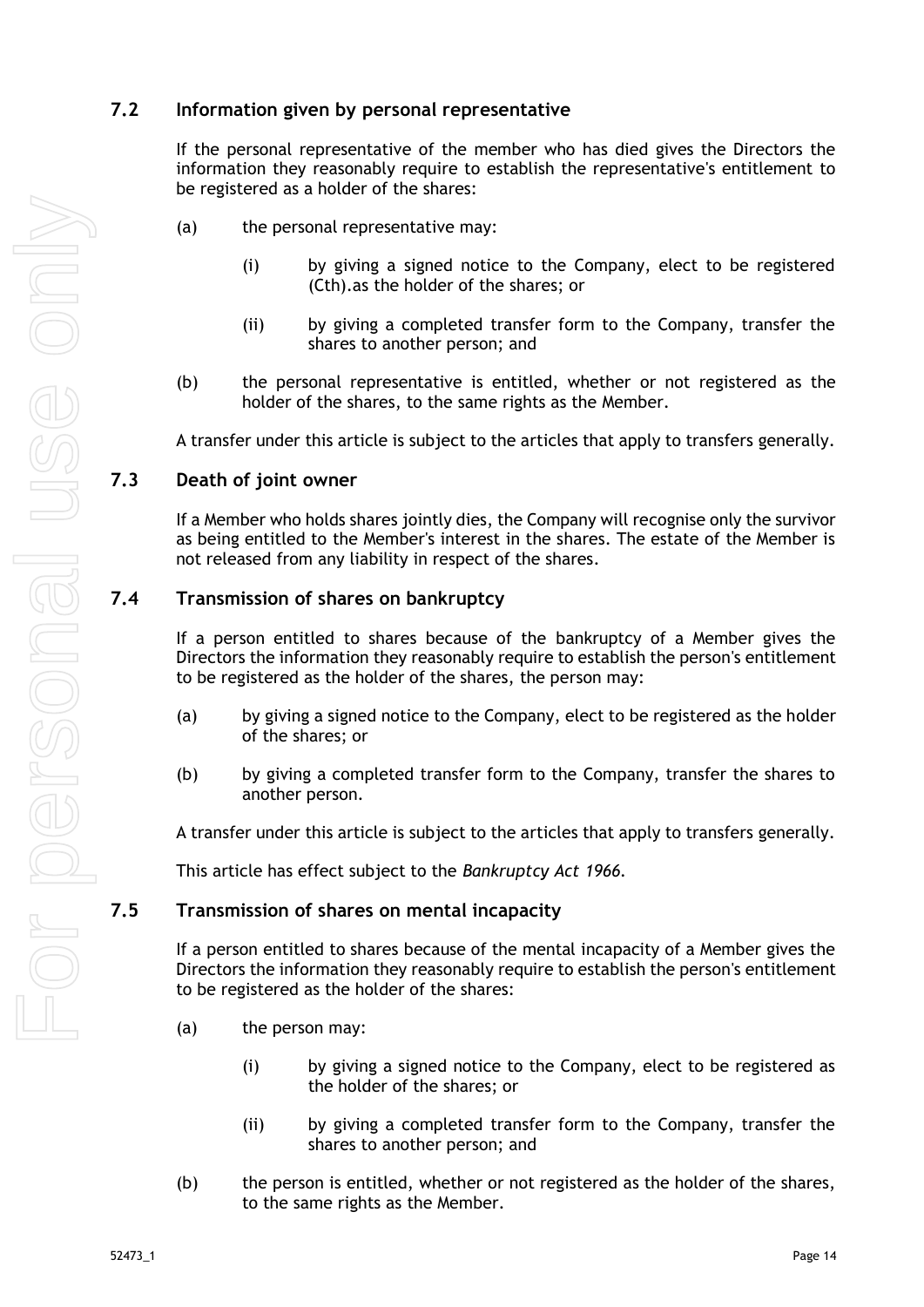A transfer under this article is subject to the articles that apply to transfers generally.

## <span id="page-20-0"></span>**7.6 Transmission of shares to joint holders**

Where two or more persons are jointly entitled to be registered pursuant to articles [7.1,](#page-18-5) [7.4](#page-19-2) or [7.5,](#page-19-3) they will, for the purposes of this Constitution, be deemed to be joint holders of the share.

## <span id="page-20-1"></span>**8. General meetings**

## <span id="page-20-2"></span>**8.1 Annual general meeting**

Annual general meetings of the Company are to be held in accordance with the Corporations Act.

### <span id="page-20-3"></span>**8.2 Convening a general meeting**

The Directors may convene and arrange to hold a general meeting of the Company whenever they think fit and must do so if required to do so under the Corporations Act.

#### <span id="page-20-4"></span>**8.3 Use of technology at general meetings**

The Company may hold a meeting of Members at 2 or more venues using any technology that gives the Members as a whole a reasonable opportunity to participate.

#### <span id="page-20-5"></span>**8.4 Notice of general meeting**

Notice of a general meeting must be given in accordance with article [17,](#page-44-0) the Corporations Act and the Listing Rules.

## <span id="page-20-6"></span>**8.5 Calculation of period of notice**

In computing the period of notice under article [8.4,](#page-20-5) the day of the meeting is to be disregarded.

#### <span id="page-20-7"></span>**8.6 Cancellation or postponement of a meeting**

Where a general meeting (including an annual general meeting) is convened by the Directors they may by notice, whenever they think fit, cancel the meeting or postpone the holding of the meeting to a date and time determined by them or change the place for the meeting.

This article [8.6](#page-20-7) does not apply to a meeting convened in accordance with the Corporations Act by a single Director, by Members, by the Directors on the request of Members or to a meeting convened by a court.

#### <span id="page-20-8"></span>**8.7 Notice of cancellation or postponement of a meeting**

Notice of cancellation or postponement or change of place of a general meeting must state the reason for cancellation or postponement and be:

- (a) published in a daily newspaper circulating in Australia;
- (b) given to ASX; or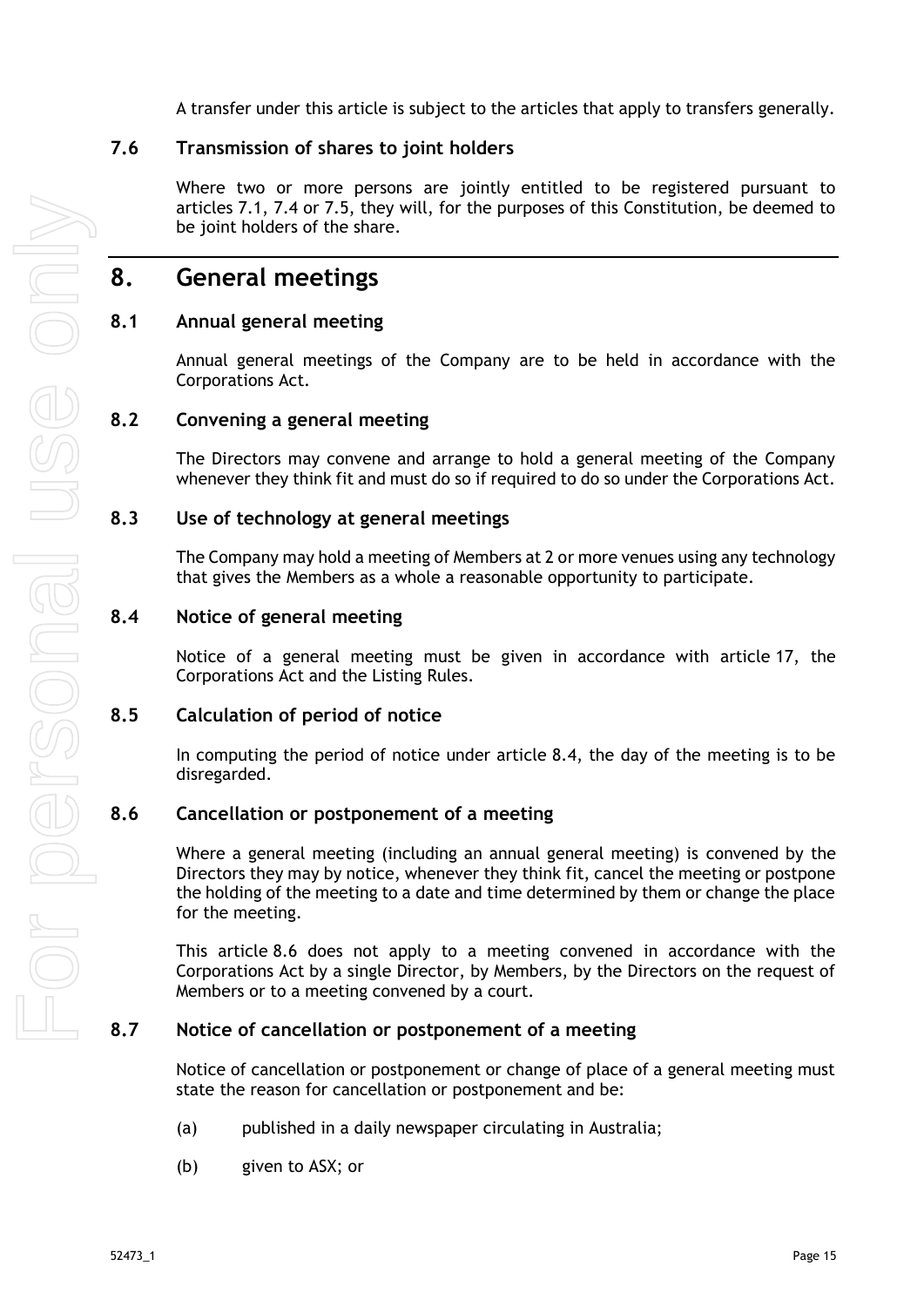(c) subject to the Corporations Act and the Listing Rules, given in any other manner determined by the Directors.

#### <span id="page-21-0"></span>**8.8 Contents of notice of postponement of meeting**

A notice of postponement of a general meeting must specify:

- (a) the postponed date and time for the holding of the meeting;
- (b) a place for the holding of the meeting which may be either the same as or different from the place specified in the notice convening the meeting; and
- $(c)$  if the meeting is to be held in 2 or more places, the technology that will be used to facilitate the holding of the meeting in that manner.

#### <span id="page-21-1"></span>**8.9 Number of clear days for postponement of meeting**

The number of clear days from the giving of a notice postponing the holding of a general meeting to the date specified in that notice for the holding of the postponed meeting must not be less than the number of clear days' notice of the general meeting required to be given by this Constitution or the Corporations Act.

#### <span id="page-21-2"></span>**8.10 Business at postponed meeting**

The only business that may be transacted at a postponed general meeting is the business specified in the original notice convening the meeting.

#### <span id="page-21-3"></span>**8.11 Proxy, attorney or Representative at postponed meeting**

Where by the terms of an instrument appointing a proxy or attorney or an appointment of a Representative:

- (a) the appointed person is authorised to attend and vote at a general meeting or general meetings to be held on or before a specified date; and
- (b) the date for holding the meeting is postponed to a date later than the date specified in the instrument of proxy, power of attorney or appointment of Representative,

then, that later date is substituted for and applies to the exclusion of the date specified in the instrument of proxy, power of attorney or appointment of Representative unless the Member appointing the proxy, attorney or Representative gives to the Company at its Registered Office written notice to the contrary not less than 48 hours before the time to which the holding of the meeting has been postponed.

#### <span id="page-21-4"></span>**8.12 Non-receipt of or defective notice**

- (a) The non-receipt of notice of a general meeting or cancellation or postponement of a general meeting by, or the accidental omission to give notice of a general meeting or cancellation or postponement of a general meeting to, a person entitled to receive notice does not invalidate any resolution passed at the general meeting or at a postponed meeting or the cancellation or postponement of a meeting.
- (b) A person who attends a general meeting waives any objection the person may have to: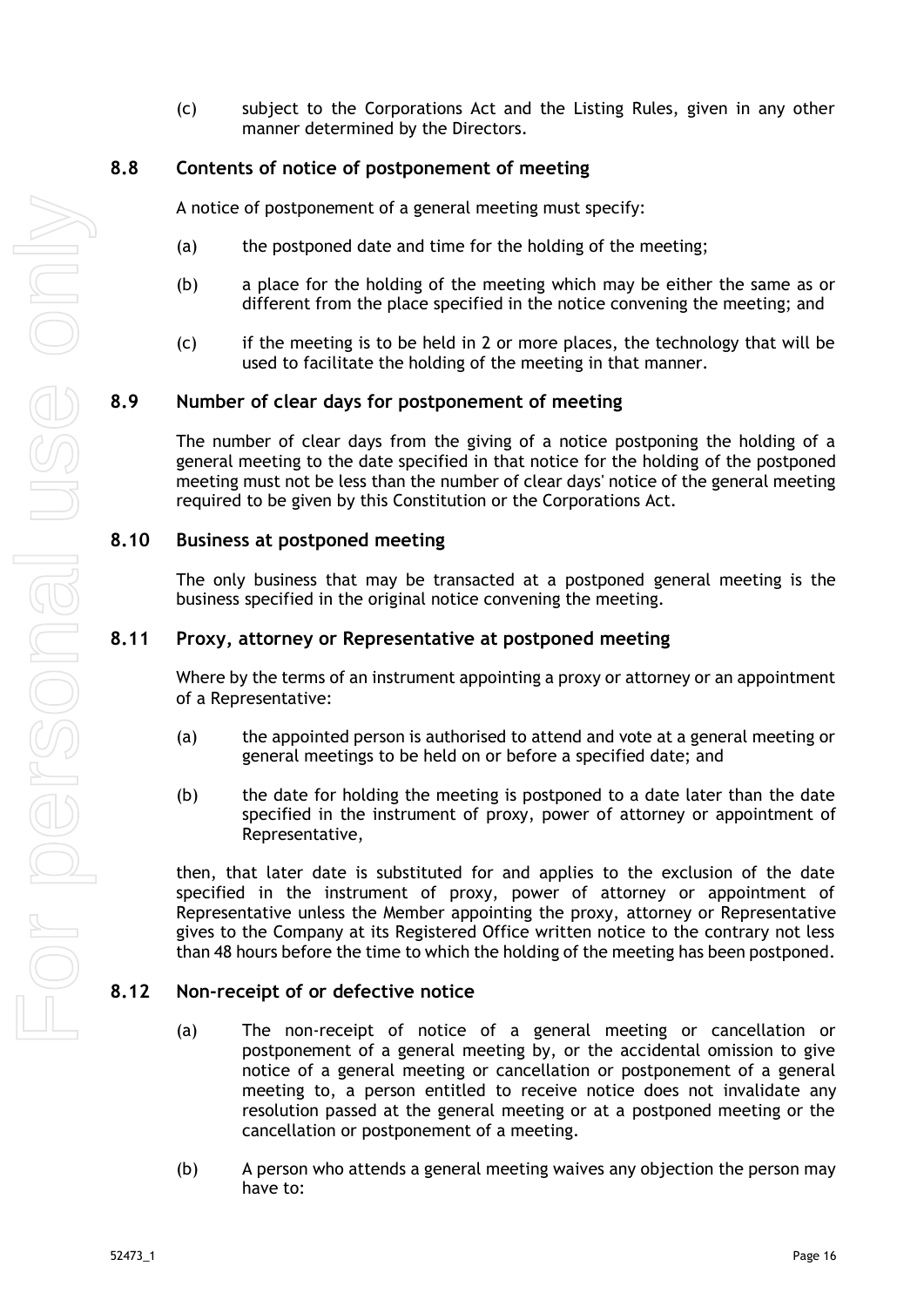- (i) any failure to give notice, or the giving of a defective notice, of the meeting unless at the start of the meeting the person objects to the holding of the meeting; and
- (ii) the consideration of a particular matter which is not within the business referred to in the notice of meeting, unless the person objects to the consideration of the matter when first presented.

### <span id="page-22-0"></span>**8.13 Director entitled to notice of meeting**

A Director is entitled to receive notice of and to attend all general meetings and all separate meetings of the holders of any class of shares in the capital of the Company and is entitled to speak at those meetings.

#### <span id="page-22-1"></span>**8.14 Proxy, attorney or Representative appointments**

- (a) An instrument appointing a proxy is valid if it is in accordance with the Corporations Act or in any form (including electronic) and received at any time that the Directors prescribe or accept, or the chairman of a general meeting accepts.
- (b) Where a notice of meeting provides for electronic lodgement of proxy appointments, an appointment received at the electronic address or by the electronic means specified in the notice is taken to have been received at the Registered Office of the Company and validated by the Member if there is compliance with the requirements set out in the notice.
- (c) If the Company receives an instrument or form appointing a proxy, attorney or Representative from a Member and the Directors consider that it is not properly executed or authenticated, or is incomplete or unclear:
	- (i) if the name, or the name of the office, of the proxy, attorney or Representative, is not filled in or is unclear, then the proxy, attorney or Representative of that Member is the person specified by the Company in the instrument or form of proxy or if no person is specified, the chairman of that meeting;
	- (ii) if the instrument or form has not been duly signed or authenticated, the Company may return the instrument or form to the appointing Member and request the Member sign or authenticate the instrument or form and return it to the Company within a period determined by the Directors (which may be later than the time specified in the notice of meeting for the receipt of proxy appointments);
	- (iii) if the instrument or form is otherwise unclear or incomplete, the Company may:
		- (A) by oral or written communication, clarify with the Member any instruction on the appointment; and
		- (B) complete or amend the contents of any instrument or form to reflect the clarification in the instructions received from the Member (which may occur later than the time specified in the notice of meeting for the receipt of proxy appointments) and the Member appoints the Company as its attorney for this purpose.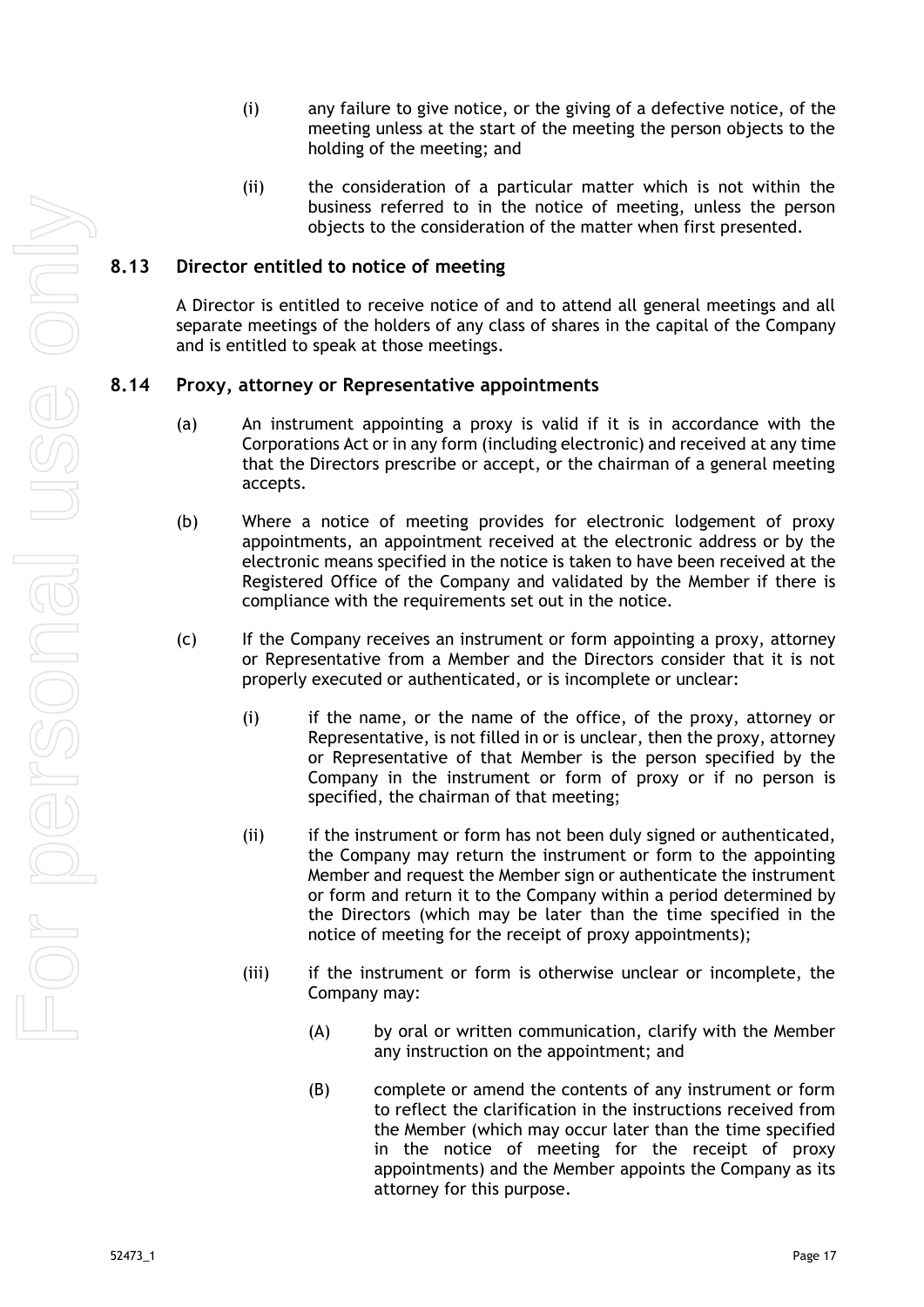# <span id="page-23-0"></span>**9. Proceedings at general meetings**

## <span id="page-23-1"></span>**9.1 Membership at a specified time**

The Directors may determine, for the purposes of a particular general meeting, that all the shares that are quoted on ASX at a specified time before the meeting are taken to be held at the time of the meeting by the persons who hold them at the specified time. The determination must be made and published in accordance with the Corporations Act.

## <span id="page-23-2"></span>**9.2 Number for a quorum**

Subject to article [9.5,](#page-23-5) the quorum for a general meeting is, where the Company has only one Member, that Member, and otherwise two Members present in person or by proxy, attorney or Representative. In determining whether a quorum is present, each individual attending as a proxy, attorney or Representative is to be counted, except that:

- (a) where a Member has appointed more than one proxy, attorney or Representative, only one is to be counted; and
- (b) where an individual is attending both as a Member and as a proxy, attorney or Representative, that individual is to be counted only once.

A member placing a direct vote under article [9.24](#page-29-0) is not taken into account in determining whether or not there is a quorum at a general meeting.

## <span id="page-23-3"></span>**9.3 Requirement for a quorum**

An item of business may not be transacted at a general meeting unless a quorum is present when the meeting proceeds to consider it. If a quorum is present at the time the first item of business is transacted, it is taken to be present when the meeting proceeds to consider each subsequent item of business unless the chairman of the meeting (on the chairman's own motion or at the request of a Member, proxy, attorney or Representative who is present) declares otherwise.

## <span id="page-23-4"></span>**9.4 If quorum not present**

If within 15 minutes after the time appointed for a meeting a quorum is not present, the meeting:

- (a) if convened by a Director, or at the request of Members, is dissolved; and
- <span id="page-23-6"></span>(b) in any other case, stands adjourned to the same day in the next week and the same time and place, or to such other day, time and place as the Directors appoint by notice to the Members and others entitled to notice of the meeting.

## <span id="page-23-5"></span>**9.5 Adjourned meeting**

At a meeting adjourned under article [9.4\(b\),](#page-23-6) where the Company has only one Member, the quorum is that Member, and otherwise the quorum is 2 Members present in person or by proxy, attorney or Representative. If a quorum is not present within 15 minutes after the time appointed for the adjourned meeting, the meeting is dissolved.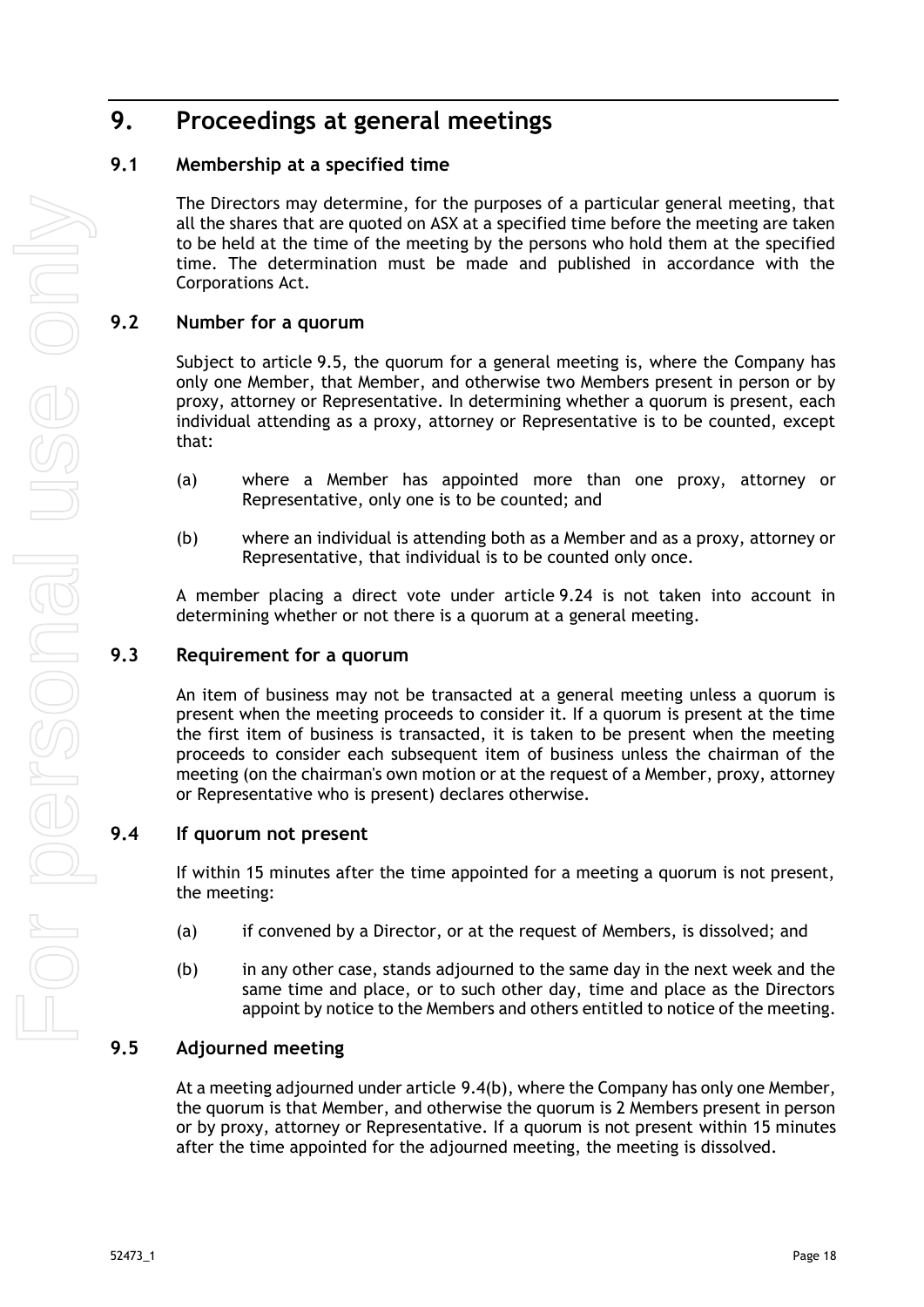## <span id="page-24-0"></span>**9.6 Appointment of chairman of general meeting**

If the Directors have elected one of their number as chairman of their meetings, that person is entitled to preside as chairman at a general meeting.

## <span id="page-24-1"></span>**9.7 Chairman absent or unable or unwilling to act**

If a general meeting is held and:

- (a) a chairman has not been elected by the Directors; or
- (b) the elected chairman is not present within 15 minutes after the time appointed for the holding of the meeting, or is unable or unwilling to act for all or part of the meeting,

the following may preside as chairman for all or the relevant part of the meeting (in order of precedence):

- (c) any deputy chairman;
- (d) a Director chosen by a majority of the Directors present;
- (e) the only Director present; or
- (f) a Member chosen by a majority of the Members present in person or by proxy, attorney or Representative.

If the chairman withdraws during part of the proceedings, the nominated person acts as chairman for those proceedings, then withdraws and the chairman resumes as chairman of the meeting.

If a proxy instrument appoints the chairman of the meeting as proxy for the part of the proceedings for which an acting chairman is nominated, the proxy instrument is taken to be in favour of that acting chairman for the relevant part of the proceedings.

#### <span id="page-24-2"></span>**9.8 Conduct of general meetings**

The chairman of a general meeting (including any person acting with the authority of the chairman):

- (a) has charge of the general conduct of the meeting and the procedures to be adopted in relation to or at the meeting;
- (b) may require any person wishing to attend the meeting to comply with searches, restrictions or other security arrangements considered appropriate;
- (c) may refuse entry to, or require security measures be taken in respect of any person who does not comply with security arrangements, or who possesses a recording or broadcasting device without consent, or an article considered to be dangerous, offensive or liable to cause disruption, or who was not entitled to notice of the meeting;
- (d) if there is insufficient room at the meeting venue, may arrange another or a second venue (without giving notice or putting the matter to a vote);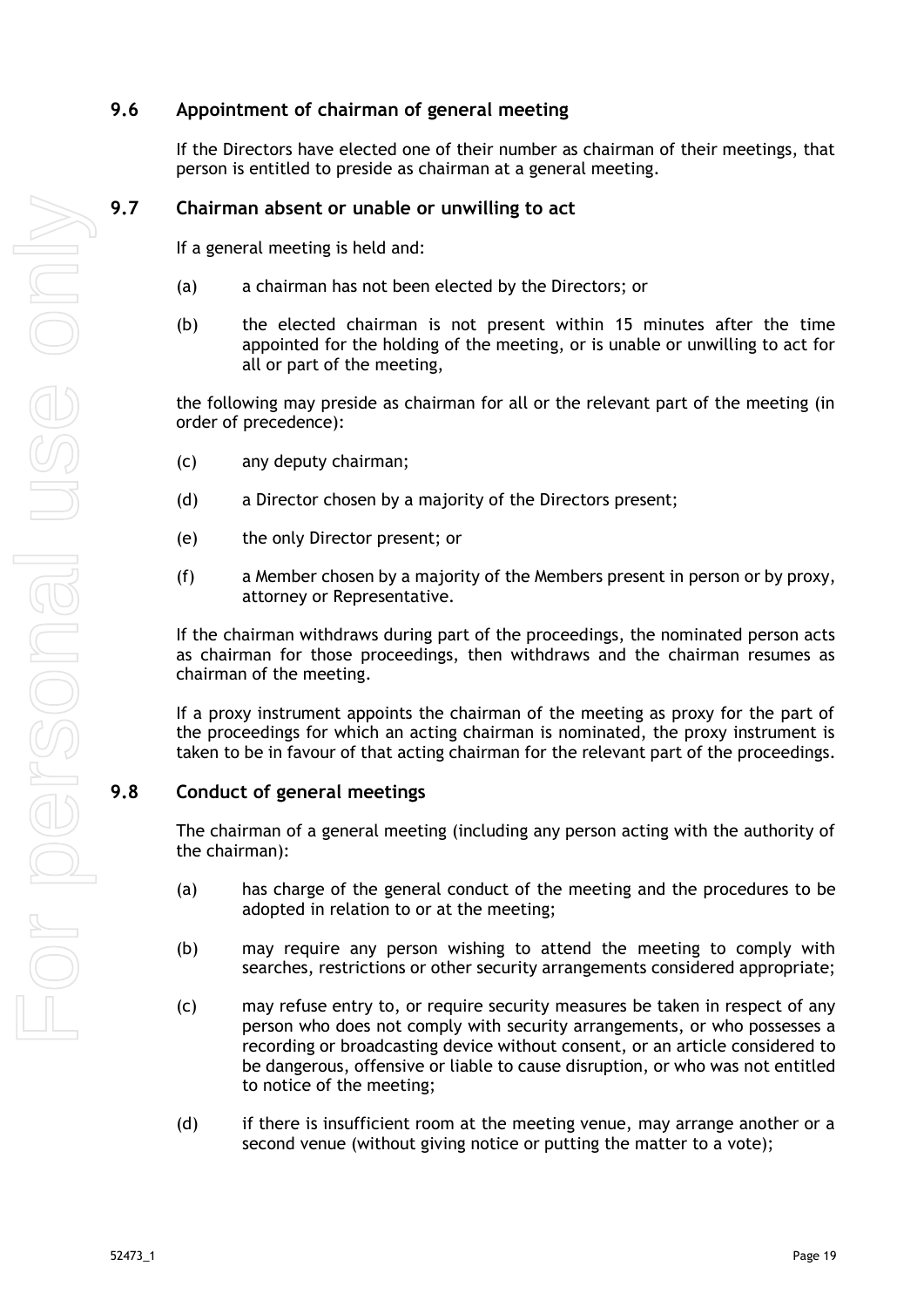- (e) may require the adoption of any procedure which is in the chairman's opinion necessary or desirable for proper and orderly debate or discussion and the proper and orderly casting or recording of votes at the general meeting;
- (f) may determine that a vote be disregarded and treated as not having been cast (without requiring that the matter be put to a vote), if a person purports to cast a vote at or for the purposes of a general meeting in contravention of the Corporations Act or Listing Rules;
- (g) subject to the Corporations Act, may refuse to allow:
	- (i) any amendment to be moved to a resolution set out in the notice of meeting
	- (ii) any business to be transacted unless the general nature of the business is stated in the notice calling the meeting;
- (h) may withdraw from consideration by the meeting any resolution that is set out in the notice of that meeting (other than those requisitioned by Members or required by law); and
- (i) subject to the Corporations Act, may terminate discussion or debate on any matter whenever the chairman considers it necessary or desirable for the proper conduct of the meeting.

A decision by the chairman under this article (including any person acting with the chairman's authority) is final.

## <span id="page-25-0"></span>**9.9 Adjournment of general meeting**

The chairman of a general meeting may at any time during the meeting adjourn the meeting or any business, motion, question, resolution, debate or discussion being considered or remaining to be considered by the meeting either to a later time at the same meeting or to an adjourned meeting at any time and place, but:

- (a) in exercising the discretion to do so, the chairman may, but need not, seek the approval of the Members present in person or by proxy, attorney or Representative; and
- (b) only unfinished business is to be transacted at a meeting resumed after an adjournment.

Unless required by the chairman, a vote may not be taken or demanded by the Members present in person or by proxy, attorney or Representative in respect of any adjournment.

#### <span id="page-25-1"></span>**9.10 Notice of adjourned meeting**

It is not necessary to give any notice of an adjournment or of the business to be transacted at any adjourned meeting unless a meeting is adjourned for one month or more. In that case, notice of the adjourned meeting must be given as in the case of an original meeting.

#### <span id="page-25-2"></span>**9.11 Questions decided by majority**

Subject to the requirements of the Corporations Act, a resolution is taken to be carried if a simple majority of the votes cast on the resolution are in favour of it.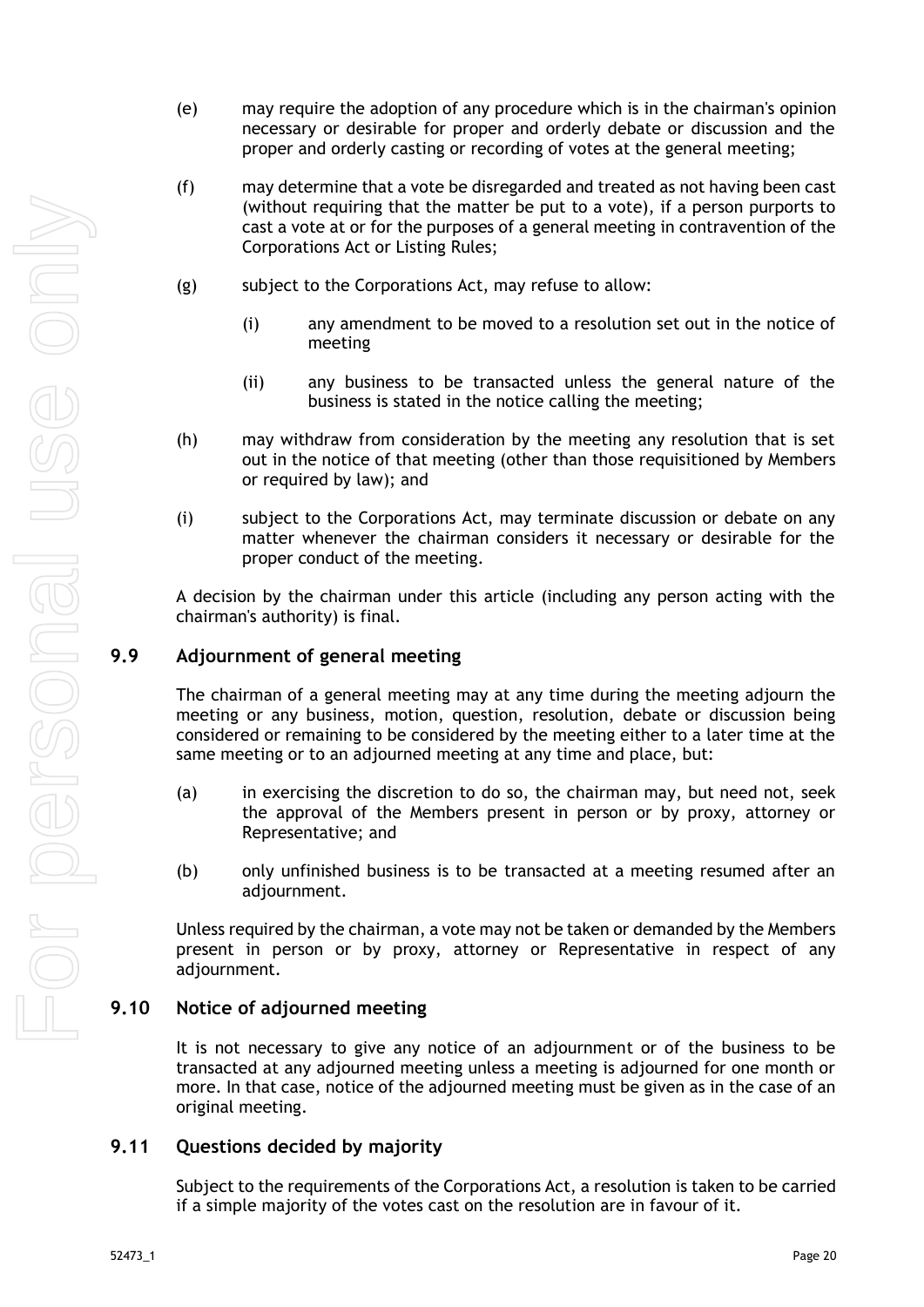## <span id="page-26-0"></span>**9.12 Casting vote for chairman at Members' meetings**

If there is an equality of votes, either on a show of hands or on a poll, the chairman of the general meeting is entitled to a casting vote, in addition to any votes to which the chairman is entitled as a Member or proxy or attorney or Representative.

#### <span id="page-26-1"></span>**9.13 Voting on show of hands**

Subject to any rules prescribed by the Directors pursuant to article [9.22,](#page-28-1) at any general meeting a resolution put to the vote of the meeting must be decided on a show of hands unless:

- (a) the chairman decides that a poll will be held without a show of hands; or
- (b) a poll is effectively demanded and the demand is not withdrawn.

A declaration by the chairman that a resolution has on a show of hands been carried or carried unanimously, or by a particular majority, or lost, and an entry to that effect in the book containing the minutes of the proceedings of the Company, is conclusive evidence of the fact. Neither the chairman nor the minutes need state, and it is not necessary to prove, the number or proportion of the votes recorded in favour of or against the resolution.

## <span id="page-26-2"></span>**9.14 Poll**

If a poll is effectively demanded:

- (a) it must be taken in the manner and at the date and time directed by the chairman and the result of the poll is a resolution of the meeting at which the poll was demanded;
- (b) on the election of a chairman or on a question of adjournment, it must be taken immediately;
- (c) the demand may be withdrawn;
- (d) the demand does not prevent the continuance of the meeting for the transaction of any business other than the question on which the poll has been demanded; and
- (e) the result of the poll may be announced in the manner and at the time (whether during the relevant meeting or afterwards) that the chairman considers appropriate.

## <span id="page-26-3"></span>**9.15 Entitlement to vote**

Subject to this Constitution, the Corporations Act, article [9.24](#page-29-0) and any rules prescribed by the Directors pursuant to article [9.22](#page-28-1) and to any rights or restrictions for the time being attached to any class or classes of shares:

- (a) on a show of hands, each Member present in person and each other person present as a proxy, attorney or Representative of a Member has one vote; and
- (b) on a poll:
	- (i) each Member present in person has one vote for each fully paid share held by the Member;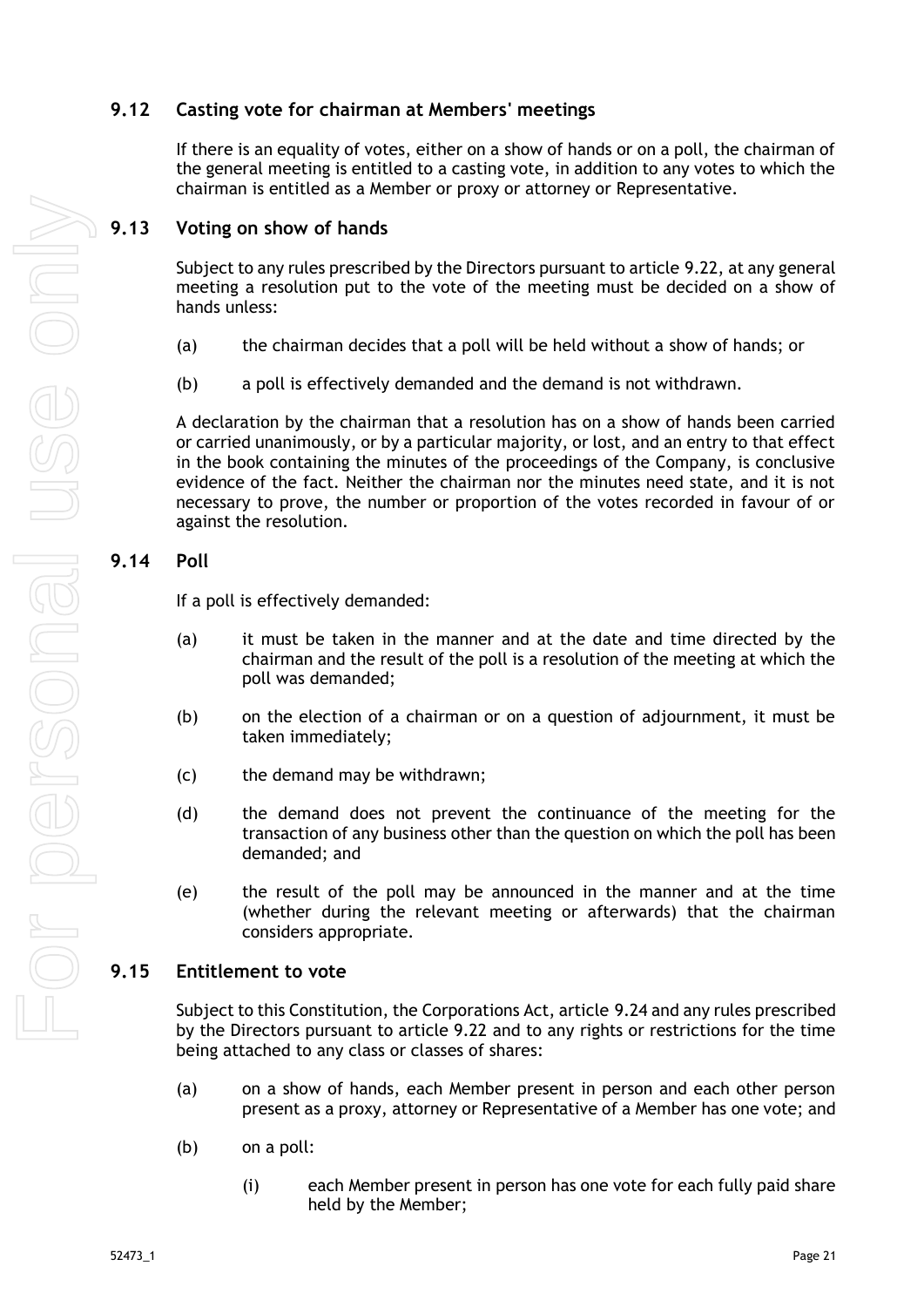- (ii) each person present as proxy, attorney or Representative of a Member has one vote for each fully paid share held by the Member that the person represents; and
- (iii) each Member who has duly lodged a valid direct vote in respect of the relevant resolution under article [9.22](#page-28-1) has one vote for each fully paid share held by the Member.

A Member is not entitled to vote at a general meeting in respect of shares which are the subject of a current Restriction Agreement for so long as any breach of that agreement by that Member subsists.

## <span id="page-27-0"></span>**9.16 Voting on a poll for partly paid shares**

Subject to article [9.19](#page-27-3) and the terms on which shares are issued, if a Member holds partly paid shares, the number of votes the Member has in respect of those shares on a poll is determined as follows:

$$
D = \frac{A \times B}{C}
$$

where:

- A is the number of those shares held by the Member;
- B is the amount paid on each of those shares excluding any amount:
- (a) paid or credited as paid in advance of a call; and
- (b) credited as paid on those shares to the extent that it exceeds the value (ascertained at the time of issue of those shares) of the consideration received for the issue of those shares;
- C is the issue price of each of those shares; and
- D is the number of votes attached to those shares.

## <span id="page-27-1"></span>**9.17 Fractions disregarded for a poll**

On the application of article [9.16,](#page-27-0) any fraction which arises is to be disregarded.

#### <span id="page-27-2"></span>**9.18 Joint shareholders' vote**

If a share is held jointly and more than one Member votes in respect of that share, only the vote of the Member whose name appears first in the Register counts.

## <span id="page-27-3"></span>**9.19 Effect of unpaid call**

A Member is not entitled at a general meeting to cast a vote attached to a share on which a call is due and payable and has not been paid.

#### <span id="page-27-4"></span>**9.20 Validity of vote in certain circumstances**

Unless the Company has received written notice of the matter before the start or resumption of the meeting at which a person votes as a proxy, attorney or Representative, a vote cast by that person is valid even if, before the person votes: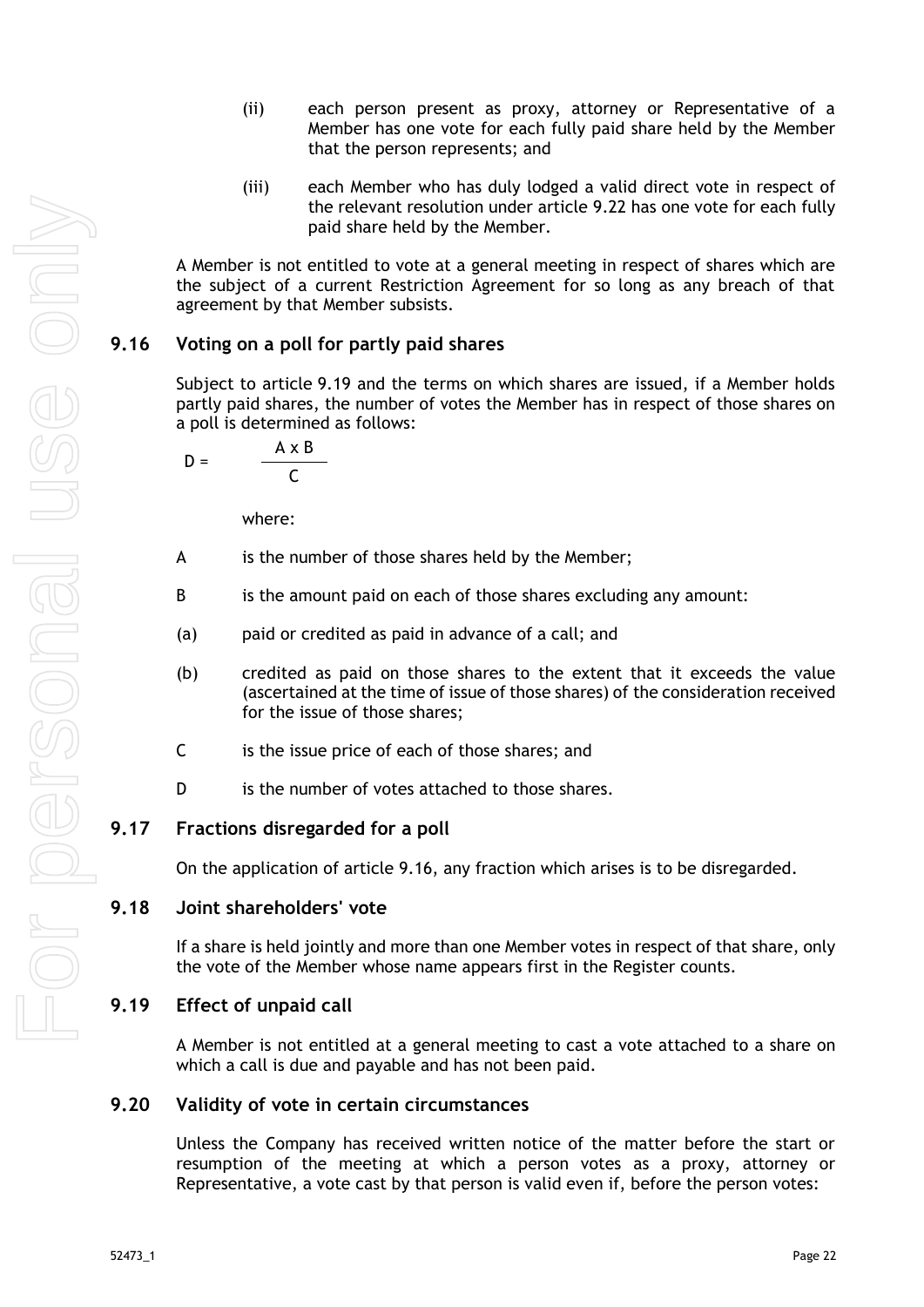- (a) the appointing Member dies;
- (b) the Member is mentally incapacitated;
- (c) the Member revokes the appointment or authority;
- (d) the Member revokes the authority under which the appointment was made by a third party; or
- (e) the Member transfers the share in respect of which the appointment or authority was given.

## <span id="page-28-0"></span>**9.21 Objection to voting qualification**

An objection to the right of a person to attend or vote at the meeting or adjourned meeting:

- (a) may not be raised except at that meeting or adjourned meeting; and
- (b) must be referred to the chairman of the meeting, whose decision is final.

A vote not disallowed under the objection is valid for all purposes.

#### <span id="page-28-1"></span>**9.22 Direct voting**

The Directors may determine that at any general meeting or class meeting, a Member who is entitled to attend and vote on a resolution at that meeting is entitled to a direct vote in respect of that resolution. A "direct vote" includes a vote delivered to the Company by post, fax or other electronic means approved by Directors. The Directors may prescribe rules to govern direct voting including specification s as to the form, method and timing of giving the direct vote in order for the vote to be valid, and the treatment of direct votes.

## <span id="page-28-2"></span>**9.23 Treatment of direct votes**

A direct vote on a resolution at a meeting in respect of a share cast in accordance with article [9.22](#page-28-1) is of no effect and will be disregarded:

- (a) if, at the time of the resolution, the person who cast the direct vote:
	- (i) is not entitled to vote on the resolution in respect of the share; or
	- (ii) would not be entitled to vote on the resolution in respect of the share if the person were present at the meeting at which the resolution is considered;
- (b) if, had the vote been cast in person at the meeting at which the resolution is considered:
	- (i) the vote would not be valid; or
	- (ii) the Company would be obliged to disregard the vote;
- (c) subject to any rules prescribed by the Directors, if the person who cast the direct vote is present in person at the meeting at the time the resolution is considered; and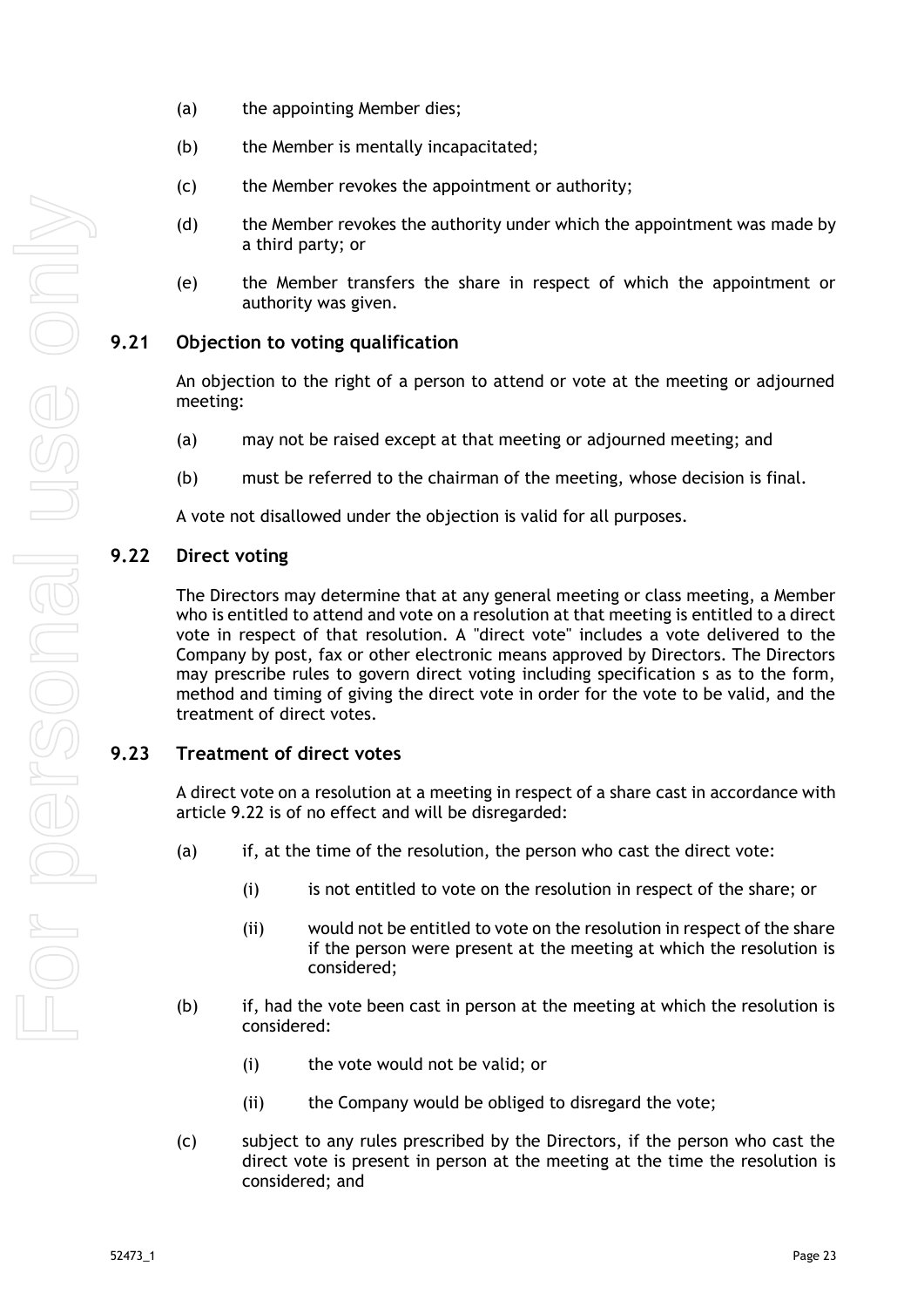(d) if the direct vote was cast otherwise than in accordance with any regulations, rules and procedures prescribed by the Directors under article [9.22.](#page-28-1)

#### <span id="page-29-0"></span>**9.24 Multiple votes**

Subject to any rules prescribed by the Directors, if the Company receives a valid direct vote on a resolution in accordance with article [9.22](#page-28-1) and [9.23](#page-28-2) and, prior to, after or at the same time as receipt of the direct vote, the Company receives an instrument appointing a proxy, attorney or Representative to vote on behalf of the same Member on that resolution, the Company may regard the direct vote as effective in respect of that resolution and disregard any vote cast by the proxy, attorney or Representative on the resolution at the meeting.

## <span id="page-29-1"></span>**10. The Directors**

#### <span id="page-29-2"></span>**10.1 Number of Directors**

Unless otherwise determined by the Company in general meeting, the number of Directors is to be not less than 3.

#### <span id="page-29-4"></span><span id="page-29-3"></span>**10.2 Retirement and election of Directors**

- (a) A Director must not hold office without re-election:
	- (i) past the third annual general meeting following the Director's appointment or last election; or
	- (ii) for more than 3 years, whichever is the longer.
- (b) There must be an election of Directors at each annual general meeting of the Company. This can be satisfied by one or more of the following:
	- (i) a person standing for election as a new Director having been nominated in accordance with article [10.5;](#page-30-2)
	- (ii) any Director who was appointed under article [10.6](#page-30-3) standing for election as a Director;
	- (iii) any Director who is retiring at the end of the annual general meeting due to the tenure limitation in article [10.2\(a\),](#page-29-4) standing for reelection; or
	- (iv) if no person or Director is standing for election or re-election in accordance with paragraphs (i), (ii) or (iii), any Director who wishes to retire and stand for re-election. Otherwise, the person who has been a Director the longest without re-election must retire and stand for re-election. If 2 or more Directors have been a Director the longest and an equal time without re- election, then in default of agreement, the Director to retire will be determined by ballot.
- (c) This article does not apply to one Managing Director who is exempt from retirement and re-election in accordance with article [11.10.](#page-34-2)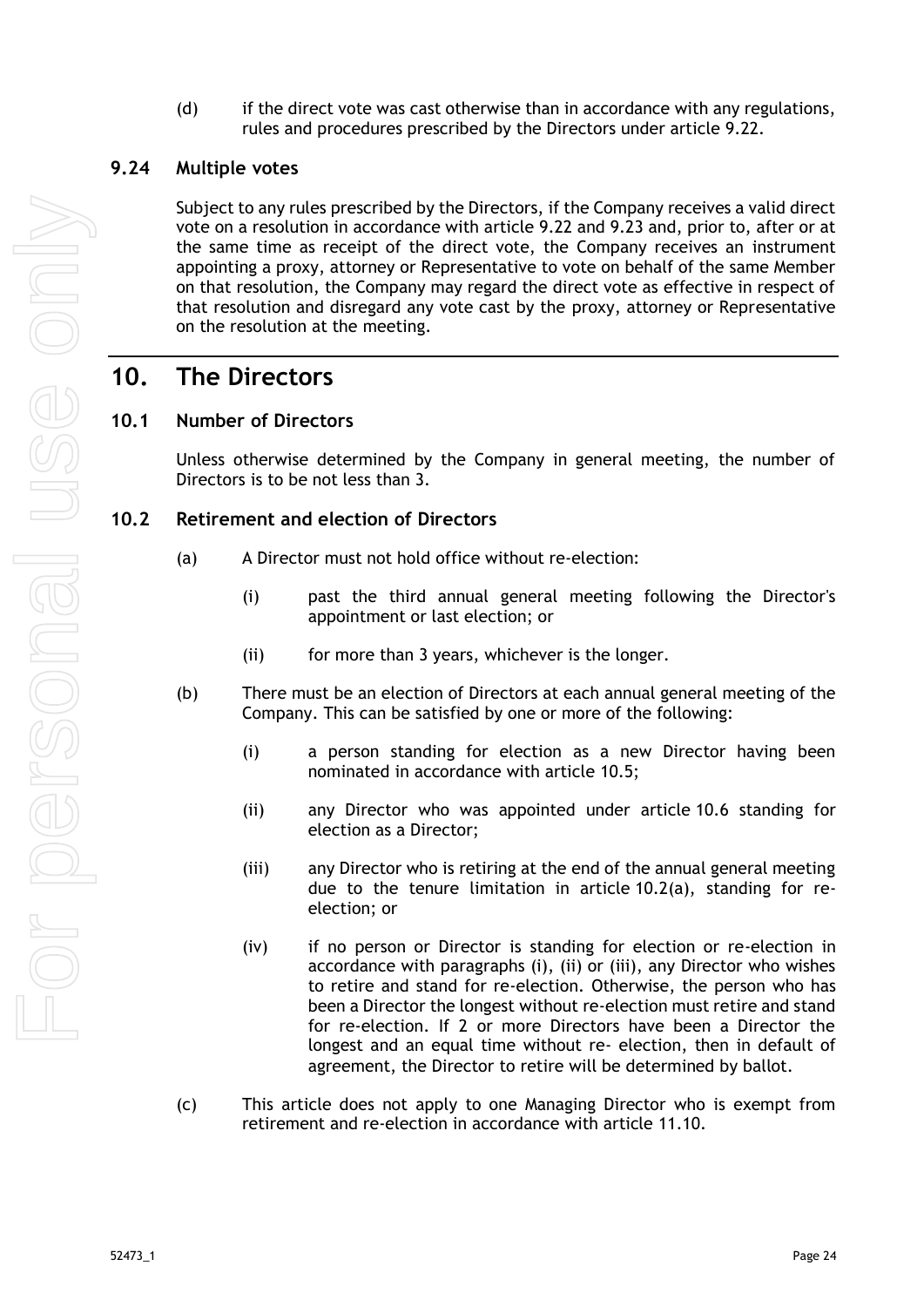## <span id="page-30-0"></span>**10.3 Office held until conclusion of meeting**

A retiring Director holds office until the conclusion of the meeting at which that Director retires but is eligible for re-election.

## <span id="page-30-1"></span>**10.4 Director elected at general meeting**

The Company may, at a general meeting at which a Director retires or otherwise vacates office, by resolution fill the vacated office by electing a person to that office.

#### <span id="page-30-2"></span>**10.5 Eligibility for election as Director**

Except for:

- (a) a person who is eligible for election or re-election under article [10.2](#page-29-3) or [10.6;](#page-30-3)
- (b) a person recommended for election by the Directors;
- (c) a person who is a member, if they have lodged at the Registered Office, at least 35 business days before the general meeting, but no more than 90 business days before the meeting, a notice they have signed stating their desire to be a candidate for election at that meeting; or
- (d) a person who is not a member, if a member intending to nominate the person for election at a general meeting has lodged at the Registered Office, at least 35 business days before the general meeting, but no more than 90 business days before the meeting, a notice signed by the member stating the member's intention to nominate the person for election, and a notice signed by the person stating their consent to the nomination,

a person is not eligible for election as a Director at a general meeting of the Company.

#### <span id="page-30-3"></span>**10.6 Casual vacancy or additional Director**

- (a) The Directors may at any time appoint any person to be a Director, either to fill a casual vacancy or as an addition to the existing Directors.
- <span id="page-30-6"></span>(b) Subject to article [10.6\(c\),](#page-30-5) a Director appointed under this article holds office until the conclusion of the next annual general meeting of the Company but is eligible for election at that meeting.
- <span id="page-30-5"></span>(c) Article [10.6\(b\)](#page-30-6) does not apply to one Managing Director nominated by the Directors under article [11.10.](#page-34-2)

#### <span id="page-30-4"></span>**10.7 Remuneration of Directors**

Subject to the Listing Rules, the Directors are to be remunerated for their services as Directors as follows:

<span id="page-30-7"></span>(a) the amount of the remuneration of the Directors is a yearly sum not exceeding the aggregate sum from time to time determined by the Company in general meeting. The notice convening the meeting must include any proposal to increase the Directors' maximum aggregate remuneration and specify both the amount of any increase and the new yearly aggregate sum proposed for determination;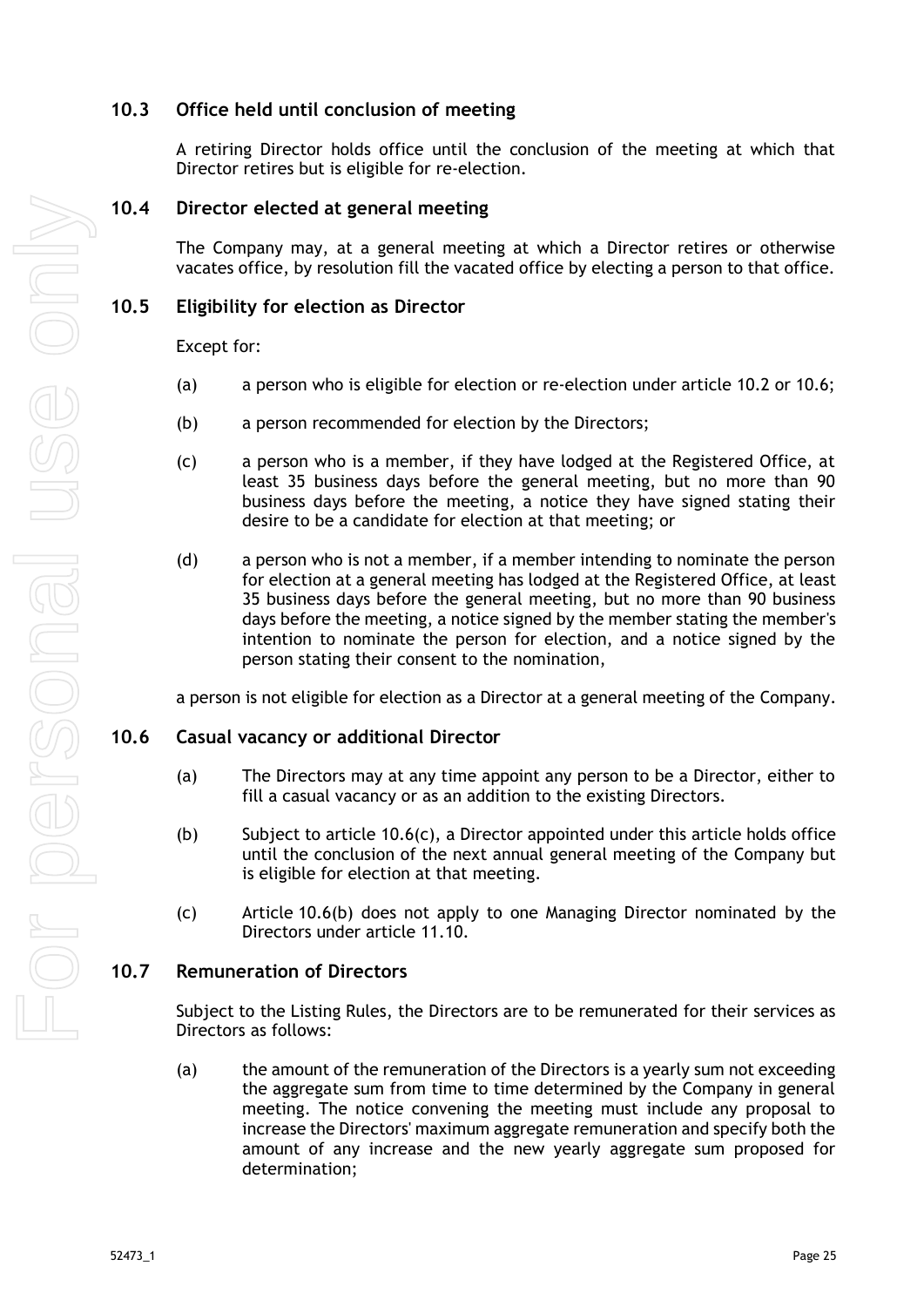- (b) the amount of the remuneration of the Directors is to be divided among them in the proportion and manner they agree or, in default of agreement, among them equally;
- (c) the remuneration is to be provided wholly in cash unless the Directors, with the agreement of the Director concerned, determine that part is to be satisfied in the form of non-cash benefits, including the issue or purchase of shares in the Company or the grant of options or rights to subscribe for such shares;
- (d) the sum determined by the Company in general meeting under article [10.7\(a\)](#page-30-7) does not include:
	- (i) remuneration in the form of share, option or other equity plans approved separately by the Company in general meeting; or
	- (ii) payments or remuneration under articles [10.9](#page-31-1) (unless otherwise determined), [10.10](#page-31-2) or [19;](#page-46-0)
- (e) in making a determination under paragraph (c), the Directors may fix the value of any non-cash benefit; and
- (f) the Directors' remuneration accrues from day to day, except for any non-cash benefit which is taken to be provided at the time the benefit is provided, subject to the terms on which the benefit is provided.

This article does not apply to the remuneration of the Managing Director or any other Director appointed under article [11.8.](#page-34-0)

## <span id="page-31-0"></span>**10.8 Superannuation contributions**

If required by law, the Company may make contributions to a fund for the purpose of making provision for or obtaining superannuation benefits for a Director. If required by the Listing Rules, these contributions are included in the sum determined by the Company in general meeting under article [10.7\(a\).](#page-30-7)

#### <span id="page-31-1"></span>**10.9 Additional or special duties**

If a Director at the request of the Directors performs additional or special duties for the Company, the Company may remunerate that Director as determined by the Directors and that remuneration may be either in addition to or in substitution for that Director's remuneration under article [10.7.](#page-30-4)

#### <span id="page-31-2"></span>**10.10 Expenses**

A Director is entitled to be reimbursed out of the funds of the Company such reasonable travelling, accommodation and other expenses as the Director may incur when travelling to or from meetings of the Directors or a Committee or when otherwise engaged on the business of the Company.

### <span id="page-31-3"></span>**10.11 Director's interests**

Subject to complying with the Corporations Act regarding disclosure of and voting on matters involving material personal interests, a Director may:

(a) hold any office or place of profit in the Company, except that of auditor;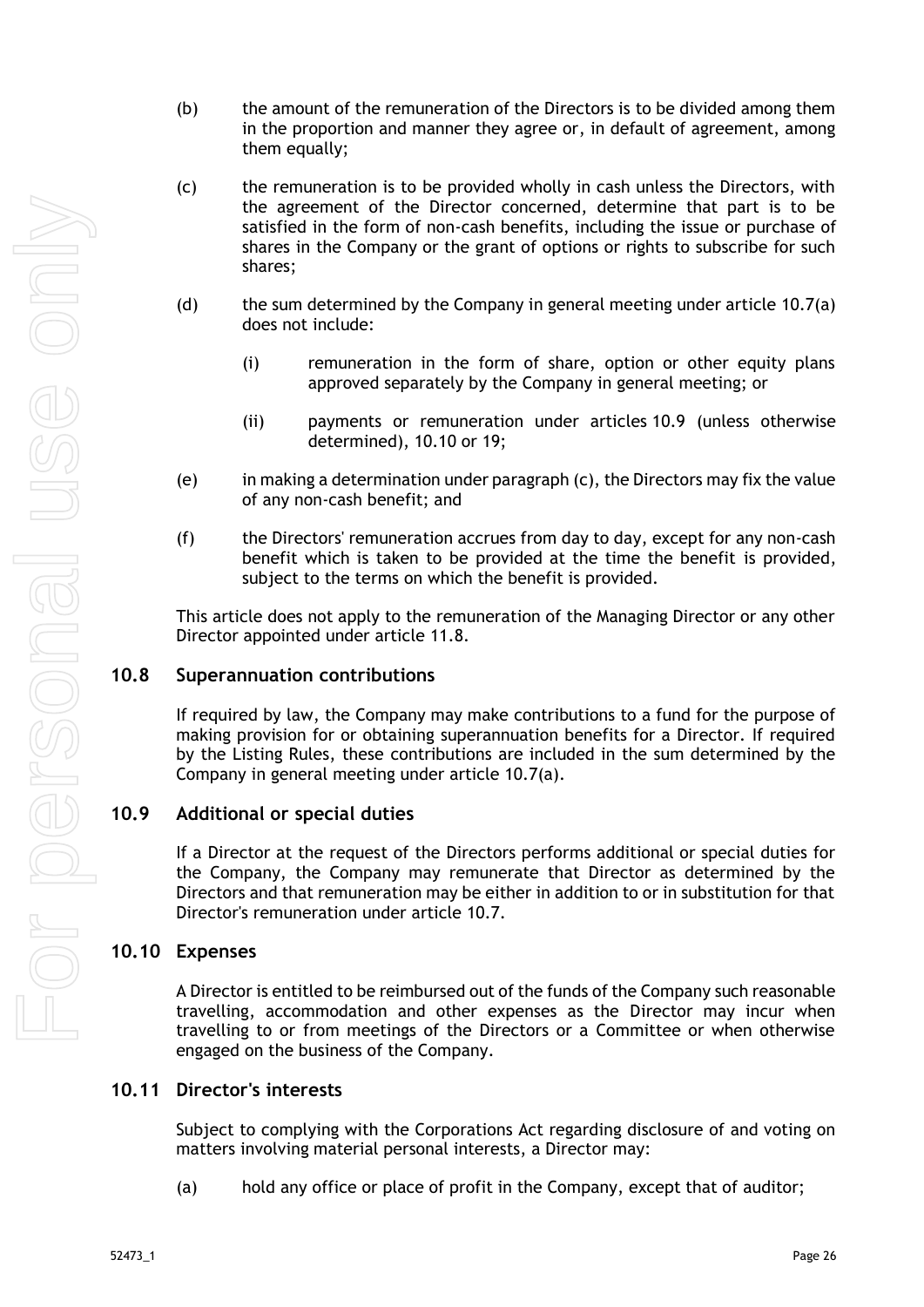- (b) hold any office or place of profit in any other company, body corporate, trust or entity promoted by the Company or in which it has an interest of any kind;
- (c) enter into any contract or arrangement with the Company;
- (d) participate in any association, institution, fund, trust or scheme for past or present employees of the Company or Directors or persons dependent on or connected with them;
- (e) act in a professional capacity (or be a member of a firm, or an officer or employee of a body corporate, which acts in a professional capacity) for the Company, except as auditor;
- (f) participate in, vote on and be counted in a quorum for any meeting, resolution or decision of the Directors and may be present at any meeting where any matter is being considered by the Directors;
- (g) sign or participate in the execution of a document by or on behalf of the Company;
- (h) do any of the above despite the fiduciary relationship of the Director's office:
	- (i) without any liability to account to the Company for any direct or indirect benefit accruing to the Director; and
	- (ii) without affecting the validity of any contract or arrangement;
- (i) exercise the voting power conferred by securities in any entity held by the Company, in accordance with the terms of their appointment, even in circumstances where a Director may be interested in the exercise (such as a resolution appointing a Director as an officer of the entity or providing for the payment of remuneration to officers of the entity); and
- (j) act as a nominee or representative of a shareholder of the Company.

A reference to the Company in this article [10.11](#page-31-3) is also a reference to each related body corporate of the Company.

#### <span id="page-32-0"></span>**10.12 Vacation of office of Director**

In addition to the circumstances in which the office of a Director becomes vacant under the Corporations Act, the office of a Director becomes vacant (unless the Board determines otherwise) if the Director:

- (a) is a Managing or Executive Director and ceases to be employed by the Company or a related body corporate;
- (b) becomes of unsound mind or a person whose person or estate is liable to be dealt with in any way under the law relating to mental health;
- (c) becomes prohibited from being a Director by reason of any order made under the law;
- (d) becomes bankrupt or insolvent or makes any arrangement or composition with his or her creditors generally;
- (e) resigns from the office by notice in writing to the Company;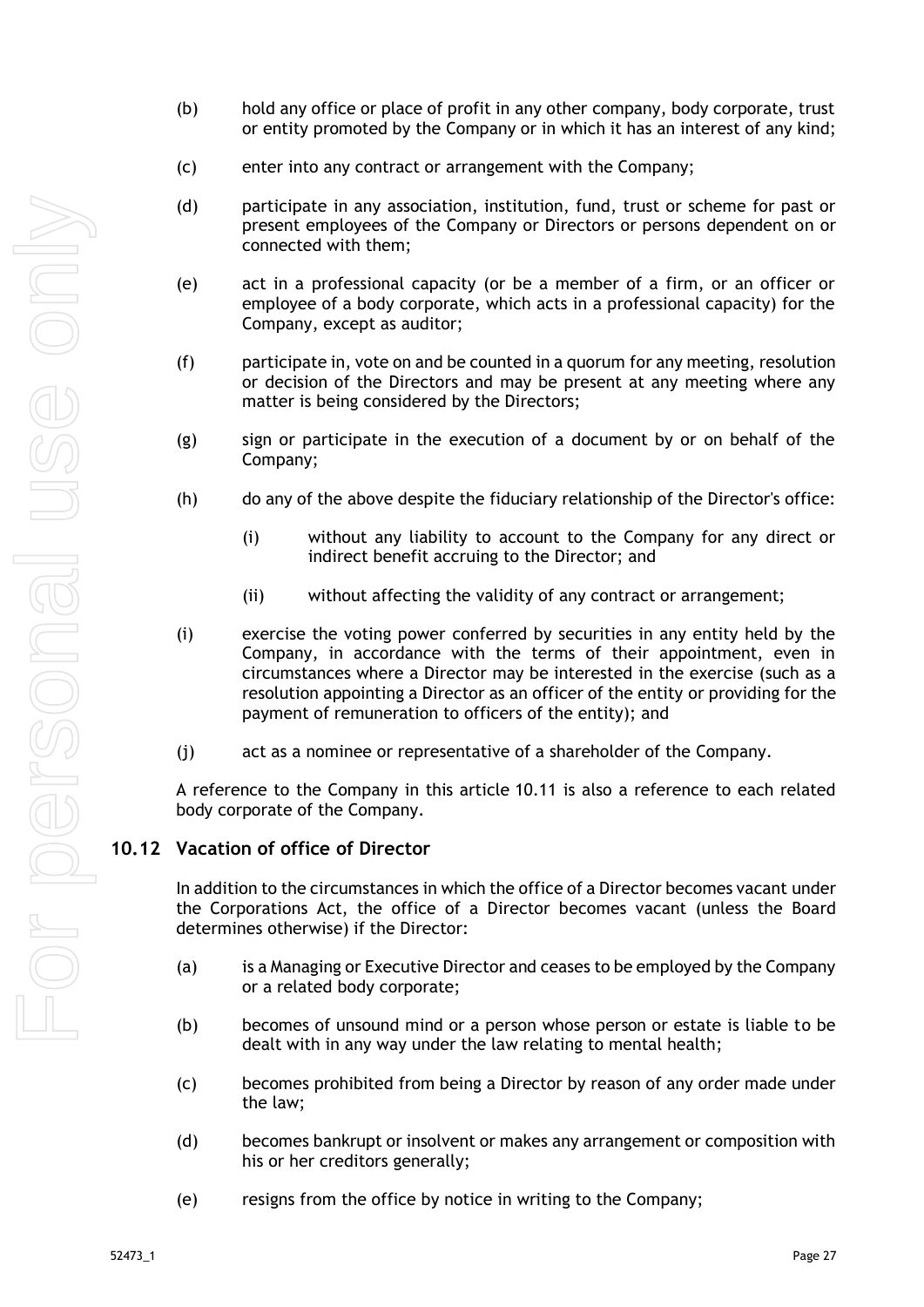- (f) removed from office pursuant to this Constitution or the law; or
- (g) comes to the end of his or her term of appointment.

## <span id="page-33-0"></span>**11. Powers and duties of Directors**

### <span id="page-33-1"></span>**11.1 Directors to manage Company**

The Directors are responsible for overseeing the proper management of the business of the Company. They may exercise all the powers of the Company as are not by the Corporations Act or by this Constitution required to be exercised by the Company in general meeting.

#### **11.2 Specific powers of Directors**

<span id="page-33-2"></span>Without limiting the generality of article [11.1,](#page-33-1) the Directors may exercise all the powers of the Company to borrow or raise money, to charge any property or business of the Company or all or any of its uncalled capital and to issue debentures or give any other security for a debt, liability or obligation of the Company or of any other person.

#### <span id="page-33-3"></span>**11.3 Appointment of attorney**

The Directors may, by power of attorney, appoint any person or persons to be the attorney or attorneys of the Company for the purposes and with the powers, authorities and discretions vested in or exercisable by the Directors for such period and subject to such conditions as they think fit.

#### <span id="page-33-4"></span>**11.4 Provisions in power of attorney**

A power of attorney granted under article [11.3](#page-33-3) may contain such provisions for the protection and convenience of persons dealing with the attorney as the Directors think fit and may also authorise the attorney to delegate (including by way of appointment of a substitute attorney) all or any of the powers, authorities and discretions vested in the attorney.

#### <span id="page-33-5"></span>**11.5 Signing of receipts and negotiable instruments**

The Directors may determine the manner in which and persons by whom cheques, promissory notes, bankers' drafts, bills of exchange and other negotiable instruments, and receipts for money paid to the Company, may be signed, drawn, accepted, endorsed or otherwise executed.

#### <span id="page-33-6"></span>**11.6 Committees**

The Directors may delegate any of their powers, other than powers required by law to be dealt with by Directors as a board, to a Committee or Committees consisting of one or more of their number as they think fit.

#### <span id="page-33-7"></span>**11.7 Powers delegated to Committees**

A Committee to which any powers have been delegated under article 11.6 must exercise those powers in accordance with any directions of the Directors.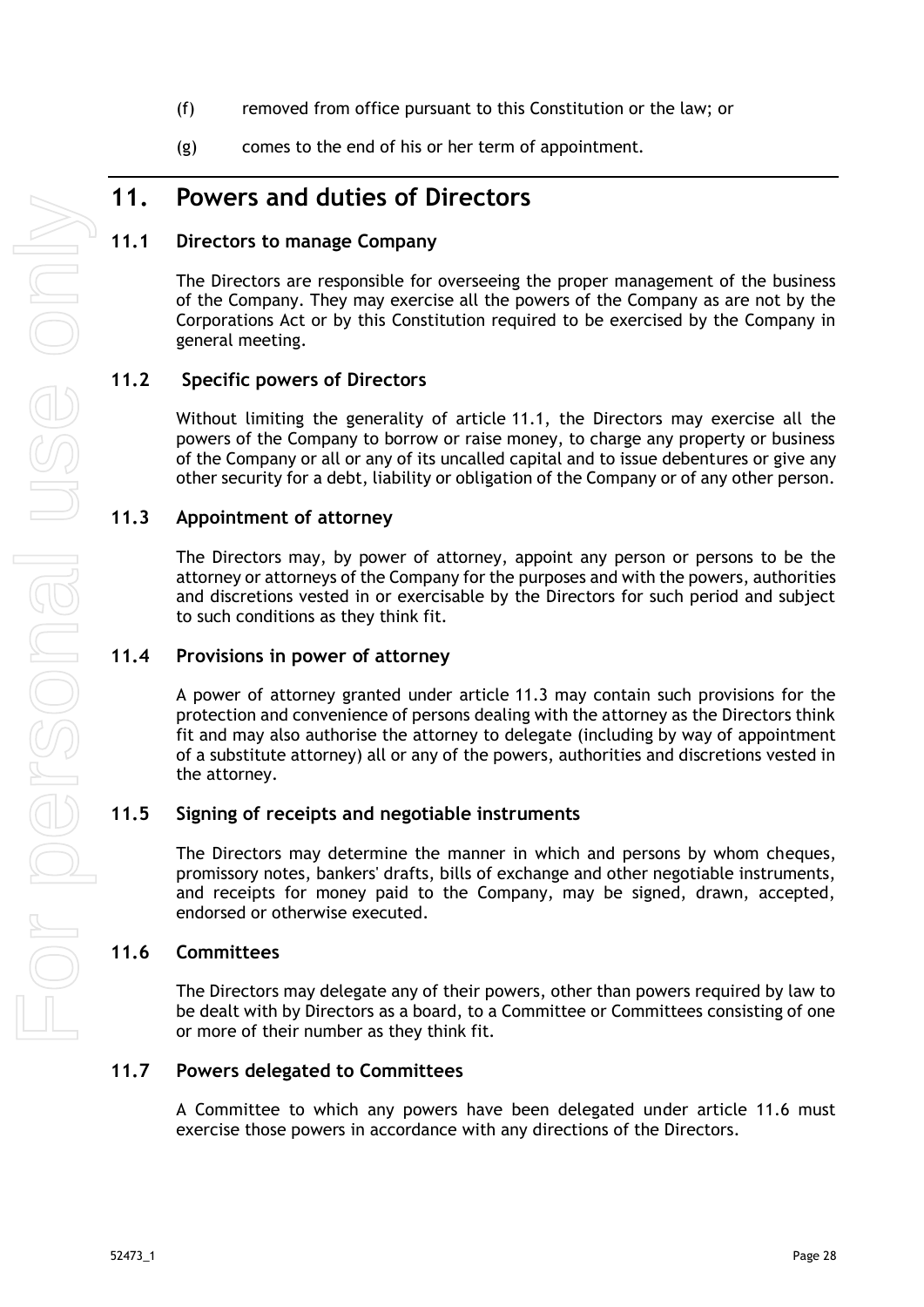## <span id="page-34-0"></span>**11.8 Appointment of Managing and Executive Directors**

The Directors may appoint an employee of the Company or one of its subsidiaries to the office of managing director or executive director of the Company, to hold office as Director for the period determined at the time of appointment, but not to exceed the term of employment of the employee.

The Directors may, subject to the terms of any employment contract between the relevant Director and the Company or subsidiary, at any time remove or dismiss any Managing Director or Executive Director from employment with that company, in which event the appointment as a Director will automatically cease.

## <span id="page-34-1"></span>**11.9 Ceasing to be a Managing or Executive Director**

Subject to article [11.10,](#page-34-2) a Managing Director or Executive Director appointed under article [11.8](#page-34-0) is subject to re-election as director in accordance with article [10.2.](#page-29-3)

#### <span id="page-34-2"></span>**11.10 One Managing Director exempt**

One Managing Director, nominated by the Directors, is, while holding that office, exempt from retirement by rotation under article [10.2.](#page-29-3)

#### <span id="page-34-3"></span>**11.11 Remuneration of Managing and Executive Directors**

The remuneration of a Managing Director or an Executive Director may be fixed by the Directors and may be by way of salary or commission or participation in profits or by all or any of those modes, but may not be by a commission on or percentage of operating revenue.

#### <span id="page-34-4"></span>**11.12 Powers of Managing and Executive Directors**

The Directors may:

- (a) confer on a Managing Director or an Executive Director such of the powers exercisable by them, on such terms and conditions and with such restrictions, as they think fit; and
- (b) withdraw or vary any of the powers conferred on a Managing Director or an Executive Director.

## <span id="page-34-5"></span>**11.13 Delegation of Directors' powers**

The Directors may delegate any of their powers to any persons they select for any period, to be exercised for any objects and purposes on any terms and subject to any conditions and restrictions as they think fit, and may revoke, withdraw, alter or vary the delegation of any of those powers.

The powers of delegation expressly or impliedly conferred by this Constitution on the Directors are conferred in substitution for, and to the exclusion of, the power conferred by section 198D of the Corporations Act.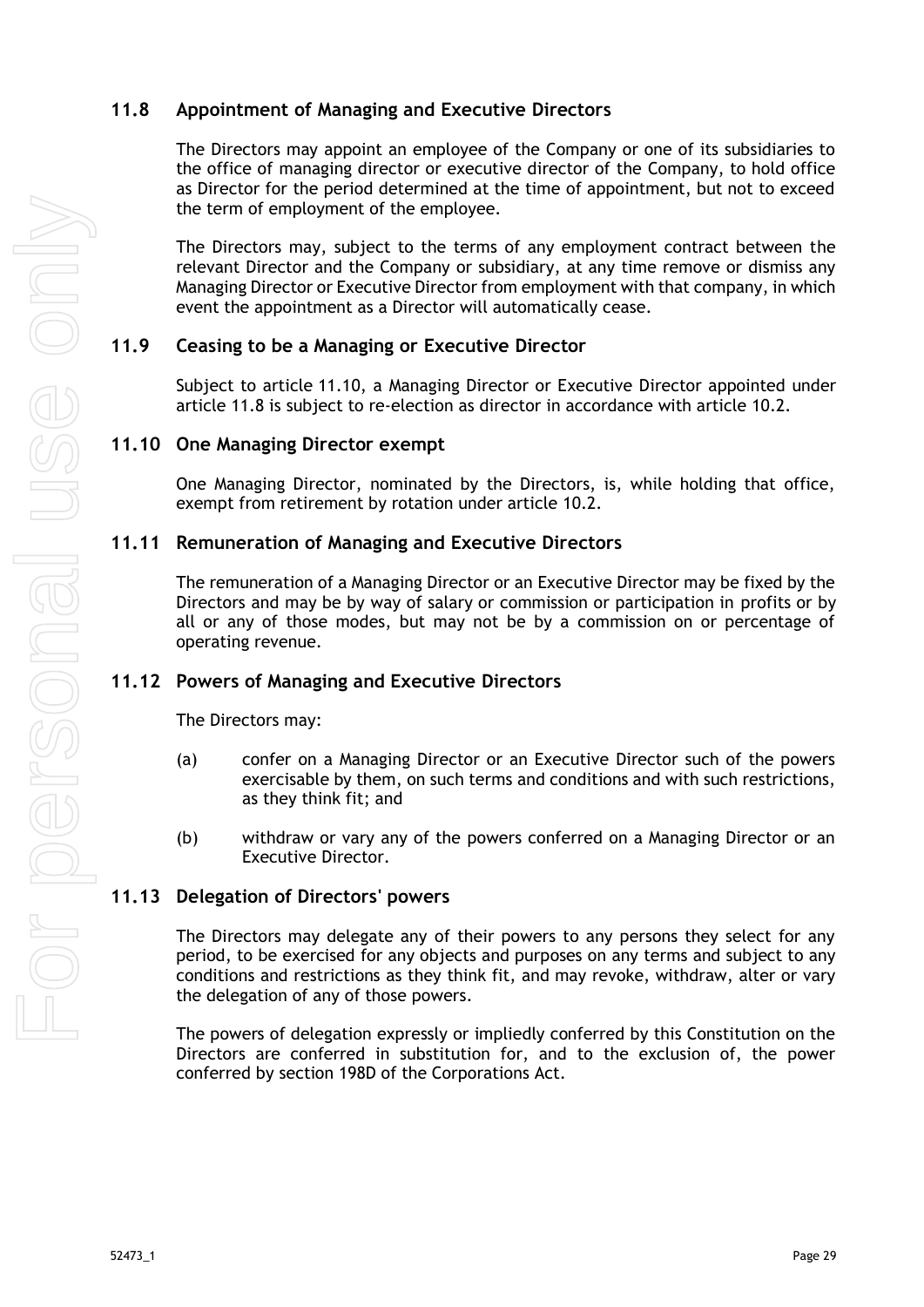## <span id="page-35-0"></span>**12. Proceedings of Directors**

## <span id="page-35-1"></span>**12.1 Directors' meetings**

The Directors may meet together for the dispatch of business and adjourn and otherwise regulate their meetings as they think fit.

## <span id="page-35-2"></span>**12.2 Director may convene a meeting**

A Director may at any time, and the Secretary must on the written request of a Director, convene a meeting of the Directors.

#### <span id="page-35-3"></span>**12.3 Use of technology for Directors' meetings**

A Directors' meeting may be called or held using any technology consented to by all the Directors. The consent may be a standing one. A Director may only withdraw their consent within a reasonable period before the meeting.

#### <span id="page-35-4"></span>**12.4 Questions decided by majority**

A question arising at a meeting of Directors is to be decided by a majority of votes of Directors present and entitled to vote and that decision is for all purposes a decision of the Directors.

#### <span id="page-35-5"></span>**12.5 Alternate Director or proxy and voting**

A person who is present at a meeting of Directors as an Alternate Director or as a proxy for another Director has one vote for each absent Director who would be entitled to vote if present at the meeting and for whom that person is an Alternate Director or proxy and, if that person is also a Director, has one vote as a Director in that capacity.

#### <span id="page-35-6"></span>**12.6 Chairman and deputy chairman of Directors**

The Directors may elect one of their number as chairman of their meetings and one of their number as deputy chairman. They may also determine the periods for which the chairman and deputy-chairman are to hold office.

## <span id="page-35-7"></span>**12.7 Absence of chairman at Directors' meeting**

If a Directors' meeting is held and:

- (a) a chairman has not been elected under article [12.6;](#page-35-6) or
- (b) the chairman is not present within 15 minutes after the time appointed for the holding of the meeting or is unable or unwilling to act,

the deputy chairman will be the chairman of the meeting. If a deputy chairman has not been elected, or is not present or willing to act, the Directors present must elect one of their number to be chairman of the meeting.

## <span id="page-35-8"></span>**12.8 Chairman's casting vote at Directors' meetings**

If there are an equal number of votes for and against a question, the chairman of the Directors' meeting has a casting vote, unless only 2 Directors are present and entitled to vote on the question.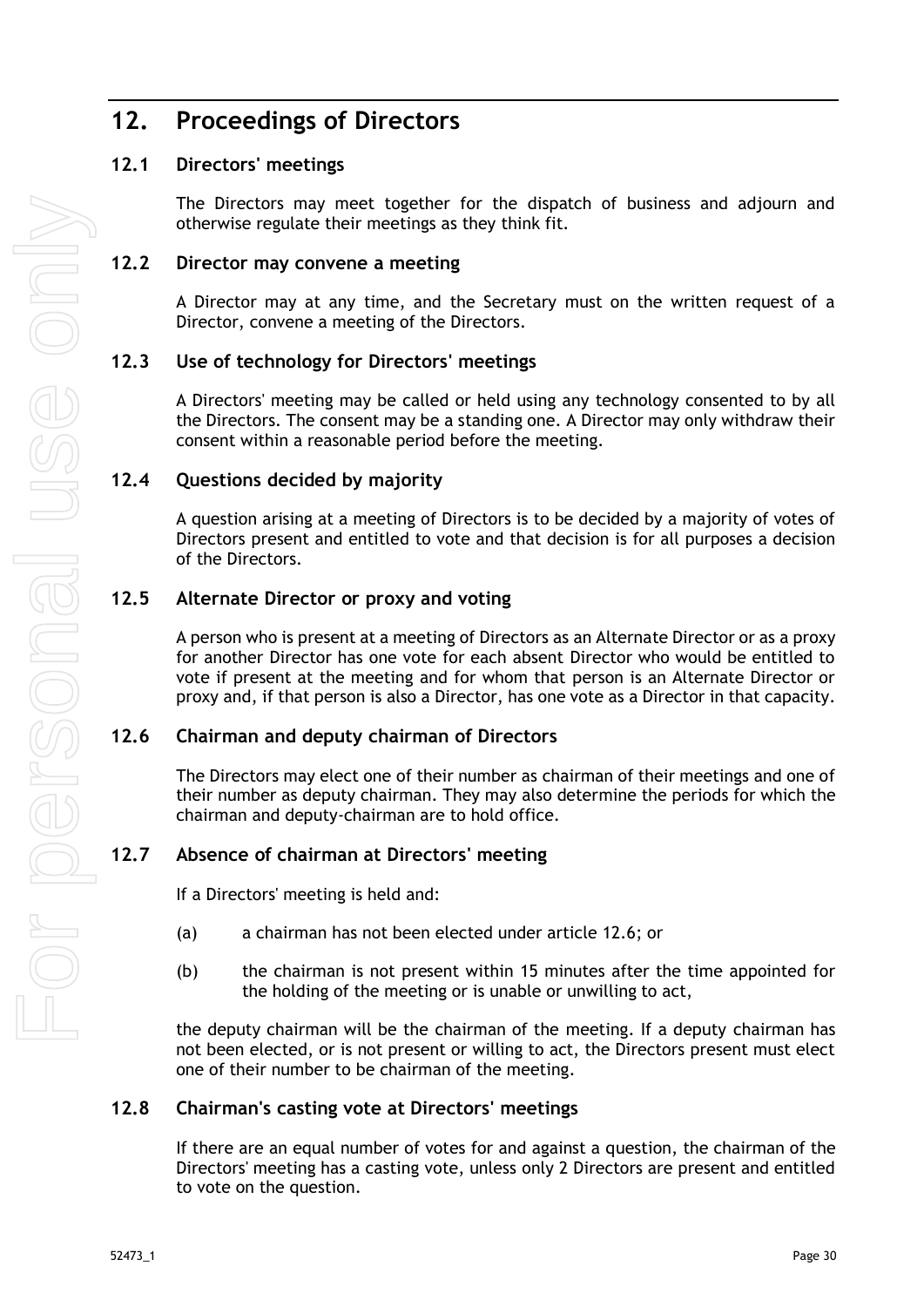## <span id="page-36-0"></span>**12.9 Appointment of Alternate Director**

Subject to the Corporations Act, a Director may appoint a person approved by a majority of the other Directors to be an Alternate Director in the Director's place for any period as the Director thinks fit.

### <span id="page-36-1"></span>**12.10 Alternate Director and meetings**

An Alternate Director is entitled to notice of all meetings of the Directors and, if the appointor does not participate in a meeting, the Alternate Director is entitled to participate and vote in the appointor's place.

#### <span id="page-36-2"></span>**12.11 Alternate Director's powers**

An Alternate Director may exercise all the powers of the appointor except the power to appoint an Alternate Director and, subject to the Corporations Act, may perform all the duties of the appointor except to the extent that the appointor has exercised or performed them.

#### <span id="page-36-3"></span>**12.12 Alternate Director responsible for own acts and defaults**

While acting as a Director, an Alternate Director:

- (a) is an officer of the Company and not the agent of the appointor; and
- (b) is responsible to the exclusion of the appointor for the Alternate Director's own acts and defaults.

#### <span id="page-36-4"></span>**12.13 Alternate Director and remuneration**

An Alternate Director is not entitled to receive from the Company any remuneration or benefit under articles [10.7,](#page-30-4) [10.8](#page-31-0) or [10.9.](#page-31-1)

#### <span id="page-36-5"></span>**12.14 Termination of appointment of Alternate Director**

The appointment of an Alternate Director may be terminated at any time by the appointor even if the period of the appointment of the Alternate Director has not expired, and terminates in any event if the appointor ceases to be a Director for any reason.

#### <span id="page-36-6"></span>**12.15 Appointment or termination**

An appointment, or the termination of an appointment, of an Alternate Director must be effected by a notice signed by the Director who makes or made the appointment and delivered to the Company.

#### <span id="page-36-7"></span>**12.16 Alternate Director and number of Directors**

An Alternate Director is not to be taken into account separately from the appointor in determining the number of Directors.

#### <span id="page-36-8"></span>**12.17 Director attending and voting by proxy**

A Director may participate in and vote by proxy at a meeting of the Directors if the proxy:

(a) is another Director; and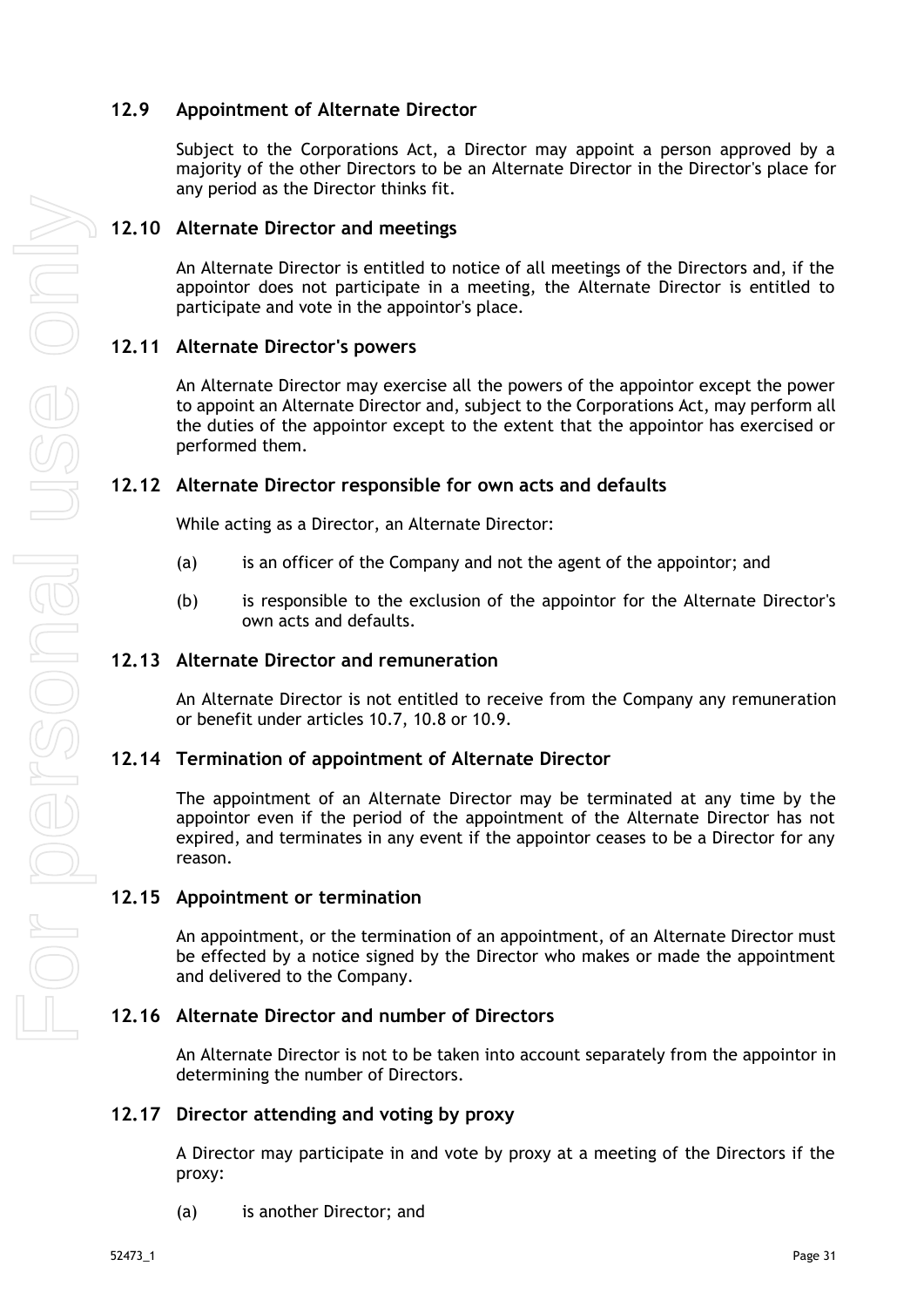(b) the appointment is signed by the appointor.

The appointment may be general or for one or more particular meetings. A Director present as a proxy for another Director, who would be entitled to vote if present at the meeting, has one vote for the appointor and one vote in his or her own capacity as a Director.

## <span id="page-37-0"></span>**12.18 Quorum for Directors' meeting**

At a meeting of Directors, the number of Directors whose presence in person or by proxy is necessary to constitute a quorum is as determined by the Directors and, unless so determined, is 2.

## <span id="page-37-1"></span>**12.19 Continuing Directors may act**

The continuing Directors may act despite a vacancy in their number. If their number is reduced below the minimum fixed by article [10.1,](#page-29-2) the continuing Directors may, except in an emergency, act only for the purpose of filling vacancies to the extent necessary to bring their number up to that minimum or to convene a general meeting.

## <span id="page-37-2"></span>**12.20 Chairman of Committee**

The members of a Committee may elect one of their number as chairman of their meetings. If a meeting of a Committee is held and:

- (a) a chairman has not been elected; or
- (b) the chairman is not present within 15 minutes after the time appointed for the holding of the meeting or is unable or unwilling to act,

the members involved may elect one of their number to be chairman of the meeting.

#### <span id="page-37-3"></span>**12.21 Meetings of Committee**

A Committee may meet and adjourn as it thinks proper.

#### <span id="page-37-4"></span>**12.22 Determination of questions**

Questions arising at a meeting of a Committee are to be determined by a majority of votes of the members of the Committee present and voting.

If there are an equal number of votes for and against a question, the chairman of the meeting has a casting vote, unless only 2 members of the Committee are present and entitled to vote on the question.

## <span id="page-37-5"></span>**12.23 Circulating resolutions**

(a) The Directors may pass a resolution without a Directors' meeting being held if all of the Directors entitled to vote on the resolution (but excluding any Director on leave of absence approved by the Directors) have consented to the resolution in accordance with this article [12.23.](#page-37-5) The resolution is passed when the last participating Director consents to the resolution in accordance with this article [12.23.](#page-37-5) The resolution is not invalidated if it is consented to by a Director who is not entitled to vote.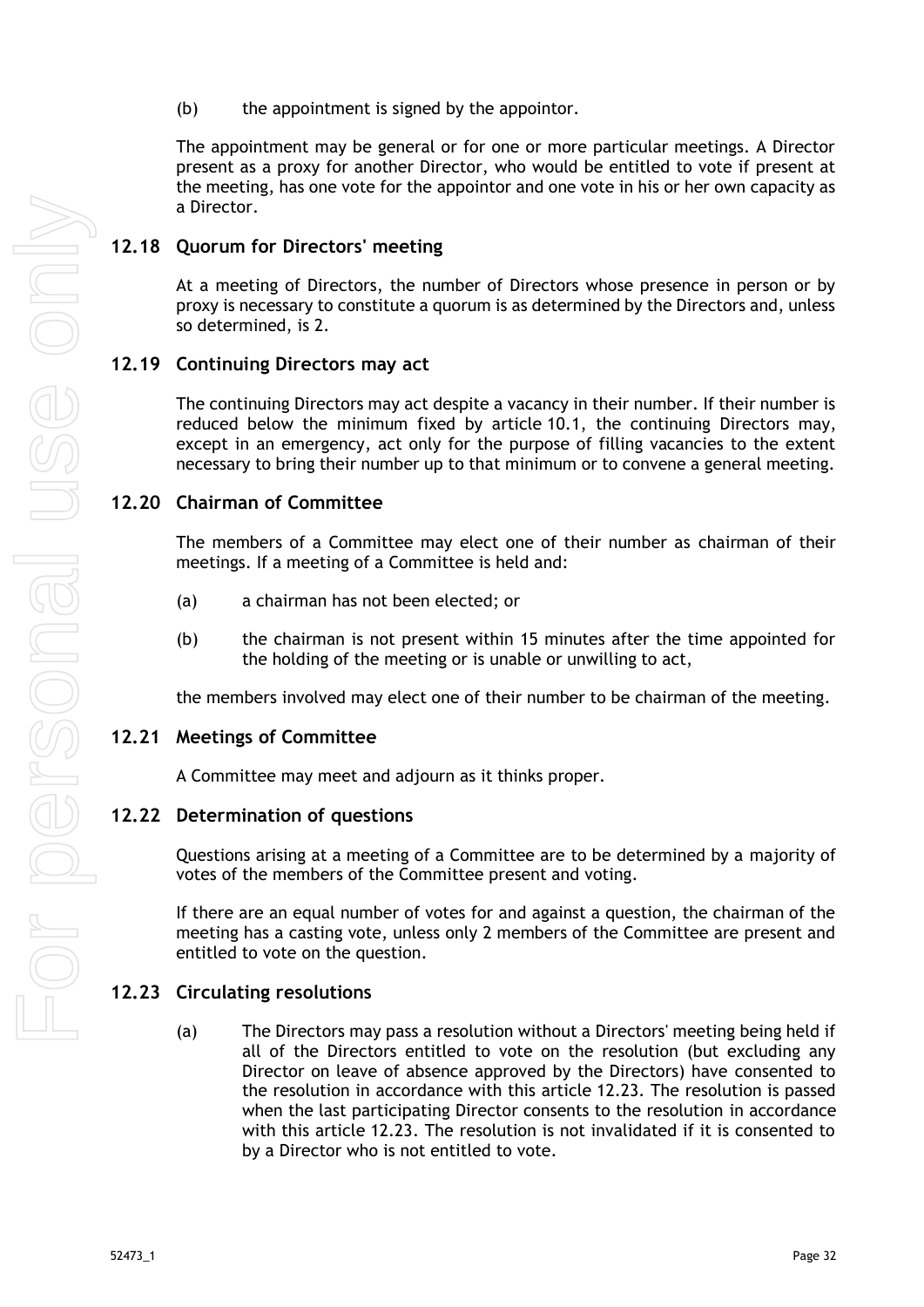- (b) A Director may consent to a resolution by signing a document that sets out the terms of the resolution and contains a statement to the effect that the Director is in favour of the resolution.
- (c) Alternatively, a Director may consent to a resolution by giving the Company a written notice (including by fax or other electronic means) addressed to and received by the Secretary or the Chairman:
	- (i) that signifies the Director's assent to the resolution;
	- (ii) that sets out the terms of the resolution or identifies those terms; and
	- (iii) if the Director has notified the Company in writing of a specified means by which his or her consent must be authenticated (including by providing particular personal information or an allocated code), that authenticates the Director's consent by those specified means.
- (d) Any document referred to in this article may be in the form of a fax or electronic notification. Separate copies of a document (including in electronic form) may be signed by the Directors if the wording of the resolution and statement is identical in each copy.
- (e) This article [12.23](#page-37-5) applies to resolutions of Committees as if the references to Directors were references to Committee members.

## <span id="page-38-0"></span>**12.24 Validity of acts of Directors**

All acts done at a meeting of the Directors or of a Committee, or by a person acting as a Director are, even if it is afterwards discovered that:

- (a) there was a defect in the appointment or continuance in office of a person as a Director or of the person so acting; or
- (b) a person acting as a Director was disqualified or was not entitled to vote,

as valid as if the relevant person had been duly appointed or had duly continued in office and was qualified and entitled to vote.

# <span id="page-38-1"></span>**13. Secretary**

#### <span id="page-38-2"></span>**13.1 Appointment of Secretary**

The Company must have at least one Secretary who is to be appointed by the Directors.

#### <span id="page-38-3"></span>**13.2 Suspension and removal of Secretary**

The Directors may suspend or remove a Secretary from that office.

#### <span id="page-38-4"></span>**13.3 Powers, duties and authorities of Secretary**

A Secretary holds office on the terms and conditions (including as to remuneration) and with the powers, duties and authorities, as determined by the Directors. The exercise of those powers and authorities and the performance of those duties by a Secretary is subject at all times to the control of the Directors.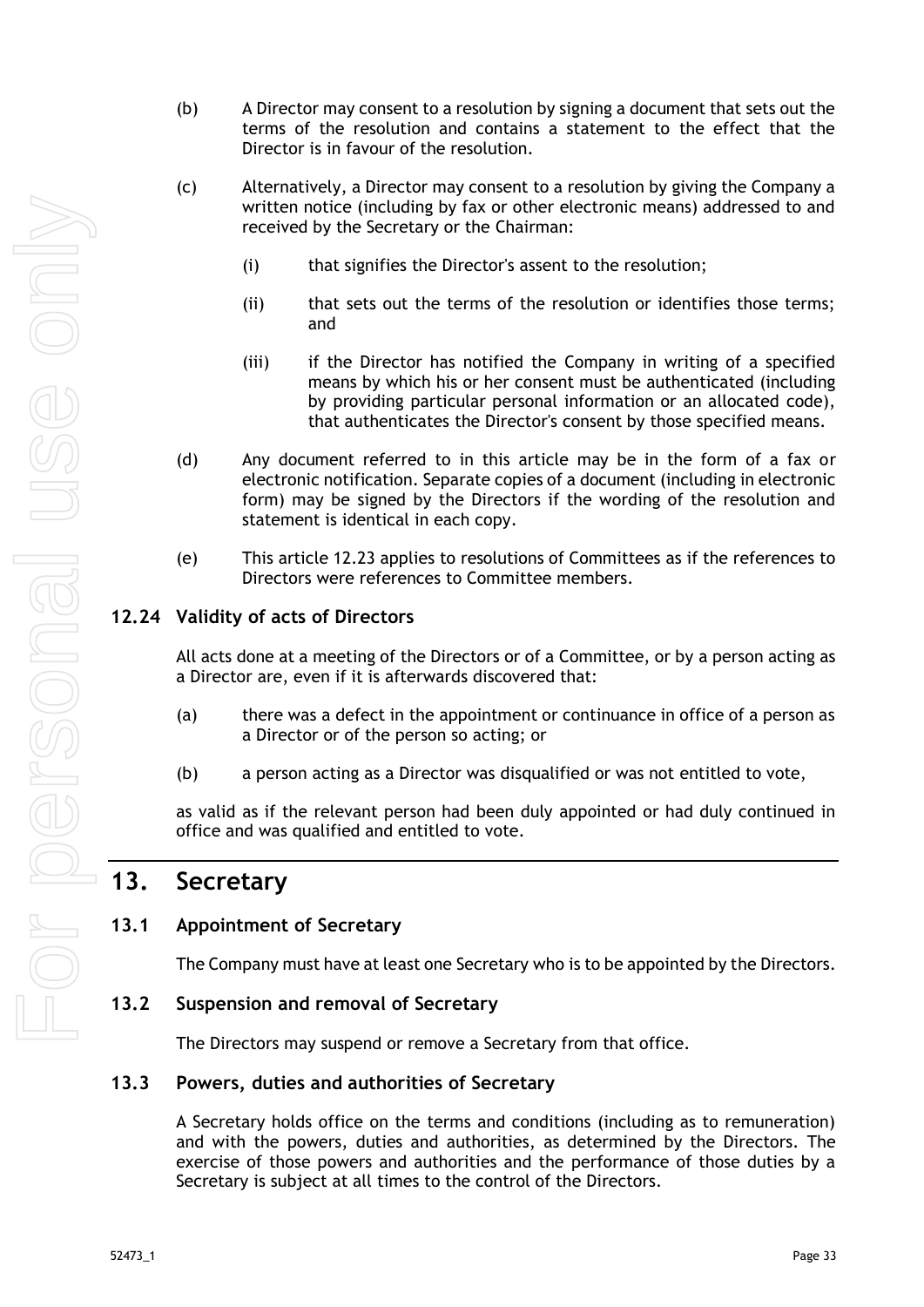## <span id="page-39-0"></span>**14. Seals**

## <span id="page-39-1"></span>**14.1 Safe custody of common seals**

The Directors must provide for the safe custody of any seal of the Company.

## <span id="page-39-2"></span>**14.2 Use of common seal**

If the Company has a common seal or duplicate common seal:

- (a) it may be used only by the authority of the Directors, or of a Committee authorised by the Directors to authorise its use; and
- (b) every document to which it is affixed must be signed by a Director and be countersigned by another Director, a Secretary or another person appointed by the Directors to countersign that document or a class of documents in which that document is included.

## <span id="page-39-3"></span>**15. Inspection of records**

## <span id="page-39-4"></span>**15.1 Inspection by Members**

Subject to the Corporations Act, the Directors may determine whether, to what extent, at what time and places, and under what conditions, the accounting records and other documents of the Company or any of them will be open to the inspection of Members (other than Directors).

## <span id="page-39-5"></span>**15.2 Right of a Member or other person to inspect**

A Member or other person (other than a Director) does not have the right to inspect any document of the Company except as provided by law or authorised by the Directors or by the Company in general meeting.

## <span id="page-39-6"></span>**16. Dividends and reserves**

## <span id="page-39-7"></span>**16.1 Payment of dividend**

Subject to the Corporations Act, this Constitution and the terms of issue or rights of any shares with special rights to dividends, the Directors may determine or declare that a dividend is payable, fix the amount and the time for payment and authorise the payment or crediting by the Company to, or at the direction of, each Member entitled to that dividend. The Directors may rescind or alter any such determination or declaration before payment is made.

## <span id="page-39-8"></span>**16.2 No interest on dividends**

Interest is not payable by the Company on a dividend.

## <span id="page-39-9"></span>**16.3 Calculation and apportionment of dividends**

Subject to the rights of any persons entitled to shares with special rights as to dividend and to the terms of issue of any shares to the contrary, all sums that the Company determines are to be distributed among the Members as dividends are divisible among the Members so that, on each occasion on which a dividend is paid: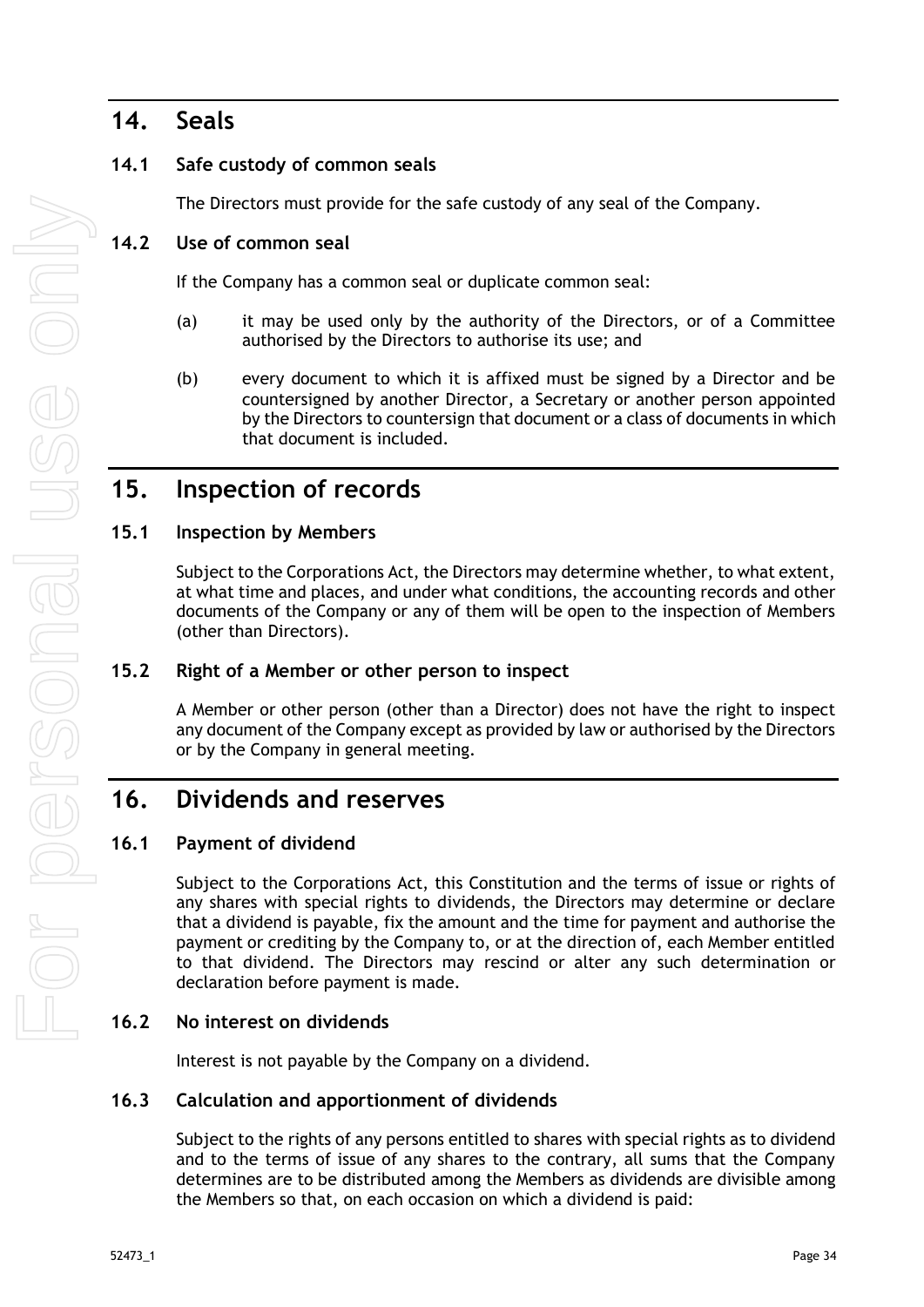- <span id="page-40-3"></span>(a) the same sum is paid on each fully paid share; and
- (b) the sum paid on a share on which all amounts payable have not been paid is the proportion of the sum referred to in article [16.3\(a\)](#page-40-3) that the amount paid on the shares bears to the total of the amounts paid and payable on the share.

To determine the amount paid on a share, exclude any amount:

- (c) paid or credited as paid in advance of a call; and
- (d) credited as paid on a share to the extent that it exceeds the value (ascertained at the time of issue of the share) of the consideration received for the issue of the share.

All dividends are to be apportioned and paid proportionately to the amounts paid on the shares during any portion or portions of the period for which the dividend is paid, but, if any share is issued on terms providing that it will rank for dividend as from a particular date, that share ranks for dividend accordingly.

## <span id="page-40-0"></span>**16.4 Deductions from dividends**

The Directors may deduct from any dividend payable to, or at the direction of, a Member any sums presently payable by that Member to the Company on account of calls or otherwise in relation to shares in the Company.

## <span id="page-40-1"></span>**16.5 Distribution of specific assets**

When resolving to pay a dividend or to return capital by a reduction of capital, a buyback or otherwise, the Directors may:

- (a) resolve that the dividend or return of capital be satisfied either wholly or partly by the distribution of specific assets to some or all of the persons entitled to the dividend or return of capital, including shares, debentures or other securities of the Company or any other body corporate or trust; and
- (b) direct that the dividend or return of capital payable in respect of any particular shares be satisfied wholly or partly by such distribution, and that the dividend or return of capital payable in respect of other shares be paid in cash.

## <span id="page-40-2"></span>**16.6 Ancillary powers regarding distributions**

- (a) In relation to any decision to pay a dividend or to return capital by a reduction of capital, buy-back or otherwise, the Directors may:
	- (i) settle any difficulty that arises in making the distribution as they think expedient and in particular:
		- (A) make cash payments in cases where Members are entitled to fractions of shares, debentures or other securities;
		- (B) decide that amounts or fractions of less than a particular value decided by the Directors may be disregarded in order to adjust the rights of all parties by withholding assets, cash, shares, debentures or other securities where the Company is required to make a payment in respect of the Member to a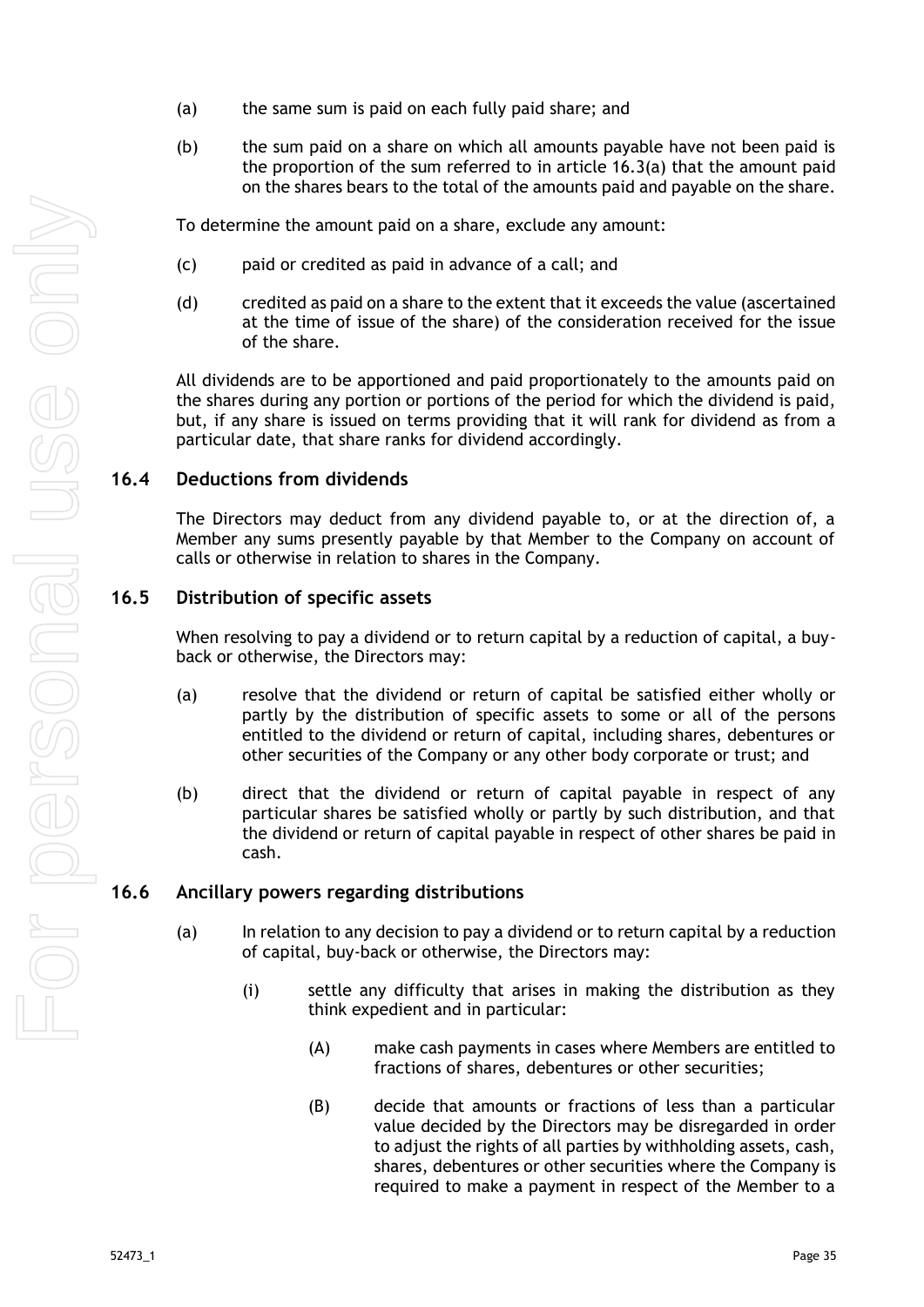government or taxing authority in relation to the distribution or issue;

- (C) decide to make distributions by disregarding transfers of shares or aggregating parcels of shares where they form the opinion that shareholdings have been split or aggregated to obtain the benefit of rounding on fractions of shares; and
- (D) for an electronic transfer, if no account is nominated, or payment is rejected or refunded, the Company may credit the amount to an account of the Company until the Member nominates a valid account, or the amount is otherwise dealt with under article [16.11;](#page-42-4)
- (ii) fix the value for distribution of any specific assets;
- (iii) pay cash or issue shares, debentures or other securities to any Member in order to adjust the rights of all parties;
- (iv) vest any of those specific assets, cash, shares, debentures or other securities in a trustee or nominee on trust for the persons entitled to the distribution or capitalised amount, on any terms that seem expedient to the Directors; and
- <span id="page-41-0"></span>(v) authorise any person to make, on behalf of the Members, or a particular Member, entitled to any specific assets, cash, shares, debentures or other securities as a result of the decision, an agreement (including in writing) with the Company or another person which provides, as appropriate, for the distribution or issue to them of the assets, cash, shares, debentures or other securities and by applying to them their respective proportions of the amount resolved to be distributed.
- (b) Any agreement made under an authority referred to in article [16.6\(a\)\(v\)](#page-41-0) is effective and binds all Members concerned
- (c) Instead of making a distribution or issue of specific assets, shares, debentures or other securities to a particular Member, the Directors may make a cash payment to that Member or allocate some or all of the assets, shares, debentures or other securities to a trustee to be sold on behalf of, and for the benefit of, or in respect of, that Member, if:
	- (i) the distribution or issue would otherwise be Illegal or unlawful;
	- (ii) the distribution or issue would give rise to parcels of securities which do not constitute a marketable parcel;
	- (iii) in the Directors' discretion, the distribution or issue would, for any reason, be impracticable; or
	- (iv) the Member so agrees.
- (d) If the Company distributes to Members (either generally or to specific Members) shares, debentures or securities of the Company or another body corporate or trust (whether as a dividend or return of capital or otherwise and whether or not for value), each of those Members appoints the Company, and any officer of the Company nominated on their behalf by the Directors, as his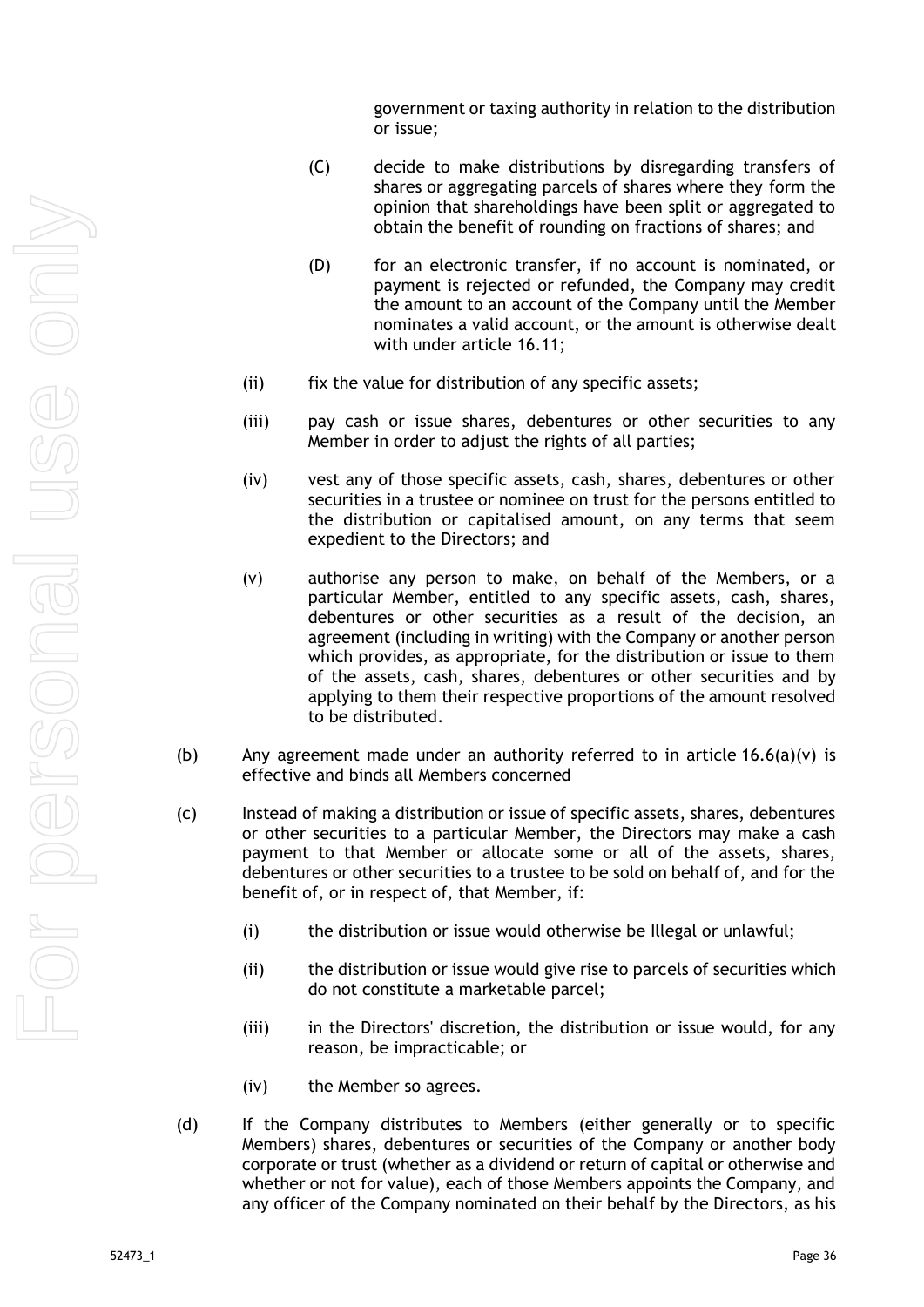or her agent or attorney to do anything needed or desirable to give effect, or assist in giving effect, to that distribution, including agreeing to become a member, holder of shares, holder of debentures or holder of securities of the Company or that other body corporate or trust.

#### <span id="page-42-0"></span>**16.7 Payments in respect of shares**

A dividend, interest or other money payable in cash in respect of shares may be paid, unless otherwise directed by the Member, using any payment method chosen by the Directors, including:

- (a) by means of a direct credit or other means determined by the Directors to an account (of a type approved by the Directors) as provided in writing by the holder or holders shown on the Register; or
- (b) by cheque sent through the post directed to the address in the Register of the holder or, in the case of joint holders, to the address of the joint holder first named in the Register or to such other address as the holder or joint holder directs in writing.

Payment of money is at the risk of the holder or holders to whom it is sent.

#### <span id="page-42-1"></span>**16.8 Effectual receipt from one joint holder**

Any one of 2 or more joint holders may give an effectual receipt for any dividend, interest or other money payable in respect of the shares held by them as joint holders.

#### <span id="page-42-2"></span>**16.9 Election to reinvest dividend**

Subject to the Listing Rules, the Directors may grant to Members or any class of Members the right to elect to reinvest cash dividends paid by the Company by subscribing for shares in the Company on such terms and conditions as the Directors think fit.

#### <span id="page-42-3"></span>**16.10 Election to accept shares instead of dividends**

Subject to the Listing Rules, the Directors may determine for any dividend which it is proposed to pay on any shares of the Company that holders of the shares may elect:

- (a) to forego the right to share in the proposed dividend or part of such proposed dividend; and
- (b) to receive instead an issue of shares credited as fully paid on such terms as the Directors think fit.

#### <span id="page-42-4"></span>**16.11 Unclaimed dividends or other distributions**

- (a) Subject to article [16.11\(b\)](#page-42-5) unclaimed dividends or other distributions may be reinvested, after deducting reasonable expenses, into shares in the Company on behalf of, and in the name of the member concerned or dealt with by the Directors as they think fit for the benefit of the Company until claimed, or until required to be dealt with in accordance with any law relating to unclaimed moneys.
- <span id="page-42-5"></span>(b) Any unclaimed dividend or other distribution, which is less than \$100.00 or a residual sum which arises from a reinvestment that has not been claimed for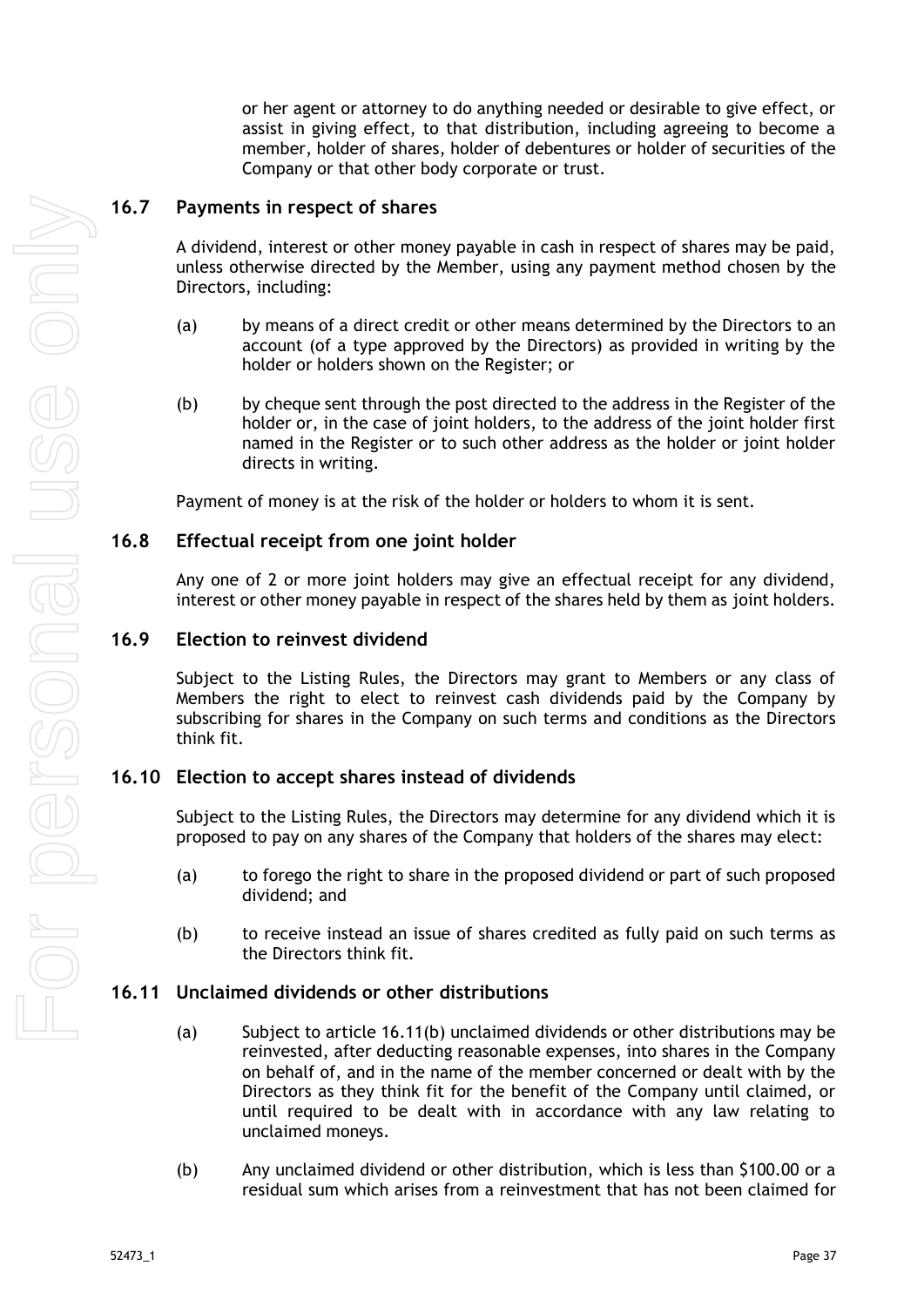12 months or more, may, at the discretion of the Directors, be donated to charity on behalf of the Member, as the Board decides.

#### <span id="page-43-0"></span>**16.12 Capitalisation of reserves and profits**

The Directors:

- (a) may resolve to capitalise any sum, being the whole or a part of the amount for the time being standing to the credit of any reserve account or the profit and loss account or otherwise available for distribution to Members; and
- (b) may, but need not, resolve to apply the sum in any of the ways mentioned in article [16.13,](#page-43-1) for the benefit of Members in the proportions to which those Members would have been entitled in a distribution of that sum by way of dividend.

#### <span id="page-43-1"></span>**16.13 Applying a sum for the benefit of Members**

The ways in which a sum may be applied for the benefit of Members under article [16.12](#page-43-0) are:

- <span id="page-43-4"></span><span id="page-43-3"></span>(a) in paying up any amounts unpaid on shares held by Members;
- (b) in paying up in full unissued shares or debentures to be issued to Members as fully paid; or
- (c) partly as mentioned in article [16.13\(a\)](#page-43-3) and partly as mentioned in article [16.13\(b\).](#page-43-4)

#### <span id="page-43-2"></span>**16.14 Implementing the resolution**

The Directors may do all things necessary to give effect to the resolution under article [16.12](#page-43-0) and in particular, to the extent necessary to adjust the rights of the Members among themselves, may:

- (a) make cash payments in cases where shares or debentures become issuable in fractions;
- (b) authorise any person to make, on behalf of all or any of the Members entitled to any further shares or debentures on the capitalisation, an agreement with the Company providing for:
	- (i) the issue to them, credited as fully paid up, of any further shares or debentures; or
	- (ii) the payment by the Company on their behalf of the amounts or any part of the amounts remaining unpaid on their existing shares by the application of their respective proportions of the sum resolved to be capitalised,

and any agreement so made is effective and binding on all the Members concerned;

- (c) fix the value of specified assets; or
- (d) vest property in trustees.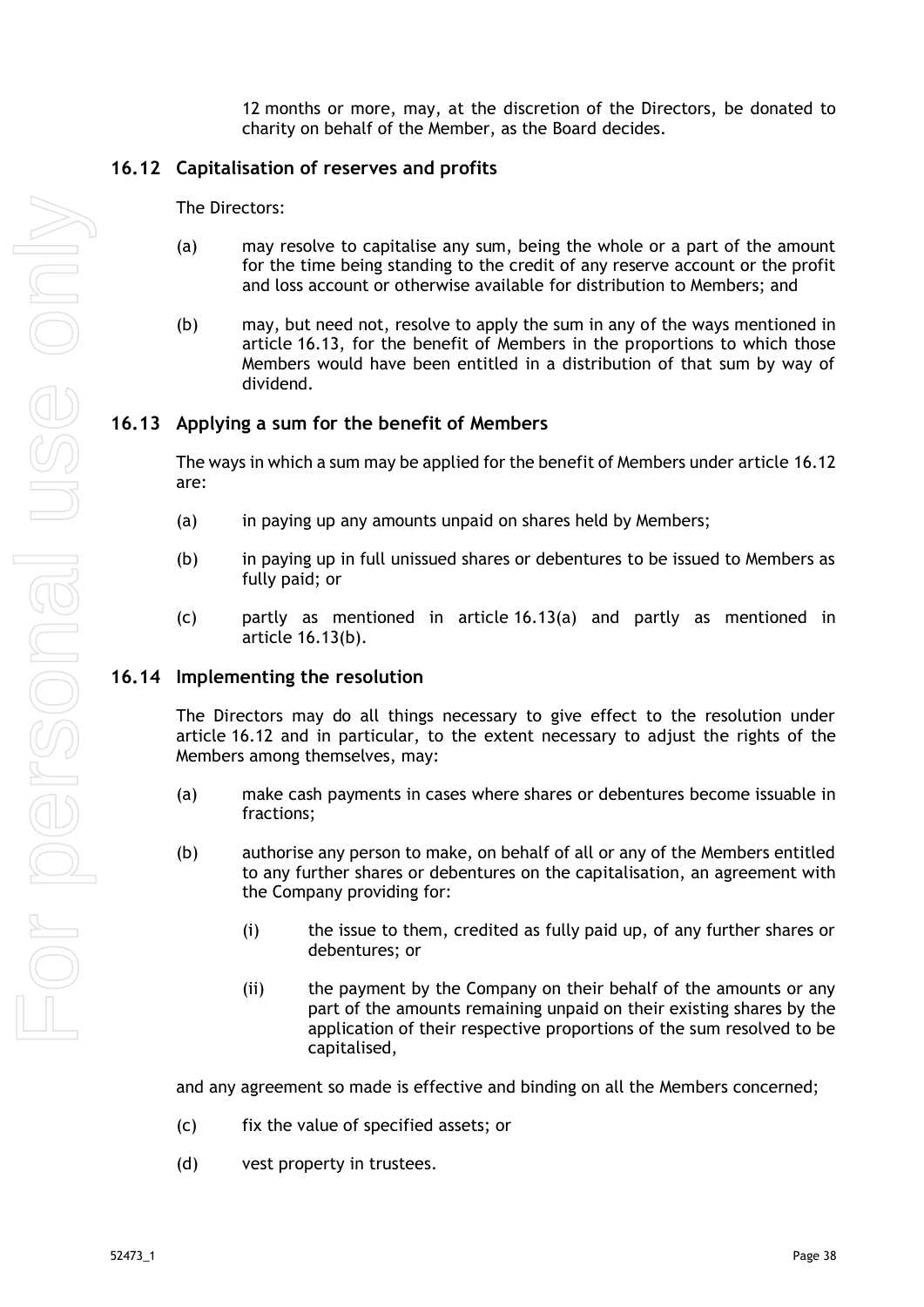# <span id="page-44-0"></span>**17. Service of documents**

## <span id="page-44-1"></span>**17.1 Document includes notice**

In this article [17,](#page-44-0) a reference to a document includes a notice and a notification by electronic means.

### <span id="page-44-2"></span>**17.2 Form of document**

Unless expressly stated otherwise in this Constitution, all notices, certificates, statements, demands, appointments, directions and other documents referred to in this Constitution must be in writing.

#### <span id="page-44-3"></span>**17.3 Methods of service**

The Company may give a document to a Member:

- (a) personally;
- (b) by delivering it or sending it by post to the address for the Member in the Register or an alternative address nominated by the Member;
- (c) by sending it to a fax number or electronic address nominated by the Member;
- (d) by notifying the Member by an electronic means nominated by the Member that:
	- (i) the document is available; and
	- (ii) how the Member may use the nominated access means to access the document; or
- (e) by any other means permitted by law.

## <span id="page-44-4"></span>**17.4 Post**

A document sent by post:

- (a) if sent to an address in Australia, may be sent by ordinary post; and
- (b) if sent to an address outside Australia, must be sent by airmail,

and, in either case, is taken to have been given and received on the day after the day of its posting.

#### <span id="page-44-5"></span>**17.5 Fax or other electronic means**

A document sent or given by fax or other electronic means:

- (a) is taken to be effected by properly addressing and transmitting the fax or other electronic transmission; and
- (b) is taken to have been given and received on the day after the date of its transmission.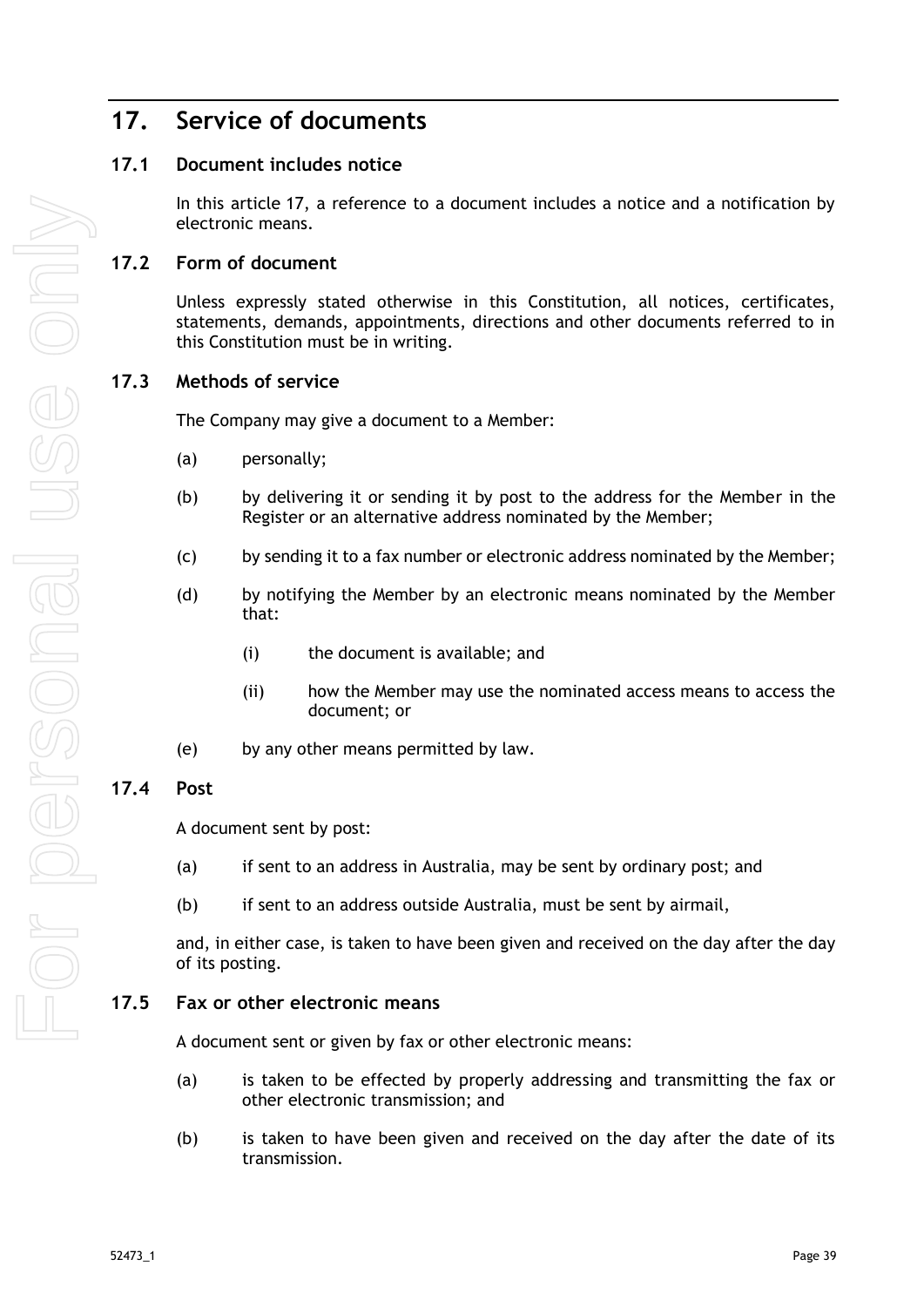## <span id="page-45-0"></span>**17.6 Deemed notice to uncontactable Members**

If a Member does not have an address in the Register, or has not nominated an alternative address in accordance with article [17.3,](#page-44-3) or if the Company reasonably believes that a Member is not known at the Member's address in the Register or any alternative address provided, a document is taken to be given to the Member if the document is exhibited in the registered office of the Company for 48 hours. The document is taken to be served at the start of that period. It need not be addressed to the Member.

## <span id="page-45-1"></span>**17.7 Evidence of service**

A certificate signed by a Director or a Secretary stating that a document was sent, delivered or given to a Member personally, by post, fax or other electronic means on a particular date is evidence that the document was sent, delivered or given on that date and by that means.

#### <span id="page-45-2"></span>**17.8 Joint holders**

A document may be given by the Company to the joint holders of a share by giving it to the joint holder first named in the Register for the share.

#### <span id="page-45-3"></span>**17.9 Persons entitled to shares**

A person who by operation of law, transfer or other means whatsoever becomes entitled to any share is absolutely bound by every document given in accordance with this article [17](#page-44-0) to the person from whom that person derives title prior to registration of that person's title in the Register.

## <span id="page-45-4"></span>**18. Winding up**

## <span id="page-45-5"></span>**18.1 Distribution of assets**

If the Company is wound up, the liquidator may, with the sanction of a special resolution of the Company, divide among the Members in kind the whole or any part of the property of the Company and may for that purpose set such value as the liquidator considers fair on any property to be so divided and may determine how the division is to be carried out as between the Members or different classes of Members.

## <span id="page-45-6"></span>**18.2 Powers of liquidator to vest property**

The liquidator may, with the sanction of a special resolution of the Company, vest the whole or any part of any such property in trustees on such trusts for the benefit of the contributories as the liquidator thinks fit, but so that no Member is compelled to accept any shares or other securities in respect of which there is any liability.

#### <span id="page-45-7"></span>**18.3 Shares issued on special terms**

Articles [18.1](#page-45-5) and [18.2](#page-45-6) do not prejudice or affect the rights of a Member holding shares issued on special terms and conditions.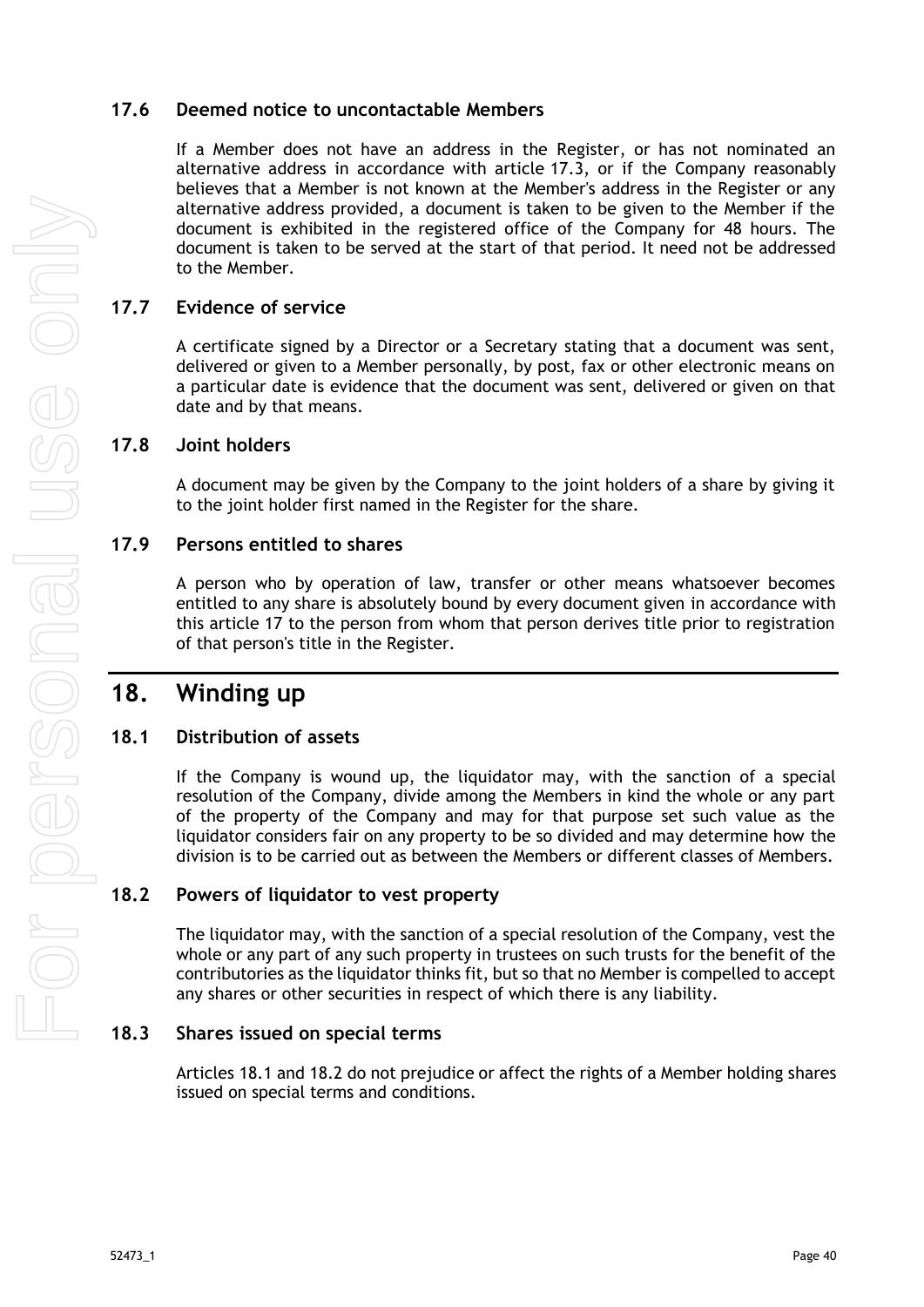# <span id="page-46-0"></span>**19. Indemnity and insurance**

## <span id="page-46-1"></span>**19.1 Indemnity**

To the maximum extent permitted by law, the Company will indemnify any current or former Director or Secretary or officer of the Company or a subsidiary of the Company out of the property of the Company against:

- (a) any liability incurred by the person in that capacity (except a liability for legal costs);
- (b) legal costs incurred in defending or resisting (or otherwise in connection with) proceedings, whether civil or criminal or of an administrative or investigatory nature, in which the person becomes involved because of that capacity; and
- (c) legal costs incurred in good faith in obtaining legal advice on issues relevant to the performance of their functions and discharge of their duties as an officer of the Company or a subsidiary, if that expenditure has been approved in accordance with the Company's policy,

except to the extent that:

- (d) the Company is forbidden by law to indemnify the person against the liability or legal costs; or
- (e) an indemnity by the Company of the person against the liability or legal costs, if given, would be made void by law.

It is not necessary for a Director to incur expense or make payment before enforcing a right of indemnity against the Company.

#### <span id="page-46-2"></span>**19.2 Insurance**

The Company may pay or agree to pay, whether directly or through an interposed entity, a premium for a contract insuring a person who is or has been a Director or Secretary or officer of the Company or of a subsidiary of the Company against liability incurred by the person in that capacity, including a liability for legal costs, unless:

- (a) the Company is forbidden by law to pay or agree to pay the premium; or
- (b) the contract would, if the Company paid the premium, be made void by law.

## <span id="page-46-3"></span>**19.3 Contract**

The Company may enter into an agreement with a person referred to in articles [19.1](#page-46-1) and [19.2](#page-46-2) with respect to the matters covered by those articles. An agreement entered into pursuant to this article may include provisions relating to rights of access to the books of the Company conferred by the Corporations Act or otherwise by law.

## <span id="page-46-4"></span>**20. Small Holdings**

## <span id="page-46-5"></span>**20.1 Definitions**

In this article [20:](#page-46-4)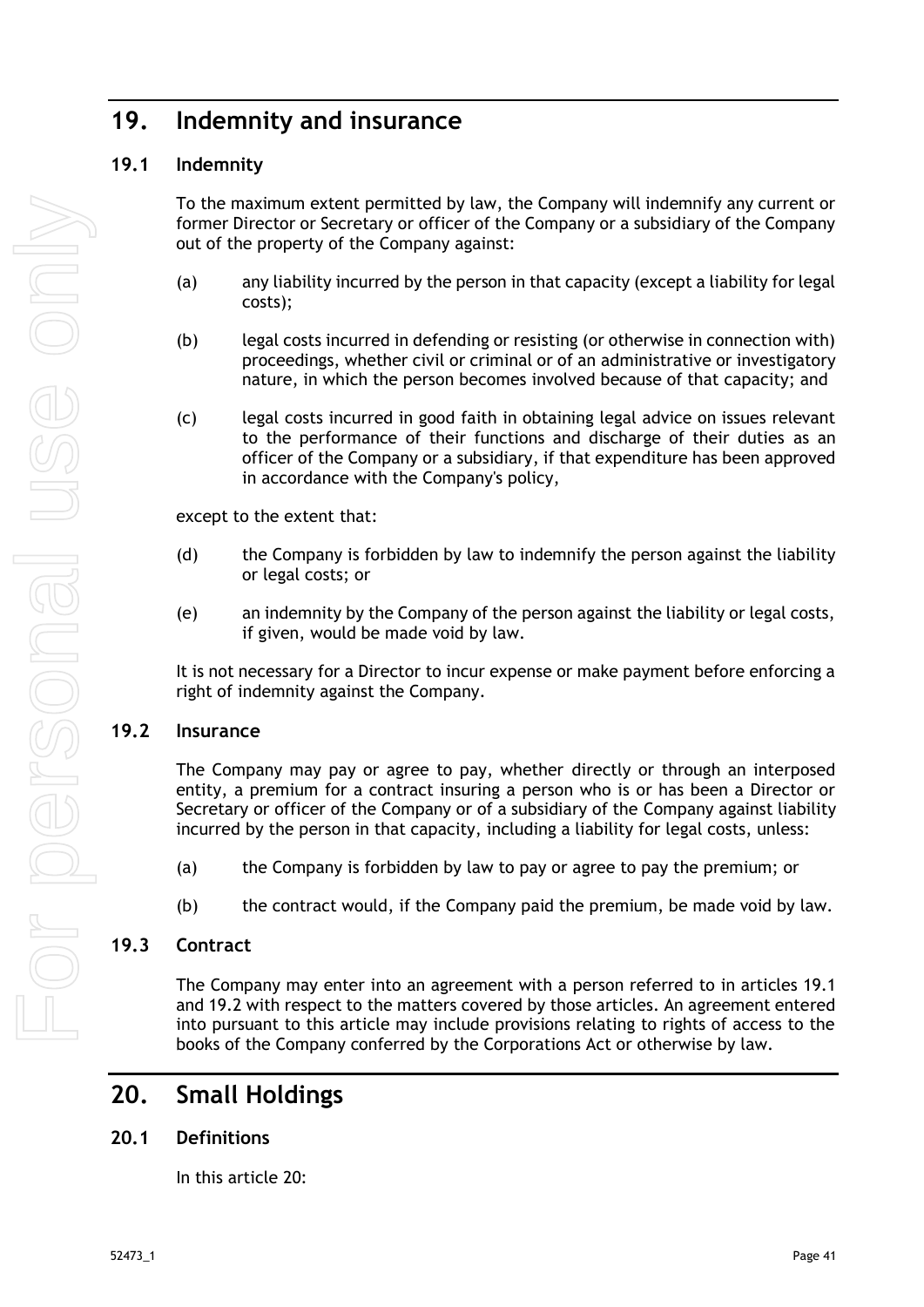**Divestment Notice** means a notice given under article [20.2](#page-47-0) to a Small Holder or a New Small Holder;

**Market Value** in relation to a Share means the closing price of the Share on a Trading Platform, excluding special crossings, overnight sales and exchange traded options;

**New Small Holder** is a Member who is the holder or a joint holder of a New Small Holding;

**New Small Holding** means a holding of Shares created after the date on which article [20](#page-46-4) came into effect by the transfer of a parcel of Shares the aggregate Market Value of which at the time a proper transfer was initiated or a paper based transfer was lodged, was less than a marketable parcel of Shares as provided under the Listing Rules;

**Relevant Period** means the period specified in a Divestment Notice under article [20.3;](#page-48-0)

**Relevant Shares** are the Shares specified in a Divestment Notice;

**Shares** for the purposes of article [20](#page-46-4) are shares in the Company all of the same class;

**Small Holder** is a Member who is the holder or a joint holder of a Small Holding; and

**Small Holding** means a holding of Shares the aggregate Market Value of which at the relevant date is less than a marketable parcel of Shares as provided under the Listing Rules.

#### <span id="page-47-0"></span>**20.2 Divestment Notice**

If the Directors determine that a Member is a Small Holder or a New Small Holder the Company may give the Member a Divestment Notice to notify the Member:

- (a) that the Member is a Small Holder or a New Small Holder, the number of Shares making up and the Market Value of the Small Holding or New Small Holding and the date on which the Market Value was determined;
- (b) that the Company intends to sell the Relevant Shares in accordance with this article after the end of the Relevant Period specified in the Divestment Notice;
- (c) if the Member is a Small Holder, that the Member may at any time before the end of the Relevant Period notify the Company in writing that the Member desires to retain the Relevant Shares and that if the Member does so the Company will not be entitled to sell the Relevant Shares under that Divestment Notice; and
- (d) after the end of the Relevant Period the Company may for the purpose of selling the Relevant Shares that are in a CS Facility holding initiate a holding adjustment to move those Shares from that CS Facility holding to an Issuer Sponsored Holding or certificated holding.

If the Operating Rules of a CS Facility apply to the Relevant Shares, the Divestment Notice must comply with those Operating Rules.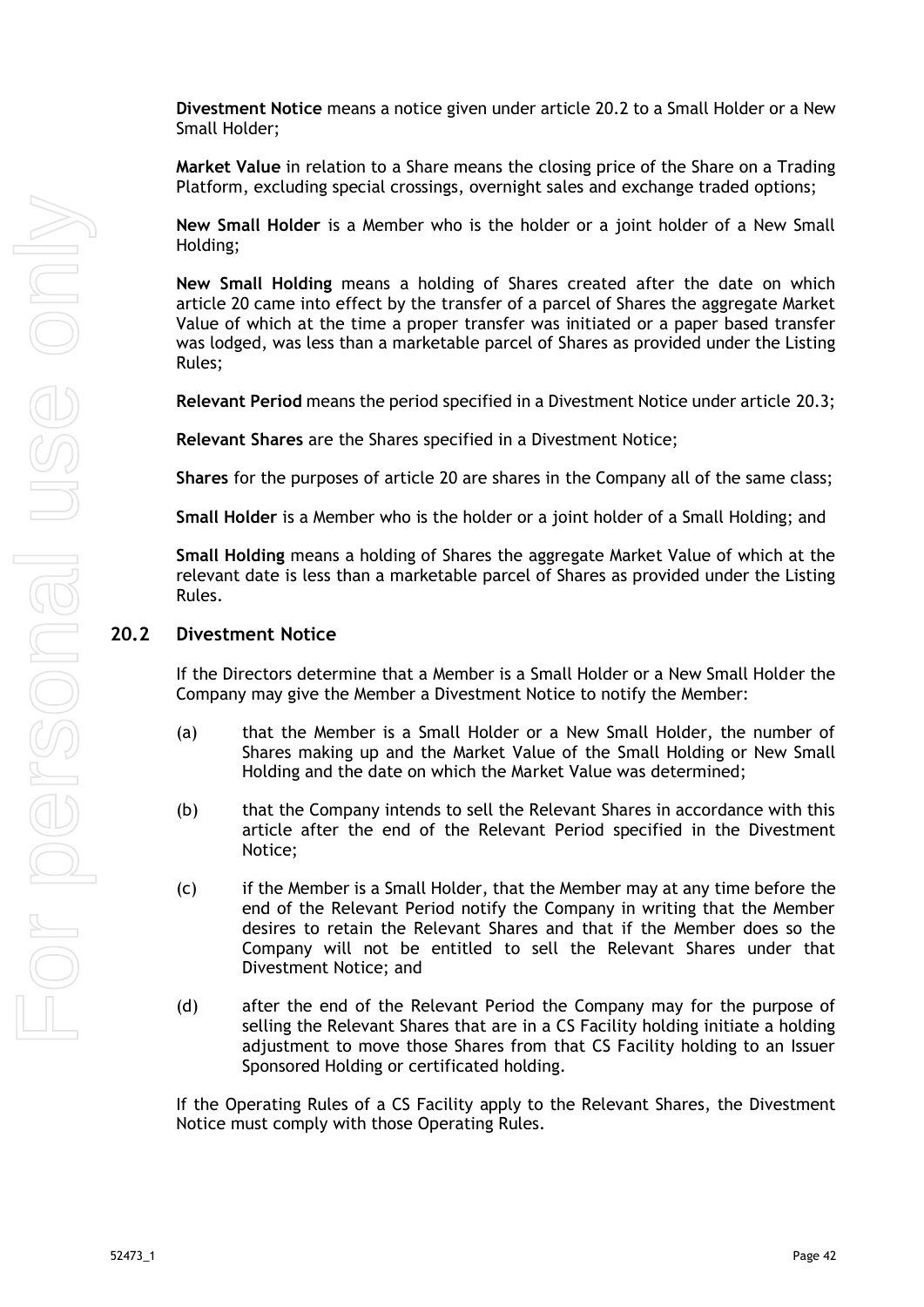## <span id="page-48-0"></span>**20.3 Relevant Period**

For a Divestment Notice given to a Small Holder, the Relevant Period must be at least 6 weeks from the date the Divestment Notice was given. For a Divestment Notice given to a New Small Holder, the Relevant Period must be at least 7 days from the date the Divestment Notice was given.

## <span id="page-48-1"></span>**20.4 Company can sell Relevant Shares**

At the end of the Relevant Period the Company is entitled to sell on-market or in any other way determined by the Directors:

- (a) the Relevant Shares of a Member who is a Small Holder, unless that Member has notified the Company in writing before the end of the Relevant Period that the Member desires to retain the Relevant Shares, in which event the Company must not sell those Relevant Shares under that Divestment Notice; and
- (b) the Relevant Shares of a Member who is a New Small Holder.

## <span id="page-48-2"></span>**20.5 No obligation to sell**

The Company is not bound to sell any Relevant Shares which it is entitled to sell under this article [20](#page-46-4) but unless the Relevant Shares are sold within 6 weeks after the end of the Relevant Period the Company's right to sell the Relevant Shares under the Divestment Notice relating to those Shares lapses and It must notify the Member to whom the Divestment Notice was given accordingly.

### <span id="page-48-3"></span>**20.6 Company as Member's attorney**

To effect the sale and transfer by the Company of Relevant Shares of a Member, the Member appoints the Company and each Director and Secretary jointly and severally as the Member's attorney in the Member's name and on the Member's behalf to do all acts and things which the Company considers necessary or appropriate to effect the sale or transfer of the Relevant Shares and, in particular:

- (a) to initiate a holding adjustment to move the Relevant Shares from a CS Facility holding to an Issuer Sponsored Holding or a certificated holding; and
- (b) to execute on behalf of the Member all deeds instruments or other documents necessary to transfer the Relevant Shares and to deliver any such deeds, instruments or other documents to the purchaser.

## <span id="page-48-4"></span>**20.7 Conclusive evidence**

A statement in writing by or on behalf of the Company under this article [20](#page-46-4) is (in the absence of manifest error) binding on and conclusive against a Member. In particular, a statement that the Relevant Shares specified in the statement have been sold in accordance with this article is conclusive against all persons claiming to be entitled to the Relevant Shares and discharges the purchaser from all liability in respect of the Relevant Shares.

## <span id="page-48-5"></span>**20.8 Registering the purchaser**

The Company must register the purchaser of Relevant Shares as the holder of the Relevant Shares transferred to the purchaser under this article. The purchaser is not bound to see to the application of any money paid as consideration. The title of the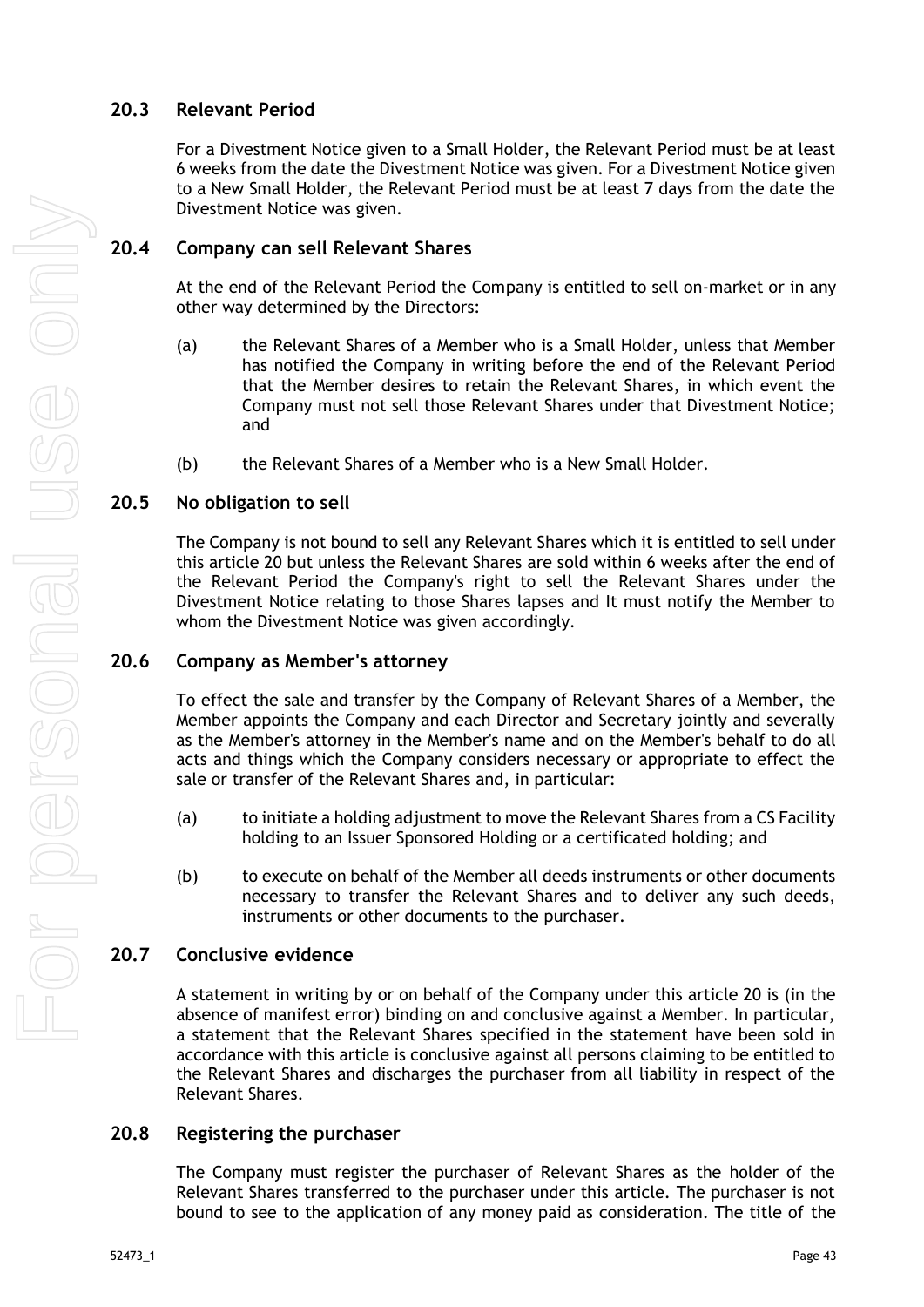purchaser to the Relevant Shares transferred to the purchaser is not affected by any irregularity or invalidity in connection with the actions of the Company under this article.

#### <span id="page-49-0"></span>**20.9 Payment of proceeds**

Subject to article [20.10,](#page-49-1) where:

- (a) Relevant Shares of a Member are sold by the Company on behalf of the Member under this article; and
- (b) the certificate for the Relevant Shares (unless the Company is satisfied that the certificate has been lost or destroyed or the Relevant Shares are on the Issuer Sponsored subregister) has been received by the Company,

the Company must, within 60 days of the completion of the sale, send the proceeds of sale to the Member using any payment method chosen by the Company including under article [16.7.](#page-42-0) Payment of any money under this article is at the risk of the Member to whom it is sent.

### <span id="page-49-1"></span>**20.10 Costs**

In the case of a sale of the Relevant Shares of a New Small Holder in accordance with this article, the Company is entitled to deduct and retain from the proceeds of sale, the costs of the sale as determined by the Company. In any other case, the Company or a purchaser must bear the costs of sale of the Relevant Shares. The costs of sale include all stamp duty, brokerage and government taxes and charges (except for tax on income or capital gains of the Member) payable by the Company in connection with the sale and transfer of the Relevant Shares.

#### <span id="page-49-2"></span>**20.11 Remedy limited to damages**

The remedy of a Member to whom this article applies, in respect of the sale of the Relevant Shares of that Member is expressly limited to a right of action in damages against the Company to the exclusion of any other right, remedy or relief against any other person.

#### <span id="page-49-3"></span>**20.12 Dividends and voting suspended**

Unless the Directors determine otherwise, where a Divestment Notice is given to a New Small Holder in accordance with this article, then despite any other provision in this Constitution, the rights to receive payment of dividends and to vote attached to the Relevant Shares of that Member are suspended until the Relevant Shares are transferred to a new holder or that Member ceases to be a New Small Holder. Any dividends that would, but for this article, have been paid to that Member must be held by the Company and paid to that Member within 60 days after the earlier of:

- (a) the date the Relevant Shares of that Member are transferred; and
- (b) the date that the Relevant Shares of that Member cease to be subject to a Divestment Notice.

#### <span id="page-49-4"></span>**20.13 Twelve month limit**

If it is a requirement of the Listing Rules, the Company must not give a Small Holder more than one Divestment Notice in any 12 month period (except as contemplated by article [20.14\)](#page-50-0).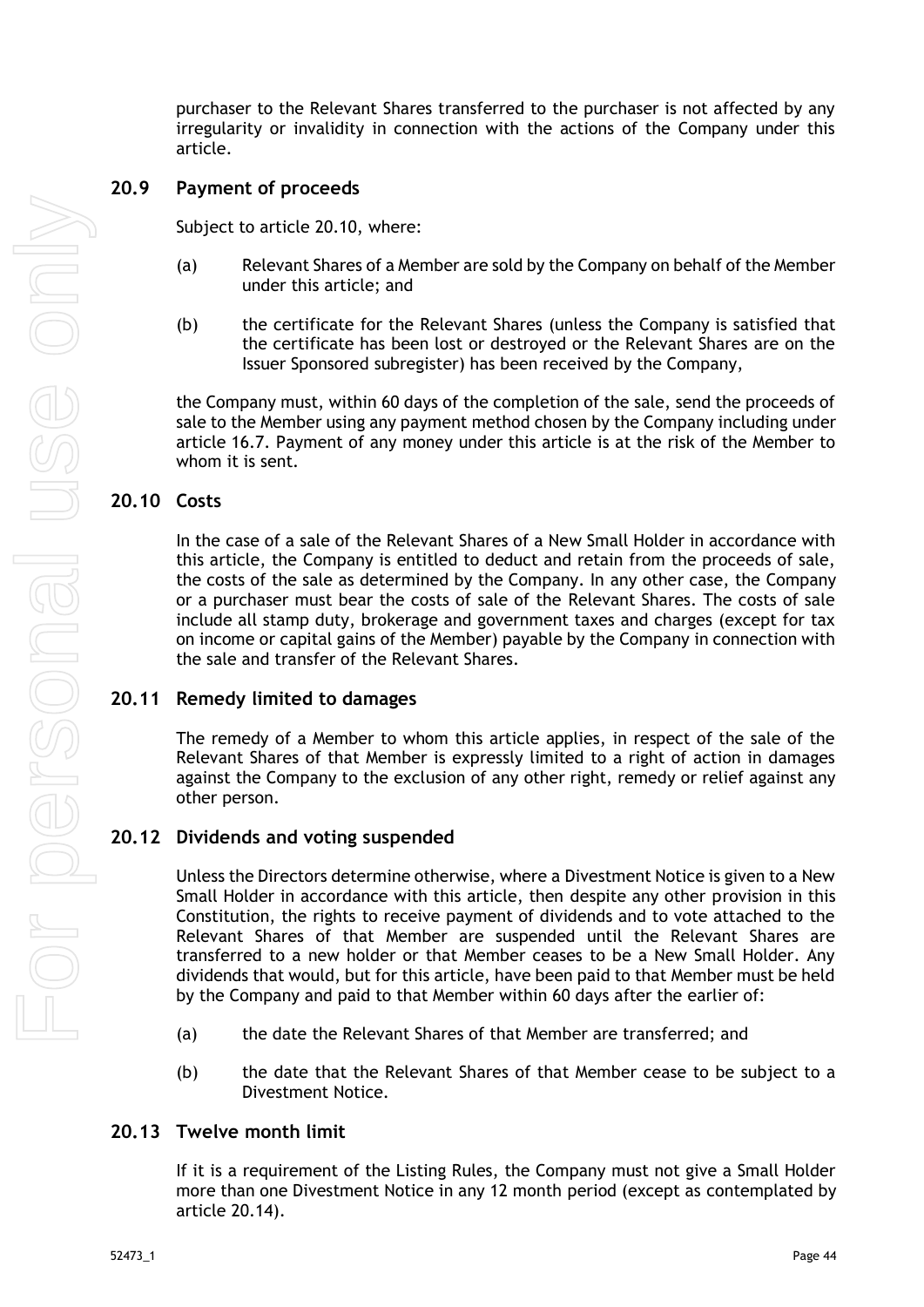## <span id="page-50-0"></span>**20.14 Effect of a takeover bid**

From the date of the announcement of a takeover bid for the Shares until the close of the offers made under the takeover bid, the Company's powers under this article to sell Relevant Shares of a Member cease. After the close of the offers under the takeover bid, the Company may give a Divestment Notice to a Member who is a Small Holder or a New Small Holder, despite article [20.13](#page-49-4) and the fact that it may be less than 12 months since the Company gave a Divestment Notice to that Member.

# <span id="page-50-1"></span>**21. Restricted Securities**

While the Company is on the official list of ASX, the Company must recognise and comply with the Listing Rules with respect to Restricted Securities. Without limiting the generality of the above:

- (a) a holder of Restricted Securities must not Dispose of, or agree or offer to Dispose of, the securities during the escrow period applicable to those securities except as permitted by the Listing Rules or ASX;
- (b) if the Restricted Securities are in the same class as quoted securities, the holder will be taken to have agreed in writing that the Restricted Securities are to be kept on the Company's issuer sponsored subregister and are to have a Holding Lock applied for the duration of the escrow period applicable to those securities;
- (c) the Company will refuse to acknowledge any Disposal (including, without limitation, to register any transfer) of Restricted Securities during the escrow period applicable to those securities except as permitted by the Listing Rules or the ASX;
- (d) a holder of Restricted Securities will not be entitled to participate in any return of capital on those securities during the escrow period applicable to those securities except as permitted by the Listing Rules or ASX; and
- (e) if a holder of Restricted Securities breaches a restriction deed or a provision of this Constitution restricting a Disposal of those securities, the holder will not be entitled to any dividend or distribution, or to exercise any voting rights, in respect of those securities for so long as the breach continues.

For this purposes of this clause 21, **Holding Lock** and **Dispose** has the meaning given to it in the Listing Rules and **Disposal** has the corresponding meaning.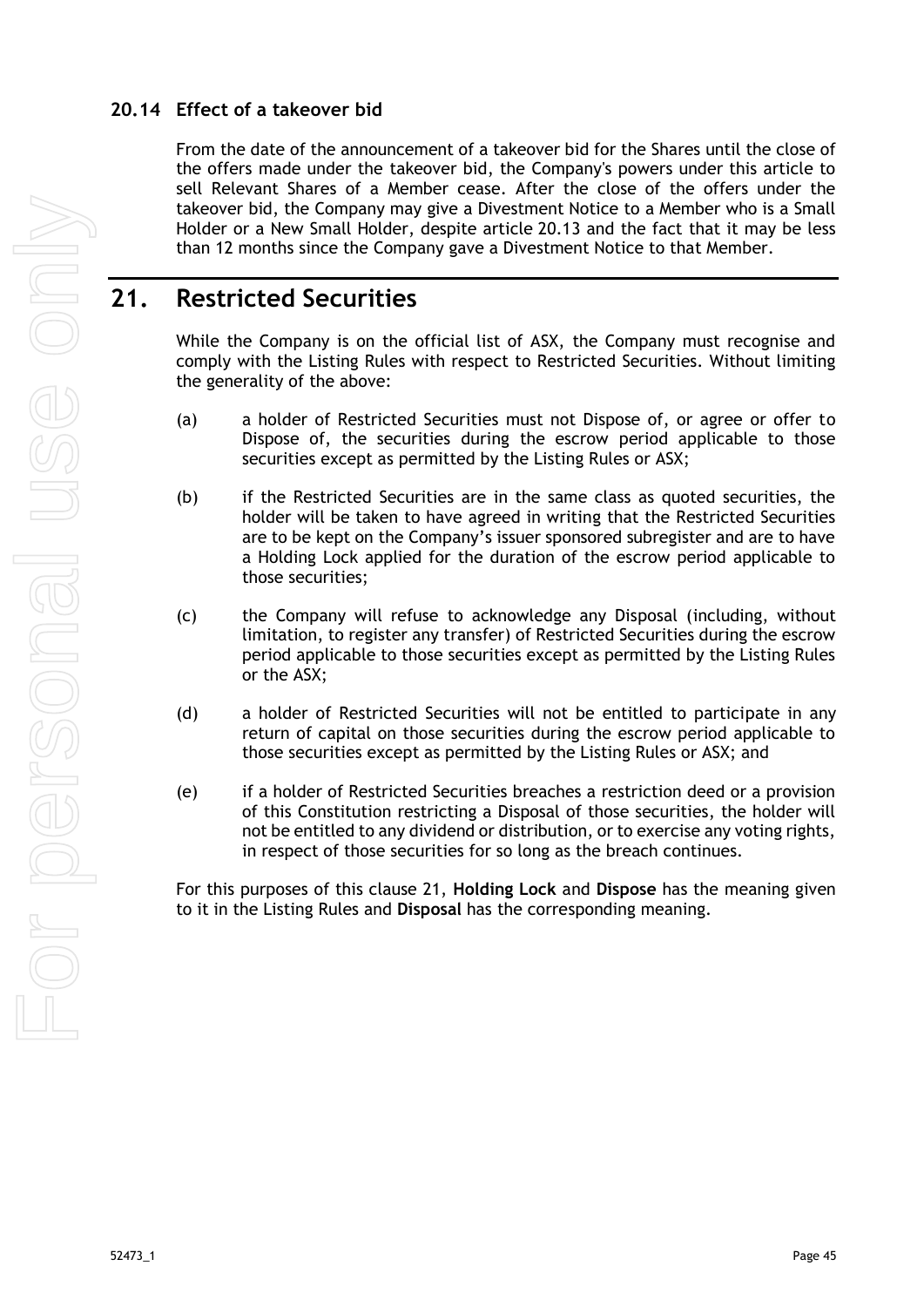## **Schedule 1 – Terms of preference shares**

The Company may issue preference shares under article 2.2 on the following terms.

- <span id="page-51-0"></span>1. Dividend rights and priority of payment
	- (a) Each preference share confers on the holder a right to receive a dividend (**Dividend**) at the rate or in the amount and on the conditions decided by the Directors under the terms of issue unless, and to the extent that, the Directors decide under the terms of issue that there is no right to receive a Dividend.
	- (b) Without limiting the conditions which, under the terms of issue, the Directors may impose upon any right to receive a Dividend, the Directors may under the terms of issue, impose conditions upon the right to receive a Dividend which may be changed or reset at certain times or upon certain events and in the manner and to the extent the Directors decide under the terms of issue.
	- (c) Any Dividend:
		- (i) is non-cumulative unless, and to the extent that, the Directors decide otherwise under the terms of issue; and
		- (ii) will rank for payment:
			- (A) in priority to ordinary shares unless, and to the extent that, the Directors decide otherwise under the terms of issue;
			- (B) in priority to shares in any other class of shares or class of preference shares expressed under the terms of issue to rank behind for the payment of dividends;
			- (C) equally with shares in any other class of shares or class of preference shares expressed under the terms of issue to rank equally for the payment of dividends; and
			- (D) behind shares in any other class of shares or class of preference shares expressed under the terms of issue to rank in priority for the payment of dividends.
	- (d) If, and to the extent that, the Directors decide under the terms of issue, each preference share may, in addition to any right to receive a Dividend, participate equally with the ordinary shares in distribution of profits available as dividends.
	- (e) Each preference share confers on its holder:
		- (i) if, and to the extent that the Dividend is cumulative, the right in a winding up or on redemption to payment of the amount of any Dividend accrued but unpaid on the share at the commencement of the winding up or the date of redemption, whether earned or determined or not;
		- (ii) if, and to the extent that the Dividend is non-cumulative, and if, and to the extent that, the Directors decide under the terms of issue, the right in a winding up or on redemption to payment of the amount of any Dividend accrued but unpaid for the period commencing on the dividend payment date which has then most recently occurred and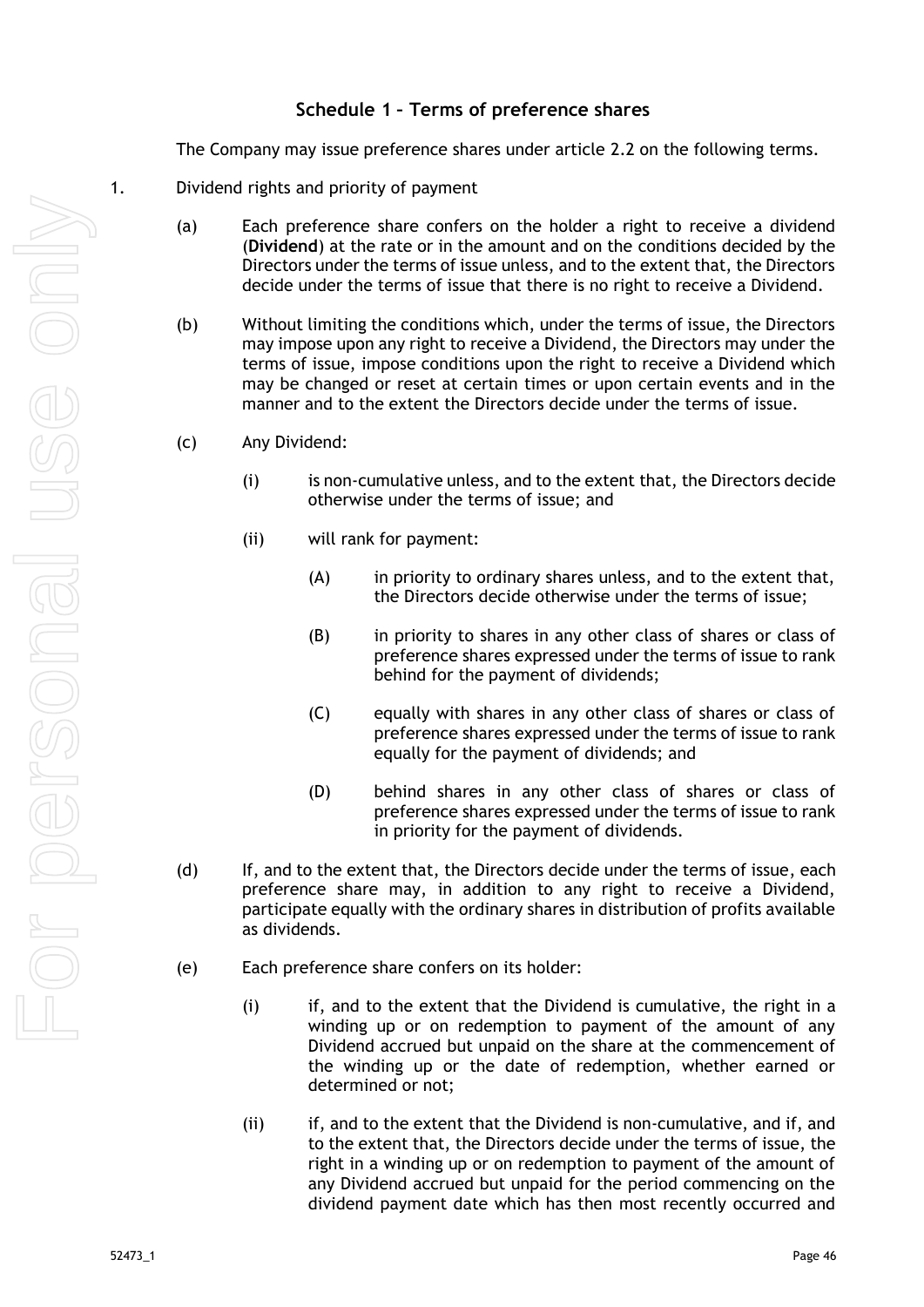ending on the commencement of the winding up or the date of redemption, whether earned or determined or not,

with the same priority in relation to each other class of shares as the priority that applies in relation to the payment of the Dividend.

- $\Omega$  2. Entitlement to payment of capital sum
	- (a) Each preference share confers on its holder the right in a winding up or on a redemption to payment of:
		- (i) any amount paid on the share, or any amount fixed by the Directors under the terms of issue or capable of determination pursuant to a mechanism adopted by the Directors under the terms of issue; and
		- (ii) a further amount out of the surplus assets and profits of the Company on the conditions decided by the Directors under the terms of issue unless, and to the extent that, the Directors decide under the terms of issue that there is no right to any payment of a further amount out of the surplus assets and profits of the Company,

in priority to ordinary shares and, unless the Directors decide otherwise under the terms of issue, in priority to shares in any other class of shares or class of preference shares expressed to rank behind on a winding up, equally with shares in any other class of shares or class of preference shares expressed to rank equally on a winding up, and behind shares in any other class of shares or class of preference shares expressed to rank in priority on a winding up.

- (b) Unless otherwise decided by the Directors under the terms of issue, a preference share does not confer on its holder any right to participate in the profits or property of the Company except as set out in this schedule 1.
- 3. Bonus issues and capitalisation of profits

If, and to the extent that the Directors decide under the terms of issue, a preference share may confer a right to a bonus issue or capitalisation of profits in favour of holders of those shares only.

- 4. Voting rights
	- (a) A preference share does not entitle its holder to vote at any general meeting of the Company except on the questions, proposals or resolutions or during periods of time or in circumstances identified by the Directors in the terms of issue, which, unless the Directors decide otherwise under the terms of issue, are as follows:
		- (i) a proposal:
			- (A) to reduce the share capital of the Company;
			- (B) that affects rights attached to the share;
			- (C) to wind up the Company; or
			- (D) for the disposal of the whole of the property, business and undertaking of the Company;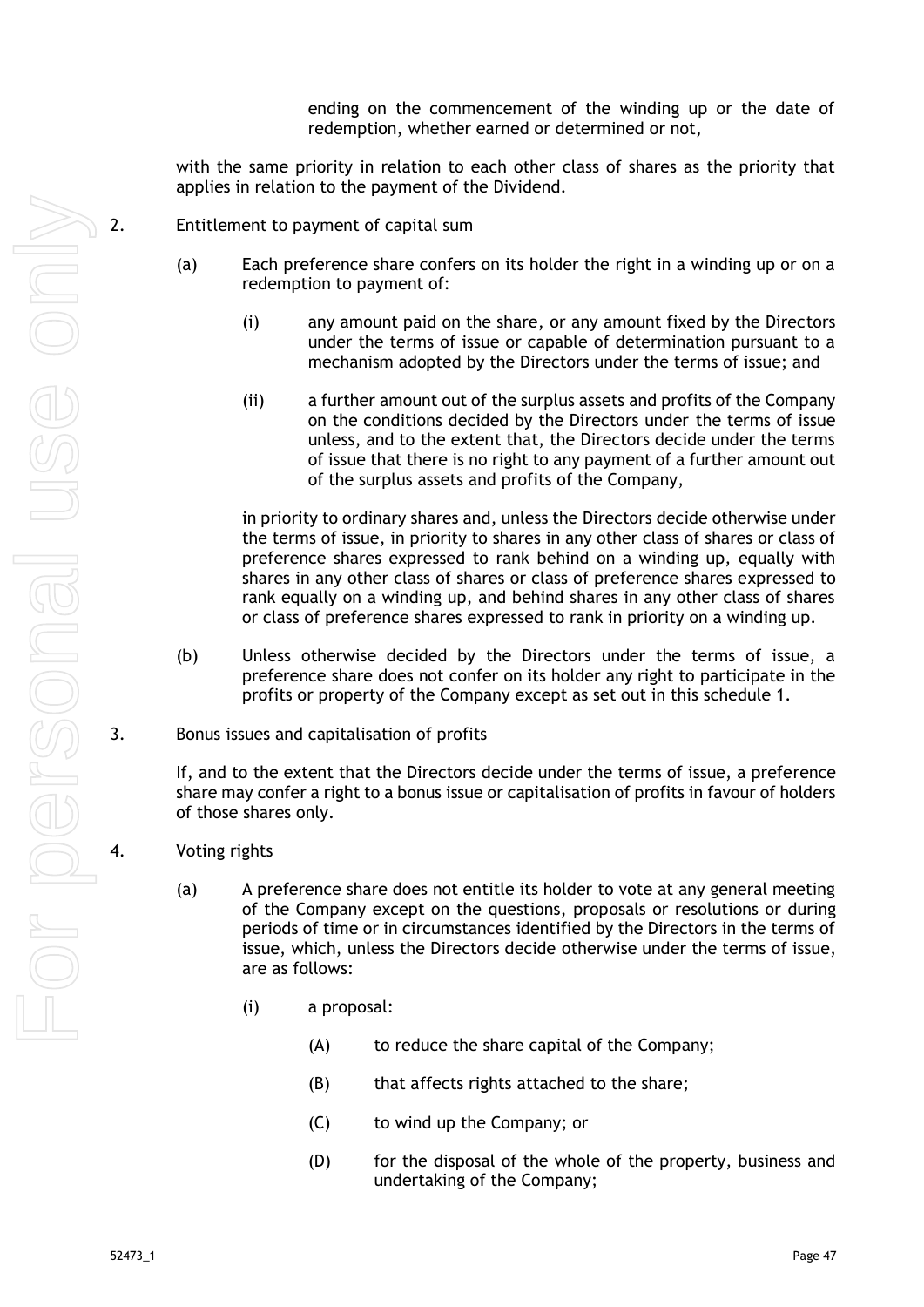- (ii) a resolution to approve the terms of a buy-back agreement;
- (iii) during a period in which a Dividend or part of a Dividend on the share is in arrears;
- (iv) during the winding up of the Company.
- (b) Each holder of a preference share who has a right to vote on a resolution is entitled to the number of votes specified in article [9.15](#page-26-3) of the Constitution.
- 5. Meeting

Each preference share confers on its holder the same rights as those conferred by the Constitution upon the holders of ordinary shares in relation to receiving notices (including notices of general meetings), reports, balance sheets and audited accounts and of attending and being heard at all general meetings of the Company.

6. Foreign Currency

Where any amount is payable by the Company to the holder of a preference share in a currency other than Australian dollars, and the amount is not paid when due or the Company has commenced winding up, the holder may give notice to the Company requiring payment of an amount in Australian dollars equal to the foreign currency amount calculated by applying the reference rate on the date of payment for the sale of the currency in which the payment is to be made for Australian dollars. Reference rate means the rate applicable in the market and at the time determined by the Directors before allotment of those preference shares and specified in the terms of issue for those preference shares.

7. Conversion to ordinary shares

Subject to the Corporations Act, any other applicable laws and the terms of issue of a preference share as determined by the Directors:

- (a) a preference share which may be converted into an ordinary share in accordance with its terms of issue, at the time of conversion and without any further act:
	- (i) has the same rights as a fully paid ordinary share; and
	- (ii) ranks equally with other fully paid ordinary shares on issue,

however, the terms of issue of the preference share may provide otherwise including for the issue of additional ordinary shares on conversion as determined by the Directors; and

- (b) the conversion does not constitute a cancellation, redemption or termination of the preference share or the issue, allotment or creation of new shares, but has the effect of varying the status of, and the rights attaching to, the preference share so that it becomes an ordinary share.
- 8. Amendment to the terms

Subject to complying with all applicable laws, the Company may, without the consent of preference shareholders, amend or add to the terms of the preference shares if, in the opinion of the Company, the amendment or addition is: